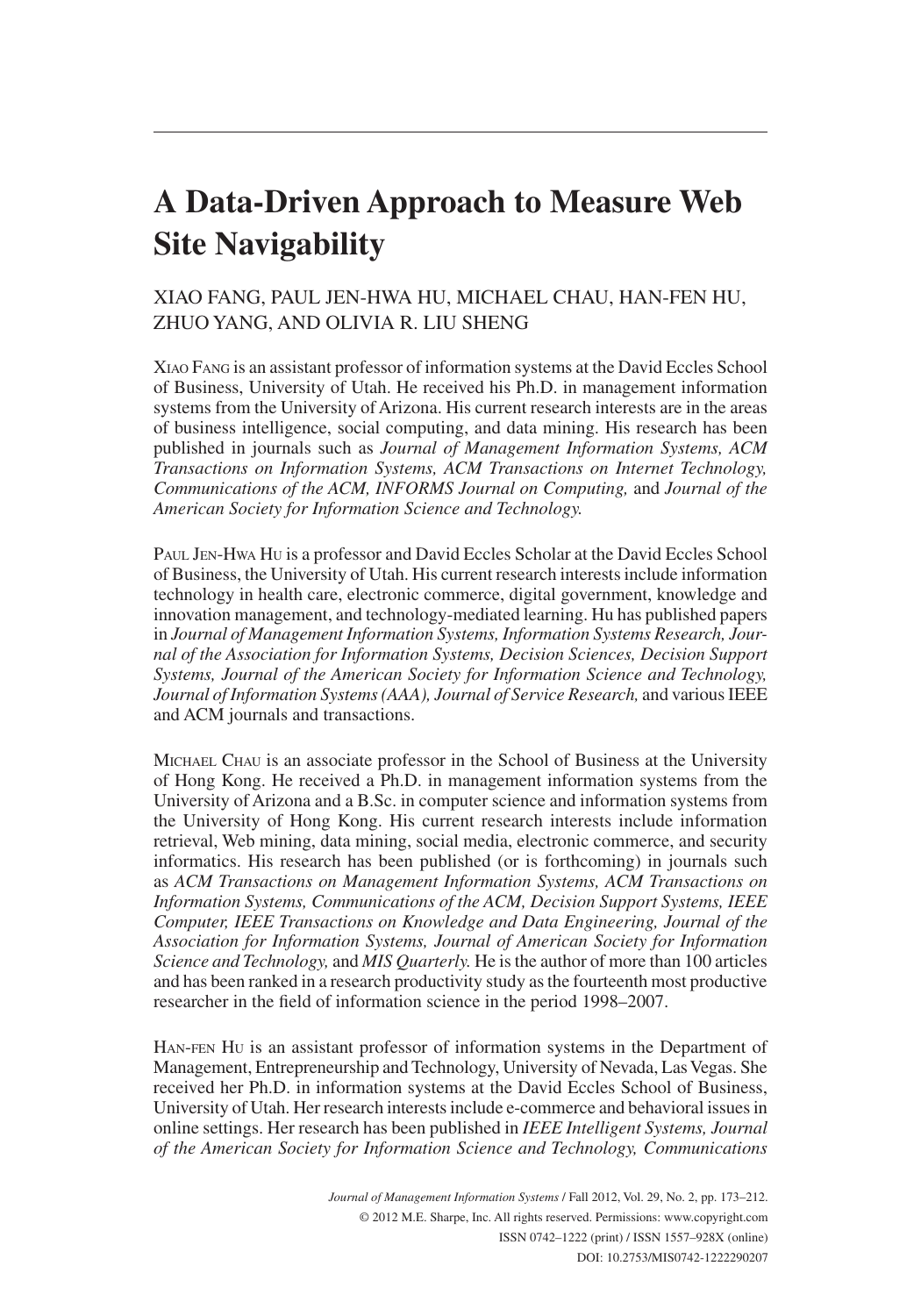#### 174 FANG ET AL.

#### *of the Association of Information Systems,* and *Electronic Commerce Research and Applications.*

Zhuo Yang is a principal business intelligence analyst at Symantec Corporation. He earned a Ph.D. in information systems at the David Eccles School of Business, University of Utah. His research focuses on data mining and business intelligence. His research has been presented at INFORMS Annual Meeting, International Conference on Information Systems (ICIS), Workshop on Information Technologies and Systems (WITS), and Workshop on e-Business (WeB).

Olivia R. Liu Sheng is Emma Eccles Jones Presidential Chair of Information Systems at the David Eccles School of Business, University of Utah. She received her Ph.D. in computers and information systems from the University of Rochester. Her research focuses on global information technology and management including distributed enterprise data and knowledge management, electronic commerce, telemedicine, and distributed learning. She has published over 40 journal articles and has received funding from the U.S. Army, National Science Foundation, IBM, Toshiba, Sun Microsystems, Hong Kong Research Grants Council, Asia Productivity Organization, and SAP University Alliance.

ABSTRACT: Web site navigability refers to the degree to which a visitor can follow a Web site's hyperlink structure to successfully find information with efficiency and ease. In this study, we take a data-driven approach to measure Web site navigability using Web data readily available in organizations. Guided by information foraging and information-processing theories, we identify fundamental navigability dimensions that should be emphasized in metric development. Accordingly, we propose three data-driven metrics—namely, power, efficiency, and directness—that consider Web structure, usage, and content data to measure a Web site's navigability. We also develop a Web mining–based method that processes Web data to enable the calculation of the proposed metrics. We further implement a prototype system based on the Web mining–based method and use it to assess the navigability of two sizable, real-world Web sites with the metrics. To examine the analysis results by the metrics, we perform an evaluation study that involves these two sites and 248 voluntary participants. The evaluation results show that user performance and assessments are consistent with the analysis results revealed by our metrics. Our study demonstrates the viability and practical value of data-driven metrics for measuring Web site navigability, which can be used for evaluative, diagnostic, or predictive purposes.

Key words and phrases: data-driven navigability metrics, Web metrics, Web mining, Web site navigability, Web site navigation.

WEB SITE DESIGN IS CRUCIAL TO THE SUCCESS of virtually all applications for e-commerce, digital government, and online learning. A well-designed site can attract visitors and help them find target information effectively and quickly [92]. In contrast, poorly designed sites hinder visitors' information seeking and can lead to dissatisfaction and lost business revenues [34]. Navigation and search represent two principal means for finding information on a Web site [87]. This study focuses on navigation, which in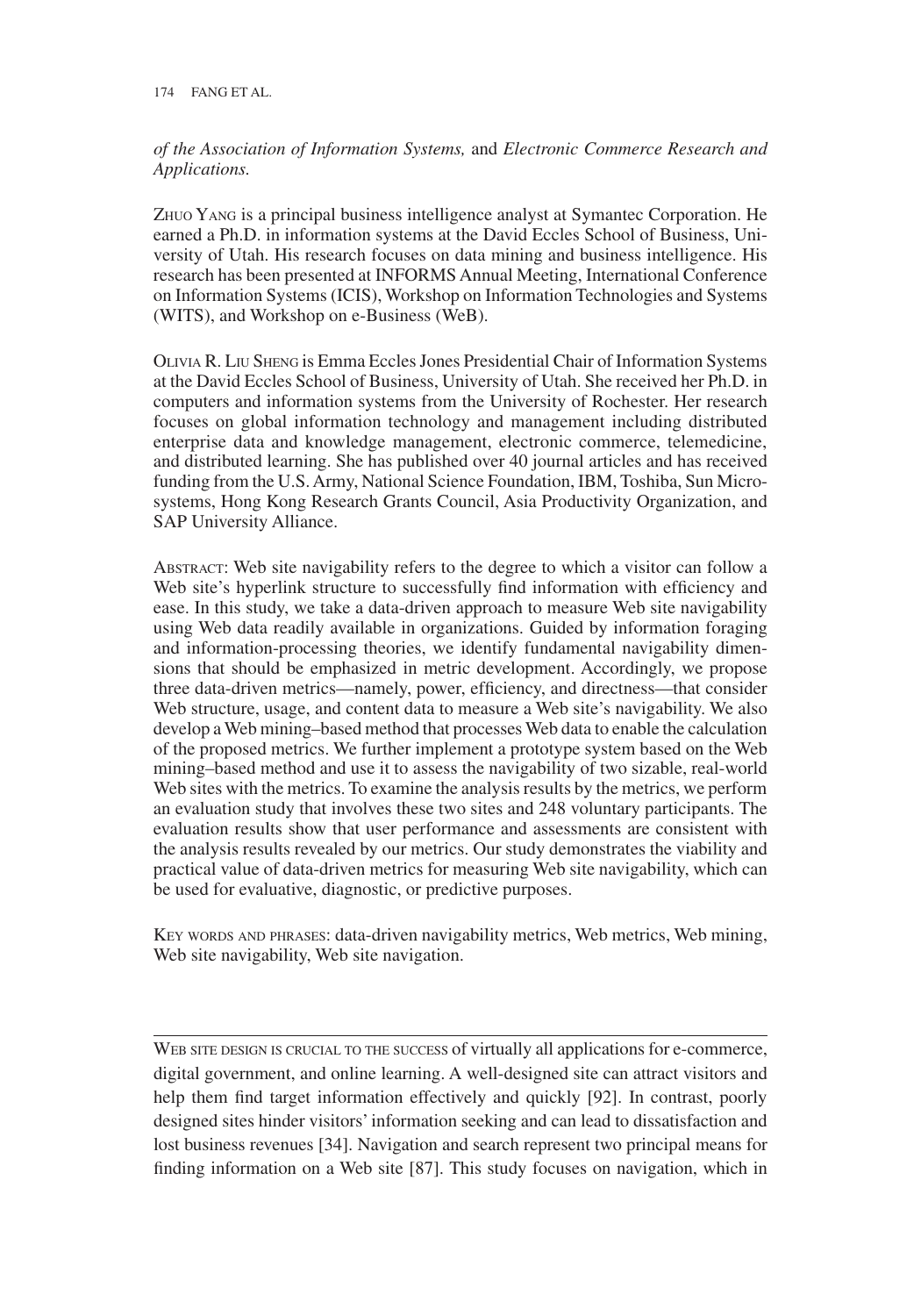general refers to the process of navigating through a Web site to find target information [59, 84]. According to Palmer [59], navigation is a fundamental and crucial way to locate information on Web sites.

Essential to navigation is the structure of the hyperlinks that connect different pages on a Web site [5, 80], which can significantly affect user experience and satisfaction [17, 57, 68, 76, 84]. However, many people still have difficulty finding information on a Web site [84], often because of its ineffective hyperlink structure [33, 57, 84], which inhibits visitor from finding target information, thereby leading to dissatisfaction [17, 57, 68, 76, 84].

We examine Web site navigability, defined as the degree to which a visitor can follow a Web site's hyperlink structure to successfully find information with efficiency and ease [19, 51, 59]. People often find information on a Web site by sifting through its hyperlinks [57]; thus, a well-designed structure helps people locate information more effectively and quickly because it provides a mental model of the type and location of information that facilitates their path selections through the interconnected pages [84].

Measurement is crucial to navigability. A review of extant information systems literature suggests the common use of perceptual measurements that target people's self-reports (e.g., [19, 59]). Although perceptual measurements are valuable for conveying a person's assessment, we can analyze and measure navigability with a data-driven approach that considers readily available Web data, including Web content, structure (i.e., hyperlink structure), and usage data (i.e., Web logs). Such a data-driven approach reflects visitors' browsing behaviors and enables development of metrics that can be used in combination with perceptual measurements for a fuller depiction of a site's navigability. Toward that end, analyzing Web data is promising and has been applied to develop navigability metrics (e.g., [9, 93, 94]). However, most previous studies that use Web data to develop navigability metrics have several limitations. First, choices of the focal aspect of navigability they target in metric development seem driven by observations or intuitions (e.g., [93, 94]). Thus, the resultant metrics tend to focus on a select navigability dimension, providing limited insight into a Web site's navigability. Second, most existing metrics consider partial Web data, typically Web structural data (e.g., [9, 93]), and therefore cannot fully convey a site's navigability. The navigability of a Web site conceivably involves not only its hyperlink structure depicted by Web structure data but also visitors' browsing behaviors informed through Web usage and content data. In addition, many previous studies tend to concentrate on metric development, often placing less attention on evaluations with actual users; consequently, they offer limited empirical evidence about the viability or pragmatic value of the proposed metrics (e.g., [9, 90]). To address these limitations, we aim to achieve the following objectives in this study:

- 1. to propose data-driven navigability metrics that consider more comprehensive Web data, including Web content, structure, and usage data;
- 2. to develop a viable Web mining–based method that enables the computation and use of the proposed metrics to measure Web site navigability systematically; and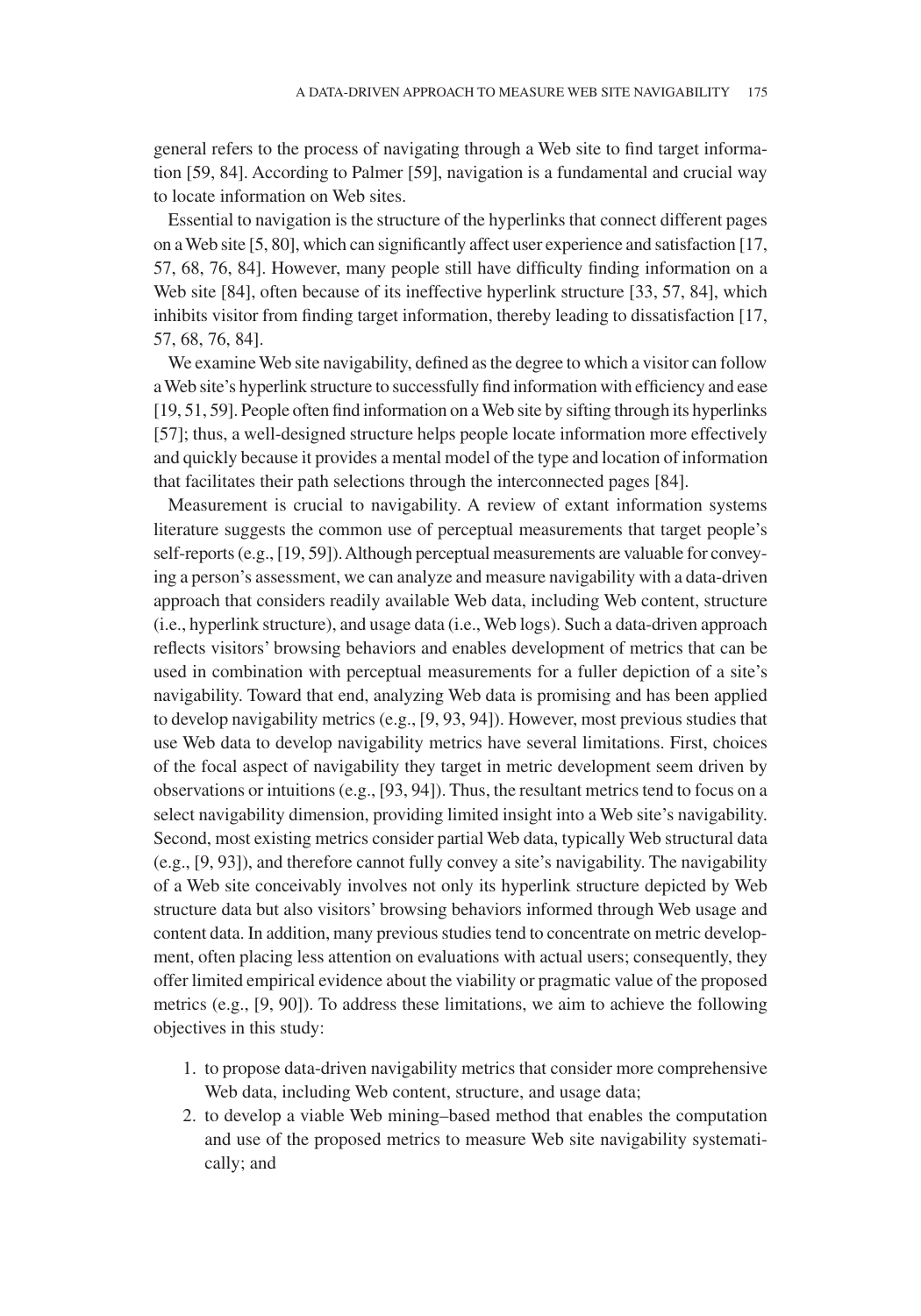3. to perform a rigorous evaluation study to produce empirical evidence that a Web site's navigability (e.g., high versus low), as revealed by our metrics, is congruent with actual user performance and assessments.

We propose three metrics: *power,* which indicates the likelihood that a visitor can successfully find target information on a site by traversing its hyperlink structure; *efficiency,* which conveys the extent to which a visitor can quickly find target information on a site by navigating its hyperlink structure (e.g., using less time or fewer clicks); and *directness,* which reflects the ease with which a visitor can decide where to move from the current page to the target information. Overall, our metric development is guided by information foraging theory [62, 64] and information-processing theory [52], which together point to several user-centric dimensions fundamental to Web site navigability: the likelihood of successfully, efficiently, and easily finding target information. Our metric formulations, anchored in the law of surfing [33], take as inputs a focal site's hyperlink structure (derived from Web structure data) and user browsing behaviors (derived from Web usage and content data) to measure the site's navigability quantitatively and comprehensively. To measure a site's navigability, we develop a Web mining–based method that models the site's hyperlink structure as a directed graph, distinguishes between content and index pages, and incorporates appropriate Web mining techniques to discover user visit patterns from Web logs. We empirically examine the proposed metrics by conducting an evaluation study that involves two large, real-world Web sites and 248 voluntary participants.

## Literature Review

Investigations of navigability appear in several research streams. In this section, we review prior research on navigation in general and navigability in particular, summarize representative studies that develop navigability metrics with Web data, and highlight the differences between our navigability metrics and existing ones.

## Web Site Navigation and Navigability

Web site design includes multiple key elements that affect user performance and experience [35, 87]. Among them, navigation is crucial. People often visit Web sites to find information, whether their purpose is to buy directly, build knowledge, search, or deliberate [54, 75]. Many people attempt to locate target information on a Web site [45]. As Spink and Cole [71] note, people visit Web sites to fulfill their information needs or interests.

Navigation is crucial because it can significantly affect people's assessments of a Web site [68, 79]; it also has substantial effects on user performance or actual use of a site [24]. To find information on a Web site, many people choose to follow the site's hyperlink structure; therefore, by linking the different pages about various resources, products, or services with an effective structure, organizations can make their site more "navigable" by better facilitating visitors' information seeking on the site [55].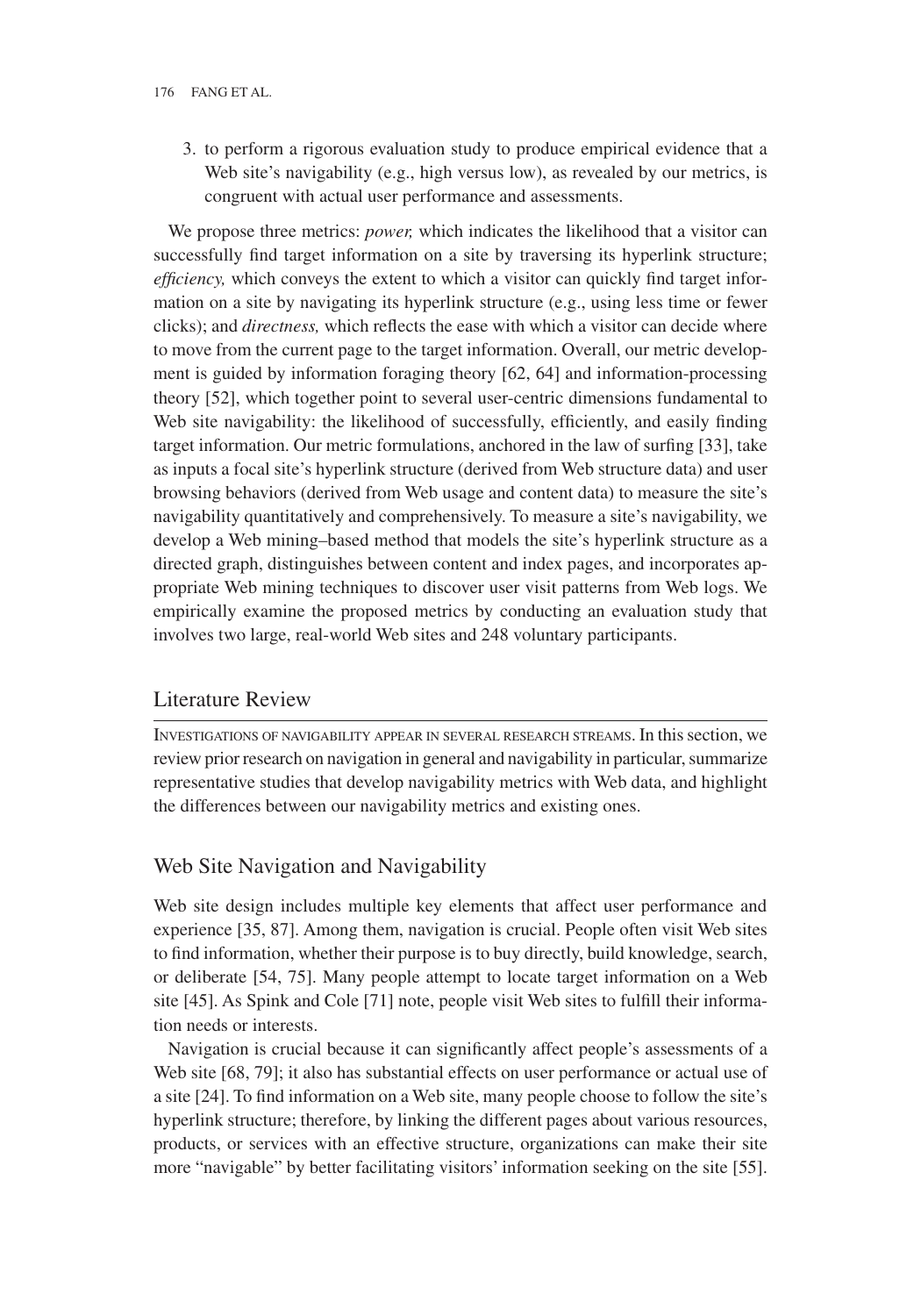According to Webster and Ahuja [84], navigation systems provide an important means for supporting people's browsing and path selections to locate target information on a Web site.

Navigability is closely related to navigation, but with some subtle differences. In general, navigation refers to the overall process of browsing a Web site to find information, whereas navigability, as we define herein, is specific to a Web site's hyperlink structure and emphasizes the notion that visitors can follow the structure to find information successfully, efficiently, and easily. We note the efforts for measuring navigability with perceptual items. For example, de Castro et al. [19] measure navigability with question items germane to perceived ease of navigation, effectiveness, and efficiency; Palmer [59] proposes items that emphasize page sequencing, layout organization, and navigation protocol consistency.

A review of previous research examining navigation or navigability converges on the importance of hyperlink structure and shows the availability of perceptual measurements for navigability. A Web site's navigability, as we define herein, represents the confluence of its hyperlink structure and visitors' browsing behaviors; therefore, navigability measurements may benefit from a data-driven approach that considers different, related Web data and targets the dimensions critical to visitors' finding information on a Web site.

## Measuring Navigability with Web Data

Web data can be classified broadly as content, structure, or usage data [73]. Content data consist of Web page contents, such as texts on Web pages; structure data depict the hyperlink structure connecting different pages; and usage data are the records generated by users' browsing on a Web site (i.e., Web logs).<sup>1</sup> Accordingly, Web mining can be classified on the basis of the particular Web data employed. Web content mining employs text mining techniques [85] to analyze Web content data and can support applications such as sentiment analysis, stylometric analysis, fake Web site detection, and Web information retrieval [1, 2, 3, 4, 24, 25, 85]; Web structure mining discovers patterns from hyperlink structures [13, 41]; and Web usage mining reveals visitors' browsing patterns from Web usage data [26, 73]. Prior research has applied Web mining to study different aspects of Web sites, such as overall Web site success [69] and the effectiveness of automatically created index pages [61]. Web mining also has been used to measure site navigability, toward which we review representative studies in the following section.2

Previous research has attempted to mine Web data to develop navigability metrics, with a common focus on Web structure data. Botafogo et al. [9] propose two metrics, compactness and stratum, to assess the connectedness and structural organization of a hypertext system. Several extensions also have been undertaken for hypertext or hypermedia systems [18, 50, 89]. For example, to measure the navigation of a hypermedia system, Yamada et al. [89] extend the metrics of Botafogo et al. [9] by considering interface distance. Zhang et al. [93] measure navigability from a structural complexity perspective and propose several navigability metrics based on the total number of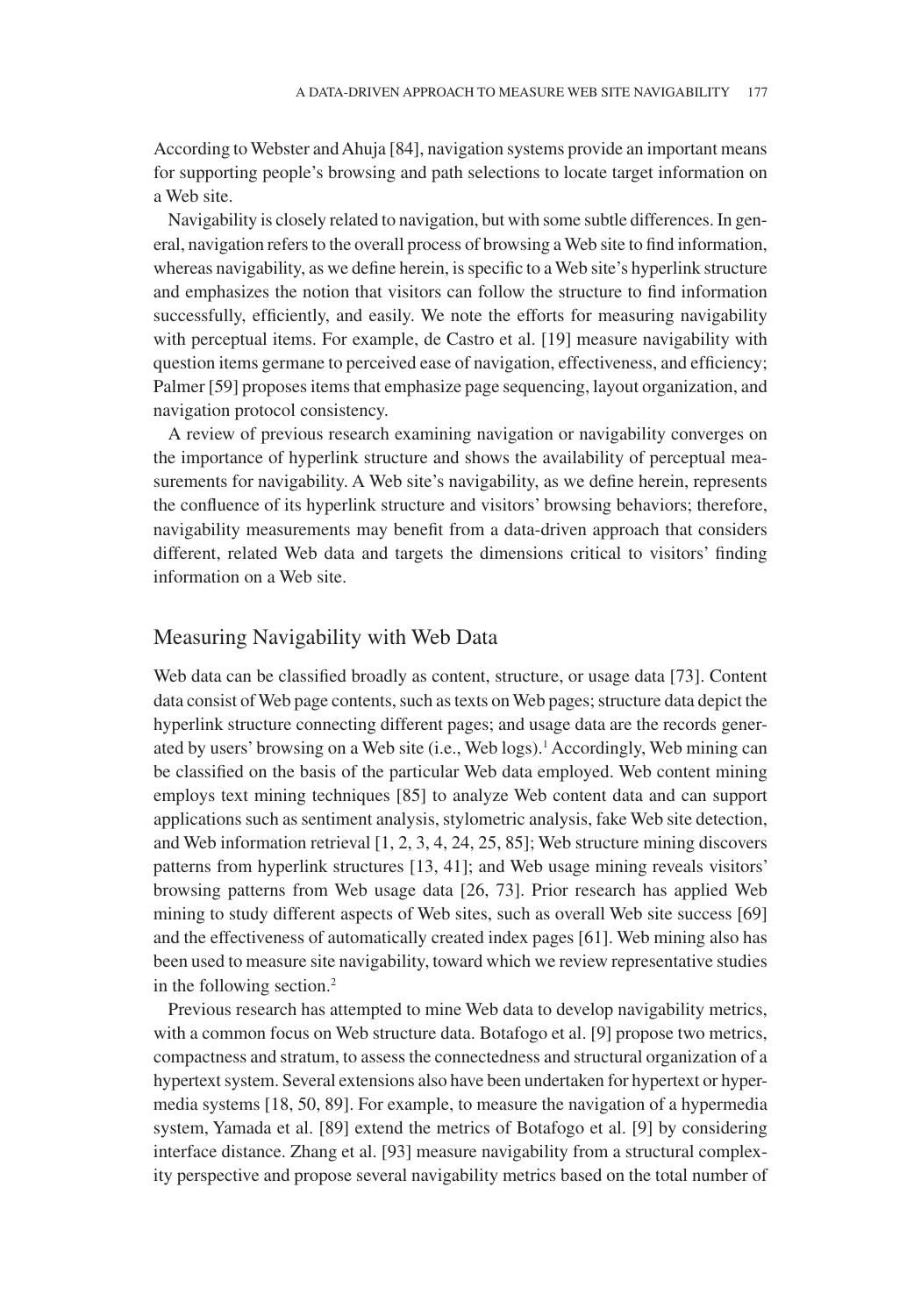hyperlinks. Yen [90] develops a metric that considers a page more accessible than other pages if more hyperlinks point to that page and its source pages are located closer to the homepage. Zhou et al. [94] use a Web site's structure data, in combination with an emulated surfing model, to calculate its navigability. Efforts have also been taken to develop navigability metrics with Web usage or content data, perhaps to a lesser extent. For example, Gupta et al. [30] analyze usage data and propose a click-ratio measure (i.e., the ratio of the number of clicks to the number of distinct pages in a visit session). Bayesian network models have been developed to measure navigability at the site or page level; these models take Web content and structure data as inputs to calculate the navigability of a Web site [48, 82].

Our study differs from previous research on developing navigability metrics with Web data in several ways. First, our metrics emphasize three fundamental navigability dimensions: the likelihood, efficiency, and ease of finding information on a Web site. In contrast, many existing navigability metrics developed with Web data measure a select navigability dimension. For example, Gupta et al.'s [30] metric focuses only on the efficiency of finding information, and Zhou et al.'s [94] metric stresses the likelihood of finding information. Second, our metrics consider more comprehensive Web data (i.e., structure, usage, and content) than many existing metrics, such as Zhang et al. [93] and Zhou et al. [94]. Because navigability sits at the confluence of hyperlink structure and user browsing, metrics developed with partial Web data may not fully reveal a Web site's navigability. Third, the formulations of our metrics are novel. Our metric formulations specify how to use the hyperlink structure and Web browsing behaviors extracted from Web structure, usage, and content data to measure a Web site's navigability, according to fundamental navigability dimensions.

#### Theoretical Foundations

Conceptually, people's information seeking on <sup>a</sup> Web site can be understood with information foraging theory [39, 62, 63, 64]. This theory extends optimal foraging theory [47] to explain how people find information in general; it posits that people develop strategies that optimize the utility of their information gains in relation to the costs they incur. In other words, a person moves through different states toward the goal state by choosing the most cost-effective paths and taking advantage of the support or cues available [62]. This process manifests a utilitarian consideration, grounded in the rational utility model for a spreading activation process that moves people through the hyperlink structure to find information on a Web site [27, 62]. In this connection, visitors likely switch to another "path" if they expect their information gains (i.e., toward finding target information) along the current path to be lower than those along another path [27].

According to information foraging theory, people are likely to modify their browsing strategies to maximize the rate at which they gain information while minimizing the associated costs [39, 63, 64]. The selection or modification of a browsing strategy for finding information on a Web site can be enlightened by the information-processing theory [52], which stresses cognitive, mental processing and posits that people process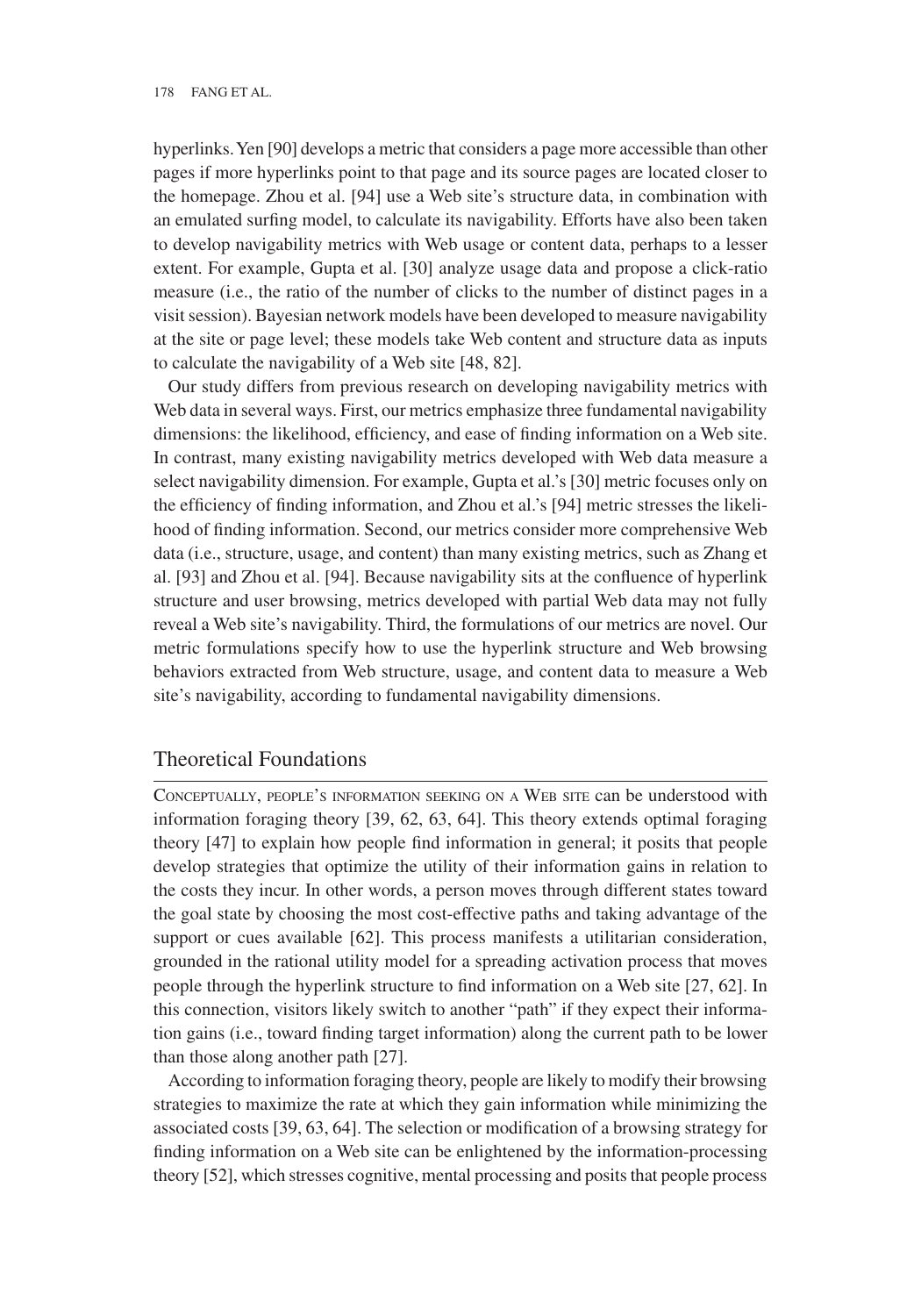the information they receive rather than merely respond to stimuli, that is, people normally process information through different thinking, analysis of stimuli, situational modifications, and obstacle evaluations, based on the information-processing model [78].

Because of the enormous number of traversal paths available on a Web site, visitors might employ heuristic processing by using a mental model to choose an appropriate path to find the information they need [12] instead of engaging in systematic explorations that are tedious and demand stringent time and effort requirements. Taking online retail as an example, a vendor usually offers a wide array of products and provides voluminous, detailed service information, which makes a "brute force" way of finding information on the site impractical for visitors. People often have various time constraints (e.g., too many things competing for the finite time available) and are limited in their cognitive, mental-processing capacity, which constitutes their bounded rationality [67]. With heuristic processing [12], visitors make judgments about their traversing paths (e.g., analysis of stimuli, situational modification, obstacle evaluation) to mitigate the associated costs, as measured by time, physical efforts, and cognitive processing.

These theories jointly imply that when attempting to find information on a Web site, visitors care about not only the likelihood of locating target information but also the efficiency and ease of doing so. The importance of efficiency and ease is consistent with a human–task interaction view [49], which suggests that the personal costs of performing a task include time and cognitive resources. To find information on a site, people must exert cognitive, mental efforts to analyze, estimate, and select appropriate paths to traverse. Their browsing behavior can be further informed by personal construct theory [40], which describes the phase-based process of construction people experience as they build a worldview by assimilating information on a Web site. Through this process, which is intricately interwoven with cognitive, mental, and physical activities, visitors move toward the target information using sense-making, which involves several realms of activity, such as physical actions and cognitive efforts, associated with the process and its phases [43]. The underlying sense-making process is congruent with cost–benefit theory [74], which posits that rational actors select a path only if the benefits of doing so outweigh the associated costs.

In summary, these theories explicitly highlight the importance of successfully, efficiently, and easily finding information, which in turn reveals several dimensions to be emphasized in our metric development. Efficiency can be evaluated in terms of physical effort or time [43, 68], and ease can be assessed with cognitive, mental processing [49]. The physical efforts a person spends to find information on a Web site can be measured as the number of clicks, which is highly correlated with the time a person needs to find information on the site [68]. Accordingly, our metric development targets the following: how likely a person is to find target information successfully on a site, the number of clicks needed to do so, and the ease of choosing among possible links from a current page. The navigability dimensions we target reflect a user-centric orientation; people, because of their time and cognitive-processing constraints, prefer paths that maximize their likelihood of successfully finding information yet still require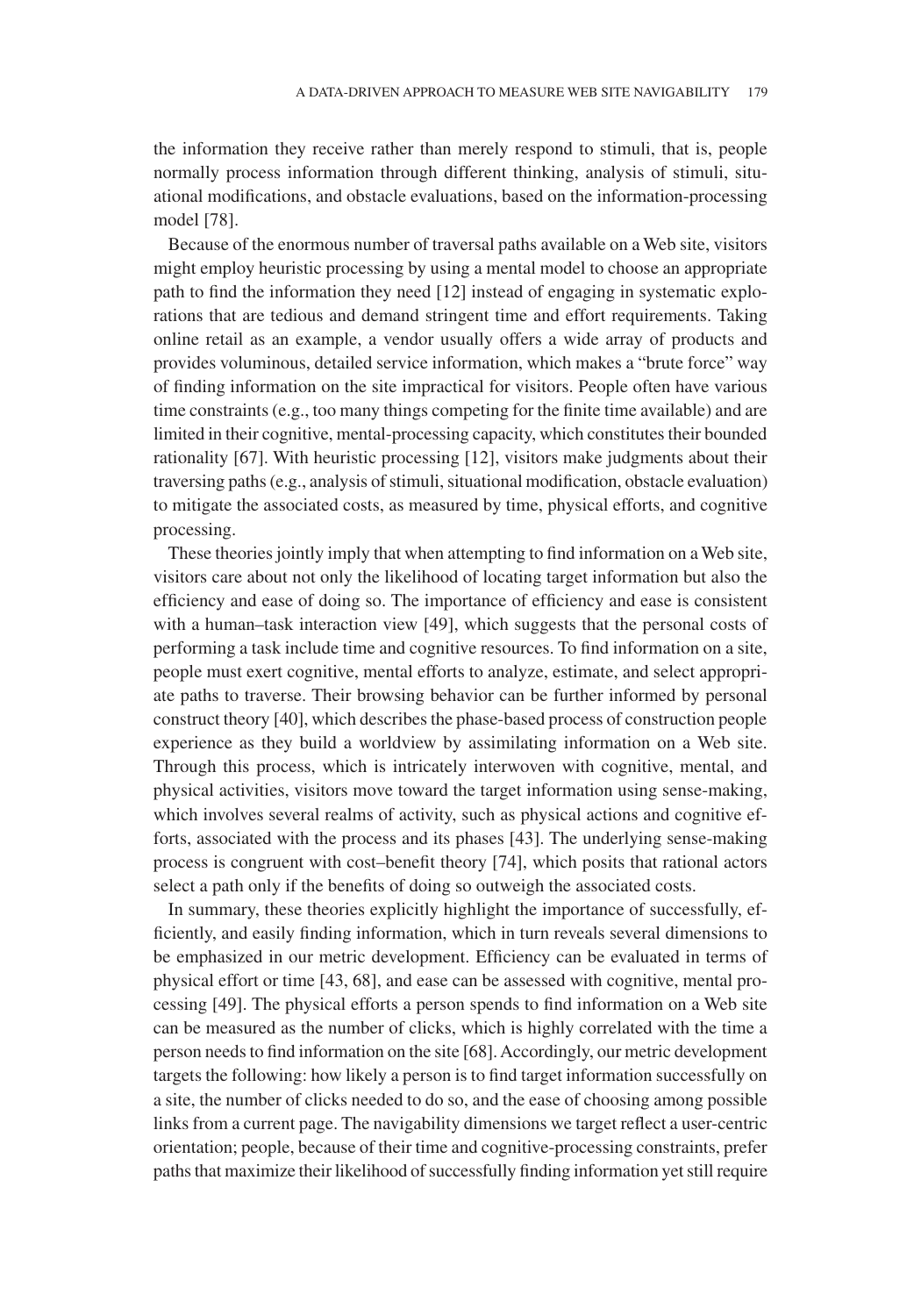few clicks and minimal cognitive processing. Guided by these theories, we develop three data-driven metrics that correspond to the respective navigability dimensions, use comprehensive Web data, and analyze them in the light of the law of surfing.

## Method and Metrics for Measuring Navigability

In this section, we first describe aWeb mining–based method that enables the calculation of navigability with our metrics and then detail our development of each metric.

## A Web Mining–Based Method for Measuring Navigability

Measuring a Web site's navigability requires proper representation of its hyperlink structure, effective discovery of users' information-seeking targets, and rigorous assessment of how well the hyperlink structure facilitates their achievement of such targets. Because a Web site resembles a complex graph [20], we apply graph theory [86] to represent a site's hyperlink structure. Web mining offers a viable means for analyzing visitors' browsing behaviors on a site [44, 53, 88]. Thus, we apply appropriate Web mining techniques to Web usage and content data to reveal important regularities in users' browsing—namely, access patterns. We then use access patterns to approximate users' information-seeking targets. Finally, we build on the law of surfing [33] to develop data-driven metrics for navigability by examining how well a Web site's hyperlink structure enables visitors to find target information on the site successfully, efficiently, and easily.

As Figure 1 shows, our method first processes Web logs to identify visit sessions and then parses a focal site to produce parsed pages. We classify each parsed page as either a content or an index page; the content pages, together with the identified visit sessions, serve as inputs to access pattern mining to discover access patterns. Our method constructs a distance matrix that represents the site's hyperlink structure; this matrix, in combination with the identified access patterns, allows for calculation of the focal site's navigability, according to the proposed metrics. In the following, we detail each step of the method, except the navigability calculation step, which we defer to the next subsection.

## Web Log Preprocessing

Analysis of Web logs requires preprocessing, which includes cleaning, session identification, and session completion [16]. Our method cleans Web logs by removing accessory log records created in response to objects embedded in a user-requested page (e.g., pictures). Log records produced by Web spiders (i.e., programs launched by a search engine to gather Web pages) are also removed because they do not reflect visitors' browsing. We analyze the cleaned logs to identify sessions that constitute the basic units for access pattern discovery. A session is a sequence of Web page accesses during a visit to a Web site [16]. Web log records have no explicit session designations; to identify sessions, our method takes a 30-minute time-out approach that has been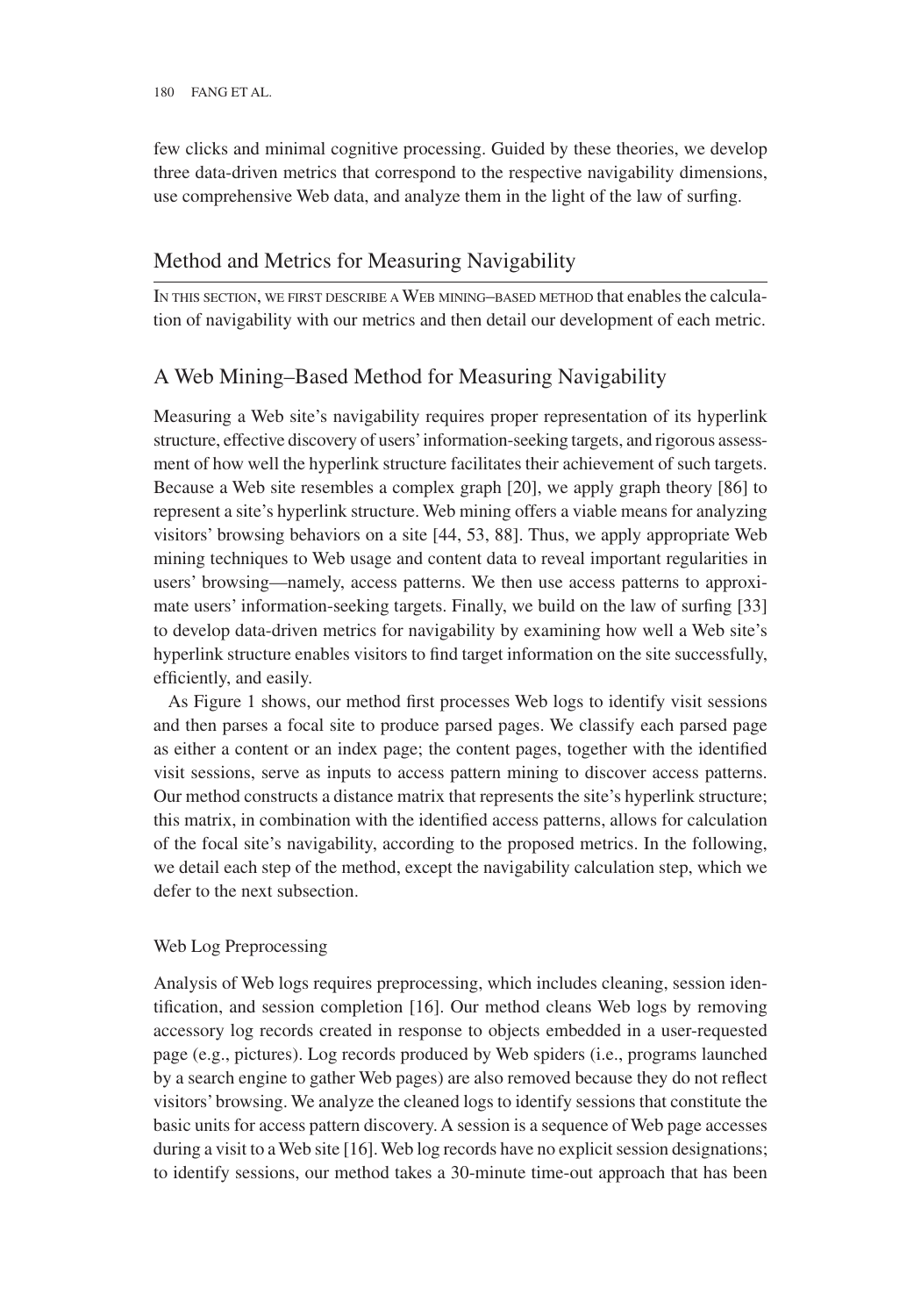

*Figure 1.* Web Mining–Based Method for Measuring Navigability

shown to be effective for session identification [70]. Each session is then completed by identifying the pages accessed by the visitor but not recorded in logs (i.e., cached pages) 3 and including these pages in the session. To identify accesses to cached pages, our method adopts the heuristics of Cooley et al. [16].

#### Web Site Parsing

Our method parses the focal site by gathering its pages and extracting their important features. It uses a spider program to gather all the pages on the site; each page is then parsed for important features, including the number of outgoing links, the number of internal outgoing links (i.e., hyperlinks pointing to pages on the same site), the number of external outgoing links (i.e., hyperlinks pointing to pages not on the same site), the size (measured by the number of bytes), the number of words, and the number of anchor text words. We do not include hyperlinks that point to anchors on the same page when analyzing the features of a Web page.

#### Web Page Classification

A page can be classified as a content page or an index page [72]. Index pages help people navigate a site and usually have many hyperlinks pointing to other pages but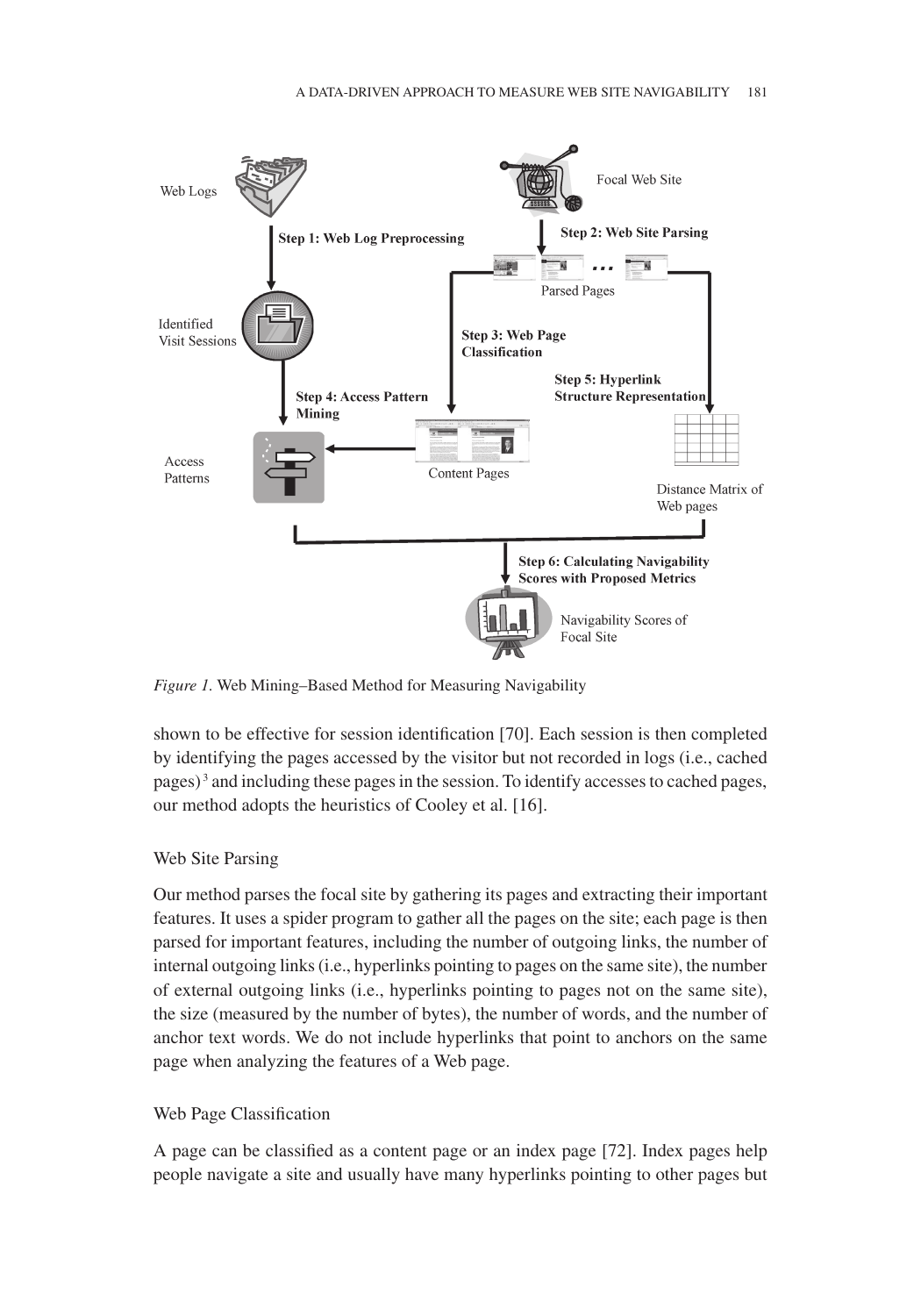#### 182 FANG ET AL.

little content [61], whereas content pages contain specific information (e.g., product description) and normally have fewer hyperlinks than index pages. Content pages often constitute targets of visitors' information seeking [72], whereas index pages are means to such targets; we therefore use sequences of content pages that users frequently access to approximate their information-seeking targets.<sup>4</sup> The sheer number of pages available on a Web site makes manual classification of pages tedious and ineffective. Thus, our method builds an automatic classifier with a support vector machine [81], which is effective in classifying tasks  $[37]$ .<sup>5</sup> The classifier classifies pages as index or content pages on the basis of their respective features identified previously. To apply the classifier to classify pages, we assembled a training sample of 200 randomly selected pages from the focal site. Two domain experts highly knowledgeable in Web site design manually classified each page; they then met to reach an agreement on each classification result through face-to-face discussions. The resultant tagged pages were used to train the classifier, which was then applied to classify each page of the site.

#### Access Pattern Mining

Our method uses frequently accessed sequences of content pages (i.e., access patterns) as proxies for information-seeking targets. For example, people frequently visit a university's Web site to find tuition information and then payment instructions. In this case, the information-seeking target can be approximated by the access sequence of the two content pages: the tuition information page and the payment instructions page. Access patterns can be discovered from Web logs. In particular, preprocessed Web logs are represented as  $S = \{s_i\}, i = 1, 2, ..., k$ , where  $s_i$  is a session and *k* denotes the number of sessions. For each session *s<sub>i</sub>* in *S*, index page accesses are removed from *s<sub>i</sub>*. Thus, a session  $s_i$  can be represented as a sequence of  $m$  content pages consecutively visited in the session,  $s_i = \langle p_{i,1}, p_{i,2}, ..., p_{i,m} \rangle$ , where  $p_{i,j}$  refers to the *j*th visited content page in  $s_i$ ,  $j = 1, 2, \ldots, m$ . An access sequence of content pages,  $u = \langle q_1, q_2, \ldots, q_n \rangle$ , denotes a sequence of content pages accessed consecutively, where  $q_i$  is the *l*th visited page in *u*,  $l = 1, 2, \ldots, n$ . An access sequence,  $u = \langle q_1, q_2, \ldots, q_n \rangle$ , is defined as contained in a session  $s_i = \langle p_{i,1}, p_{i,2}, ..., p_{i,m} \rangle$  if and only if there exists  $z, 1 \le z \le m - n + 1$ , such that  $q_l = p_{l^2 l + z - 1}$ , for  $l = 1, 2, ..., n$ . If an access sequence is contained in a session, it occurs. We calculate the occurrence rate  $v(u)$  of an access sequence *u* as the ratio of the number of sessions that contain the sequence to the total number of sessions. Key access sequences have an occurrence rate that exceeds a prespecified threshold; the set of all key access sequences entails the access patterns. Extracting all the key access sequences from logs is a nontrivial task. The problem space is enormous because of the exponential number of candidate sequences attainable by exhausting all plausible permutations of content pages and the sheer volume of records in logs. Major algorithms for the efficient discovery of frequent sequences from large amounts of data include the AprioriAll [6], SPADE [91], and PrefixSpan [21, 60]. Among them, PrefixSpan is generally the most advantageous in terms of running time and memory usage [21, 60]. We therefore adopt PrefixSpan to discover key access sequences from logs.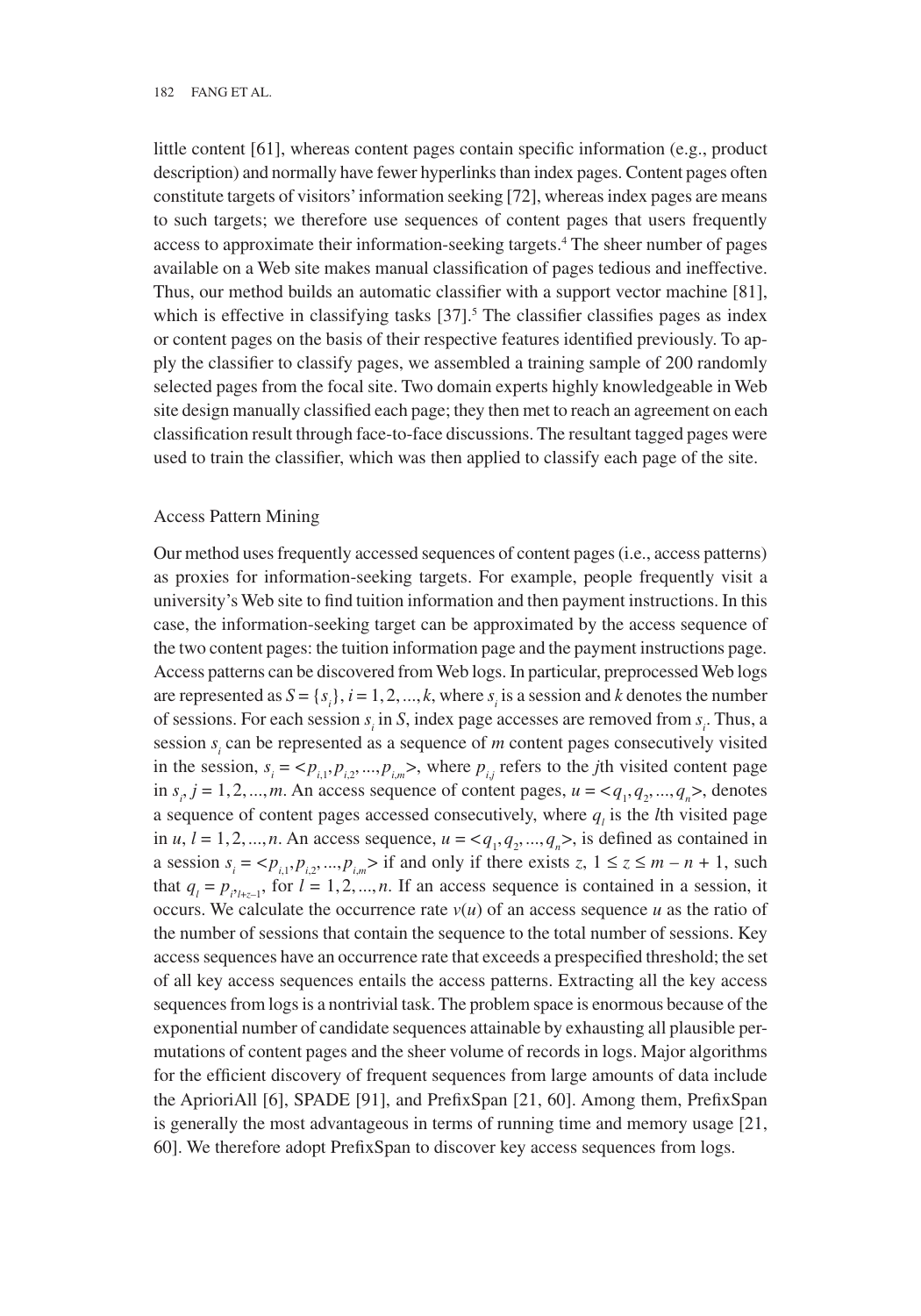#### Hyperlink Structure Representation

A site's hyperlink structure is represented by a distance matrix in which pages are indexes and the distance between any two pages is an element. We model the focal site as a directed graph (i.e., pages as vertices and hyperlinks as edges) and measure the distance between two pages according to the distance definition in graph theory [86]; that is, the distance from page A to page B on a site is the length of the shortest path from A to B, as measured by the number of hyperlink clicks. The distance is  $\infty$  if no path exists from page A to page B. To construct a distance matrix, we define  $Y(p, y)$ as a set of pages, where the distance from page  $p$  to any page in  $Y(p, y)$  is  $y$  clicks. By the definition of  $Y(p, y)$ , we have

$$
Y(p,0) = \{p\}.\tag{1}
$$

We represent the set of Web pages pointed to by the hyperlinks on page  $p$  as  $T(p)$ , which can be discovered by parsing page *p*. The distance from page *p* to any page in  $T(p) - Y(p, 0)$  is one click, that is,

$$
Y(p, 1) = T(p) - Y(p, 0).
$$
 (2)

Generalizing Equation (2), we have

$$
Y(p, y) = \begin{cases} \{p\} & \text{if } y = 0\\ \bigcup_{\forall k \in Y(p, y-1)} T(k) - \bigcup_{j=0}^{y-1} Y(p, j) & \text{if } y > 0. \end{cases}
$$
(3)

In Equation (3),  $\forall k \in Y(p, y-1)$ *T*(*k*) consists of all pages that are distant from page *p* by at most *y* clicks, because the distance from page *p* to any page *k* in  $Y(p, y - 1)$  is  $y - 1$ clicks and any page in  $T(k)$  is one click away from  $k$ . Excluding the pages for which distance from page *p* is less than *y* clicks (i.e., pages in  $\frac{y-1}{j=0}Y(p,j)$ ), we find that  $\forall x \in Y(p,y-1)$  $T(k) - y_{j=0}^{j-1} Y(p, j)$  consists of all pages distant from page *p* by *y* clicks. Figure 2 summarizes the procedure for calculating  $Y(p, y)$  for all the pages on a site, which also identifies the shortest path between any two connected pages. Constructing a distance matrix from  $Y(p, y)$  is straightforward and not described.

## Data-Driven Metrics for Measuring Navigability

Corresponding to the fundamental dimensions of navigability suggested by the guiding theories, we develop three metrics—power, efficiency, and directness—that can be formally defined, quantitatively calculated, and empirically examined. As mentioned, these navigability metrics, which use the focal site's hyperlink structure and the identified access patterns as inputs, are premised in the law of surfing [33], which identifies regularities in Web surfing behaviors by characterizing the number of hyperlinks clicked during a visit session with a probabilistic distribution. Specifically, the law of surfing states that the probability  $p(k)$  of surfing k hyperlinks in a session can be expressed as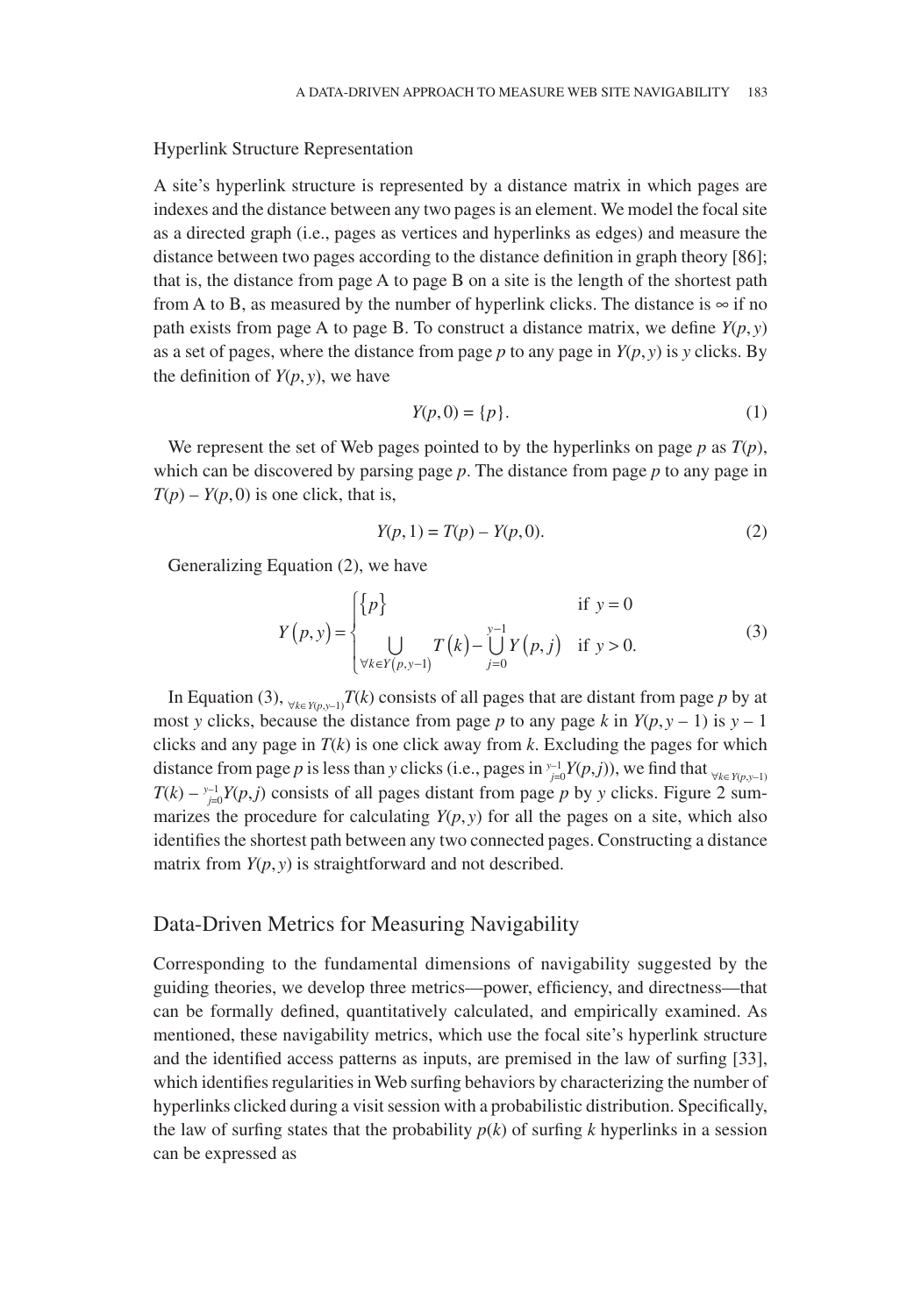**Input:** a set of Web pages in a Web site **Output:**  $Y(p, y)$  for each Web page p in the Web site **for** each Web page *p* find *T*(*p*) by parsing Web page *p* **end for for** each Web page *p*  $i = 0$  $Y(p, i) = \{p\}$ **while**  $Y(p, i) \neq \emptyset$  $Y(p, i+1) = \emptyset$ **for** each  $k \in Y(p, i)$ **for** each  $h \in T(k)$ **if**  $h \notin Y(p, j)$  for all  $0 \leq j \leq i$ *Y*(*p*,*i*+1) = *Y*(*p*,*i*+1) ∪ {h} **end if end for end for**  $i = i + 1$ **end while end for**

*Figure 2.* Calculation of *Y*(*p*, *y*)

$$
p(k) = \sqrt{\frac{\beta}{2\pi k^3}} \exp\left[\frac{-\beta(k-\alpha)^2}{2\alpha^2 k}\right] \qquad k = 1, 2, \dots,
$$
 (4)

where the mean of the probability distribution (i.e., average number of hyperlinks surfed in a session) is  $\alpha$  and the scale parameter  $\beta$  determines the shape of the probability distribution. The parameters  $\alpha$  and  $\beta$  can be estimated from visit data recorded in Web logs [33]. The law of surfing offers a robust analysis of Web browsing behaviors and formally reveals the prominent regularities of Web surfing depth [27, 31, 46].

We define *G*(*l*) as the probability of surfing *at least l* hyperlinks during a session, which is the sum of  $p(k)$ , where  $k \geq l$ ,

$$
G(l) = \sum_{\forall k \ge l} p(k) \qquad l = 1, 2, \dots \tag{5}
$$

Thus, we can obtain the following from Equation (5):

$$
G(l) = \begin{cases} 1 & \text{if } l = 1, \\ G(l-1) - p(l-1) & \text{if } l > 1. \end{cases}
$$
 (6)

Using Equations (4) and (6), we can derive  $G(l)$  from  $l = 1$ , and  $G(\infty) = 0$ . We can now propose the three metrics.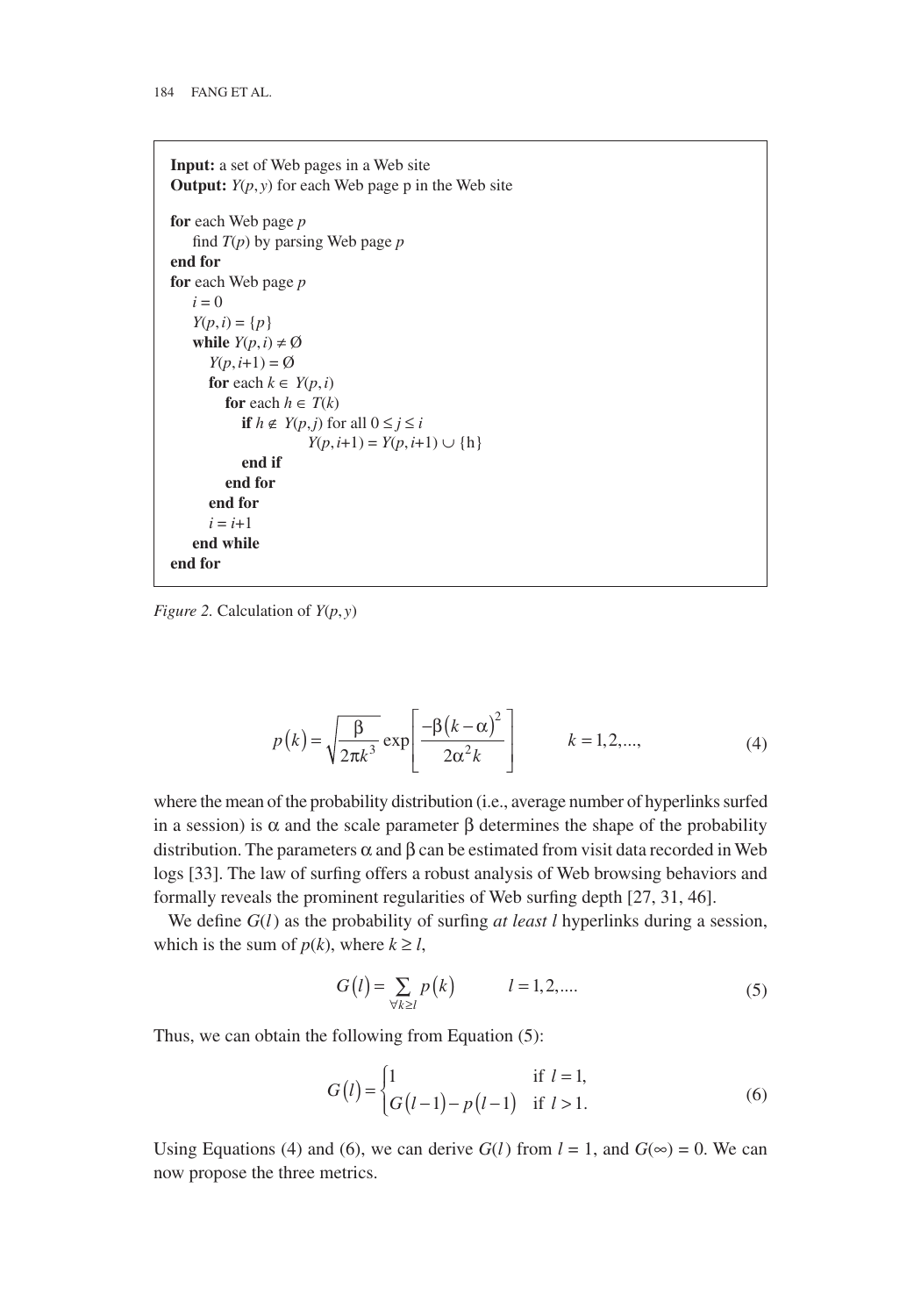Power

We use the key access sequences, discovered from Web logs, to approximate visitors' information-seeking targets. Let *U* be a set of *n* key access sequences discovered from logs,  $U = \{u_i\}$ ,  $i = 1, 2, ..., n$ , and  $u_i = \langle p_{i,1}, p_{i,2}, ..., p_{i,m} \rangle$ , where  $p_{i,j}$  is the *j*th visited content page in  $u_i$ ,  $j = 1, 2, ..., m$ . For an information-seeking target approximated by a key access sequence  $u_i$ , *power*  $R(u_i)$  can be measured as the probability of locating all the content pages in  $u_i$  sequentially, from  $p_{i,1}$  to  $p_{i,m}$ . Let  $p_s$  denote the start page of seeking for  $u_i$ . If  $p_s \neq p_{i,1}$ , the distance from  $p_s$  to the first sought page  $p_{i,1}$ ,  $d(p_s, p_{i,1})$ , can be derived from the distance matrix (constructed in the hyperlink structure representation step).<sup>6</sup> Visitors willing to surf at least  $d(p_s, p_{i,1})$  hyperlinks can locate  $p_{i,1}$  from  $p_s$ . According to Equation (6),  $G(l)$  is the probability of surfing at least *l* hyperlinks; therefore, the probability of surfing at least  $d(p_s, p_{i,1})$  hyperlinks is  $G(d(p_s, p_{i,1}))$ . Accordingly, the probability of locating  $p_{i,1}$  from  $p_s$  can be approximated as  $G(d(p_s, p_{i,1}))$ . After locating  $p_{i,1}$ , a visitor can continue to locate  $p_{i,2}$ , and the probability of locating  $p_{ij}$  from  $p_{ij-1}$  also can be approximated as  $G(d(p_{ij-1}, p_{ij}))$ , where  $2 \le j \le m$ . If  $p_s \ne p_{i,1}$ , the power  $R(u_i|p_s)$  of locating  $u_i$  becomes

$$
R(u_i | p_s) = G(d(p_s, p_{i,1})) \prod_{j=1}^{m} G(d(p_{i,j-1}, p_{i,j})) \quad \text{if } p_s \neq p_{i,1}.
$$
 (7)

Likewise, if  $p_s = p_{i,1}$ , we obtain

$$
R(u_i | p_s) = \prod_{j=2}^{m} G\Big(d\Big(p_{i,j-1}, p_{i,j}\Big)\Big) \quad \text{if } p_s = p_{i,1}.
$$
 (8)

Let *P*(start of seeking for  $u_i = p_s$ ) be the probability of seeking for  $u_i$  starting from page  $p<sub>s</sub>$ , which can be estimated from surfing data recorded in Web logs. For example, if we observe in Web logs the following sessions that record the seeking of target information *u*<sub>i</sub>—<homepage *u*<sub>i</sub>>, <homepage *u*<sub>i</sub>>, <page1 *u*<sub>i</sub>>, <page1 *u*<sub>i</sub>>, <page2 *u*<sub>i</sub>>—seeking of  $u_i$  would start from the homepage, page1, or page2, with probability *P*(start of seeking for  $u_i$  = homepage) = 0.4, *P*(start of seeking for  $u_i$  = page1) = 0.4, and *P*(start of seeking for  $u_i = \text{page2} = 0.2$ . Accordingly, we can calculate the  $R(u_i)$  as

$$
R(u_i) = \sum_{\forall p_s} P\left(\text{start of seeking for } u_i = p_s\right) R\left(u_i \middle| p_s\right). \tag{9}
$$

Not all key access sequences are equally important. We therefore introduce a weight  $w(u_i)$  of  $u_i$  in *U*, calculated as

$$
w(u_i) = \frac{v(u_i)}{\sum_{\forall u \in U} v(u)},
$$
\n(10)

where  $v(u_i)$ , the occurrence rate of  $u_i$ , is identified from the access pattern mining step. Therefore, the *power R(U)* of a Web site can be measured as the weighted probability of achieving each information-seeking target in *U* on the Web site:

$$
R(U) = \sum_{i=1}^{n} w(u_i) R(u_i).
$$
 (11)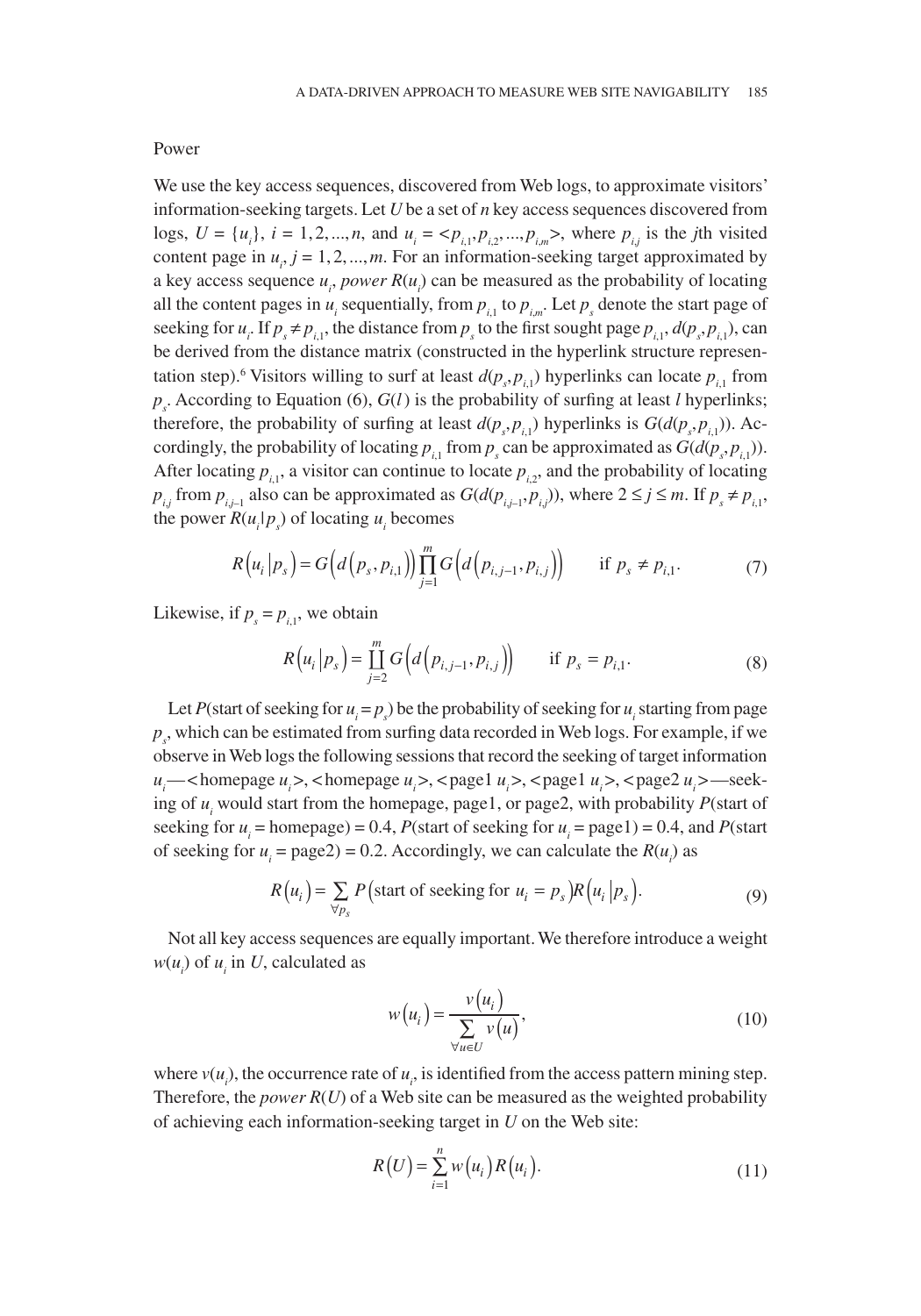Power, *R*(*U*), falls inclusively between 0 and 1 and generally can reveal the probability that a visitor achieves an information-seeking target by navigating through a Web site's hyperlink structure. When  $R(U) = 0$ , no information-seeking targets can be achieved; when  $R(U) = 1$ , all the targets can be achieved with a probability of 1. The higher the value of  $R(U)$ , the more powerful is a Web site's hyperlink structure design for helping visitors locate target information on the site.

#### **Efficiency**

In general, the closer a page is to the currently visited page, the more efficient it is to locate that page. For an information-seeking target approximated by a key access sequence  $u_i = \langle p_{i,1}, p_{i,2}, ..., p_{i,m} \rangle$ , given that seeking for  $u_i$  starts from page  $p_s \neq p_{i,1}$ , the *efficiency*  $Q(u_i|p_s)$  of achieving the information-seeking target can be measured as  $d(p_s, p_{i,1}) + \sum_{j=2}^m d(p_{i,j-1}, p_{i,j})$ , where  $d(x, y)$  denotes the distance from page *x* to page *y*. By normalizing the efficiency metric onto [0,1], we obtain

$$
Q(u_i|p_s) = \frac{m\gamma - \min\left(d\left(p_s, p_{i,1}\right) + \sum_{j=2}^{m} d\left(p_{i,j-1}, p_{i,j}\right), m\gamma\right)}{m(\gamma - 1)} \quad \text{if } p_s \neq p_{i,1},\tag{12}
$$

where *m* is the number of content pages in  $u_i$ ; the function min(*x*, *y*) returns the smaller value between x and  $y$ , and  $\gamma > 1$  is a constant. A page is considered most efficient to locate if it is one click away; it is least efficient to locate if it is γ or more clicks away. We set  $\gamma$  to an appropriate value such that the probability of surfing  $\gamma$  or more clicks (i.e.,  $G(\gamma)$ ) becomes trivial. Similarly,

$$
Q(u_i|p_s) = \frac{(m-1)\gamma - \min\left(\sum_{j=2}^m d\left(p_{i,j-1}, p_{i,j}\right), (m-1)\gamma\right)}{(m-1)(\gamma - 1)} \quad \text{if } p_s = p_{i,1}.\tag{13}
$$

We can then derive  $Q(u_i)$  as follows:

$$
Q(u_i) = \sum_{\forall p_s} P\left(\text{start of seeking for } u_i = p_s\right) Q\left(u_i \, | p_s\right). \tag{14}
$$

In turn, we can measure the efficiency  $Q(U)$  of a Web site as the weighted efficiency of locating each information-seeking target in *U* on the Web site, that is,

$$
Q(U) = \sum_{i=1}^{n} w(u_i) Q(u_i).
$$
 (15)

The term  $Q(U)$  indicates the efficiency of locating an information-seeking target on a scale of [0, 1], with 0 being the least efficient (i.e., average distance to the visitorsought content pages is  $\gamma$  or more clicks away) and 1 being the most efficient (i.e., all visitor-sought content pages are only one click away). The higher the value of  $O(U)$ , the more efficient it is for a visitor to locate the target information on a Web site.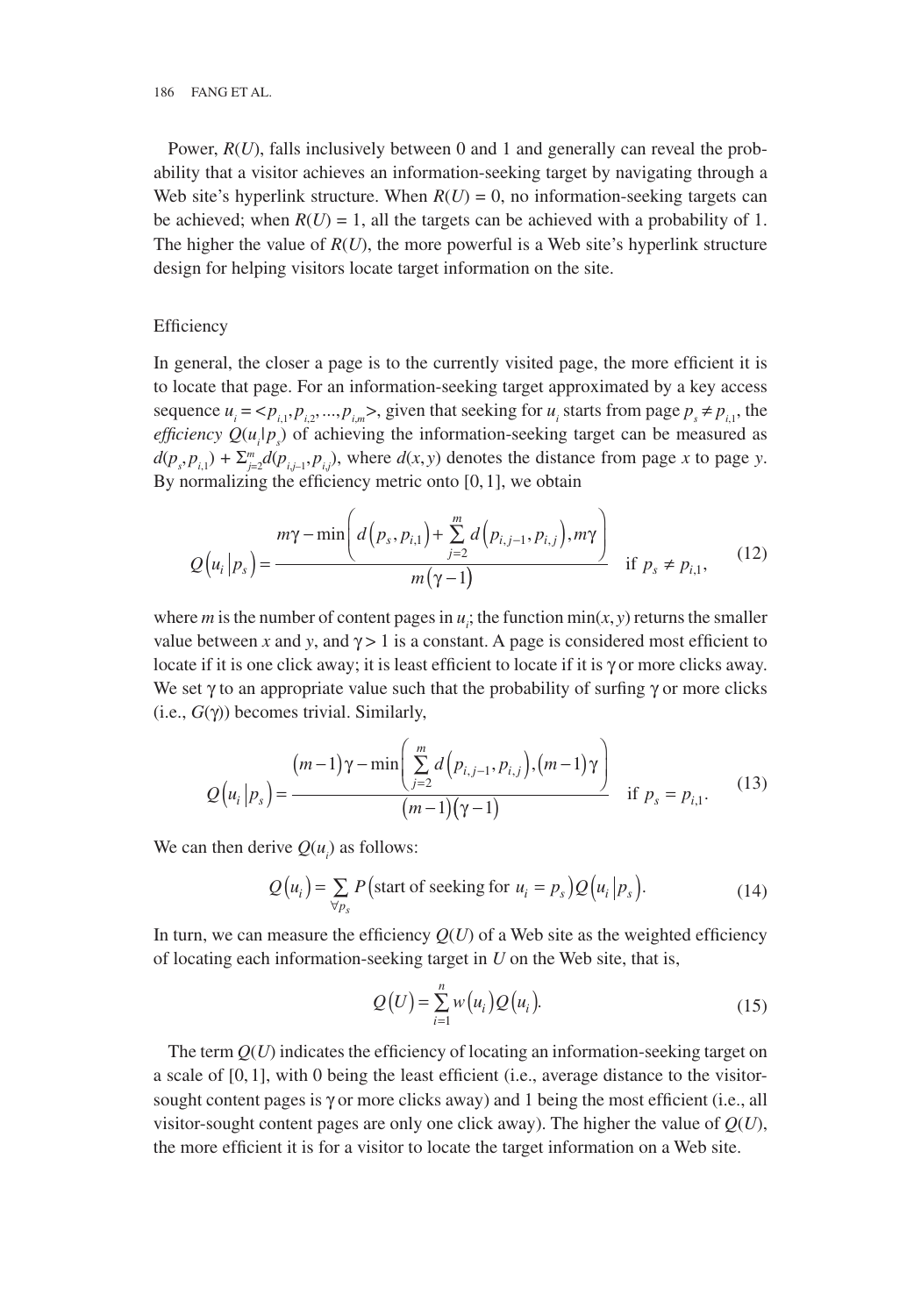#### **Directness**

Visitors are likely to find target information with fewer clicks if we add more hyperlinks pointing to content pages on each page. At an extreme, efficiency  $O(U)$  becomes 1 when each page has hyperlinks pointing to all content pages on the site, that is, all content pages are only one click away from any page, which obviously is not a good design. Placing more hyperlinks on a page makes it increasingly difficult for visitors to decide on their next move. Given an information-seeking target approximated by a key access sequence  $u_i = \langle p_{i,1}, p_{i,2}, ..., p_{i,m} \rangle$  and that seeking for  $u_i$  starts from  $p_s \neq p_{i,1}$ , directness  $L(u_i|p_s)$  can be measured as  $N(p_s, p_{i,1}) + \sum_{j=2}^{m} N(p_{i,j-1}, p_{i,j})$ , where  $N(x, y)$  denotes the average number of hyperlinks on the pages located on the shortest path from *x* to *y* (identified in the hyperlink structure representation step) and  $N(x, y)$  is  $\infty$  if there is no path from  $x$  to  $y$ . By normalizing the directness measure onto  $[0,1]$ , we obtain

$$
L(u_i | p_s) = \frac{m\delta - \min\left(N(p_s, p_{i,1}) + \sum_{j=2}^{m} N(p_{i,j-1}, p_{i,j}), m\delta\right)}{m(\delta - 1)} \quad \text{if } p_s \neq p_{i,1},\tag{16}
$$

where the function min(*x*, *y*) returns the smaller value between *x* and *y* and  $\delta$  is a constant,  $\delta$  > 1. Visitors have less difficulty deciding on their next move if the current page contains only one hyperlink but more difficulty if the current page contains  $\delta$  or more hyperlinks. The value of  $\delta$  can be user specified or set to an adequate constant, according to a generally accepted usability guideline (e.g., [83]). Similarly,

$$
L(u_i|p_s) = \frac{(m-1)\delta - \min\left(\sum_{j=2}^m N(p_{i,j-1}, p_{i,j}), (m-1)\delta\right)}{(m-1)(\delta - 1)} \quad \text{if } p_s = p_{i,1}.\tag{17}
$$

We can derive  $L(u_i)$  as

$$
L(u_i) = \sum_{\forall p_s} P\left(\text{start of seeking for } u_i = p_s\right) L\left(u_i \, \middle| \, p_s\right). \tag{18}
$$

We can then calculate the directness  $L(U)$  of a Web site as the weighted directness of achieving each information-seeking target in *U* on the site:

$$
L(U) = \sum_{i=1}^{n} w(u_i) L(u_i).
$$
 (19)

Directness,  $L(U)$ , is within [0, 1] and indicates the degree of ease of deciding on the next navigation move: 0 indicates the most difficulty, and 1 indicates the least. The higher the value of  $L(U)$ , the easier it is for a visitor to decide on the next move.

Our proposed metrics are distinct but related. For example, although efficiency and directness measure different fundamental aspects of navigability, they can be correlated because visitors' cognitive load may increase as they click more to find information on a Web site. Figure 3 summarizes the procedure for using access patterns and the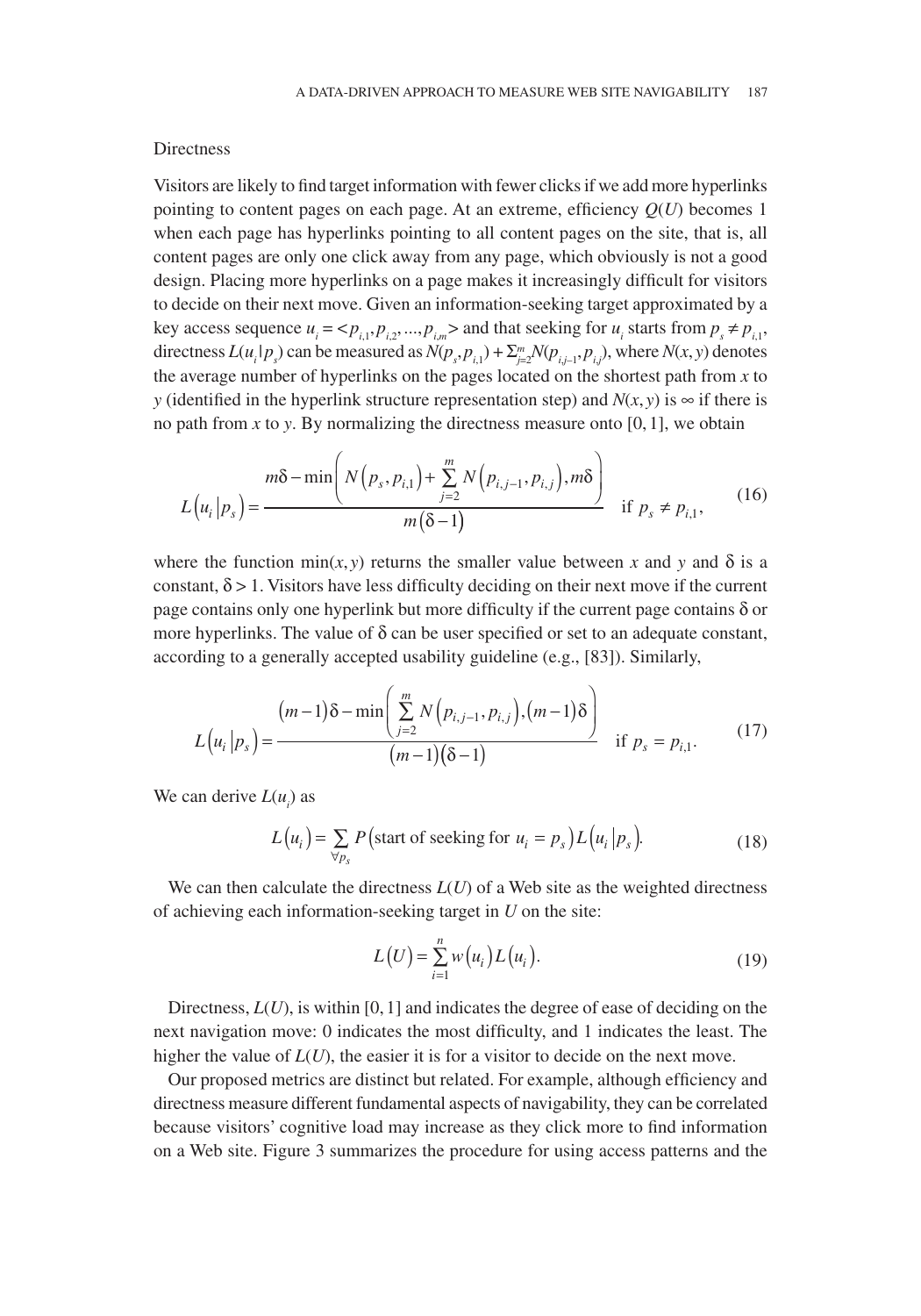```
Input: a set of key access sequences U = \{u_i\}, i = 1, 2, ..., n a distance matrix of a Web site
Output: power R(U), efficiency Q(U), directness L(U) of a Web site
calculate G(l) using (4) and (6)
for each u_i = \langle p_{i,1}, p_{i,2}, ..., p_{i,m} \rangle in U
    calculate its weight w(u_i) using (10)
   for each start page p<sub>s</sub>if p_s \neq p_{i,1}retrieve d(p_s, p_{i,1}) from the distance matrix
        end if
retrieve d(p_{i,j-1}, p_{i,j}), 2 \le j \le m from the distance matrix
calculate power \hat{R}(u_i|p_s) using (7) or (8)
calculate efficiency Q(u_i|p_s) using (12) or (13)
calculate directness L(u_i|p_s) using (16) or (17)
   end for
    calculate R(u_i), Q(u_i), and L(u_i) using (9), (14), and (18), respectively
end for
calculate R(U), Q(U), and L(U) using (11), (15) and (19), respectively
```
*Figure 3.* Measuring a Web Site's Power, Efficiency, and Directness

distance matrix of a Web site as inputs to produce power, efficiency, and directness scores that jointly convey the site's navigability.

## Implementation and Illustrations

To demonstrate the viability of our method and metrics, we developed a prototype system that follows the method described in Figure 1. We employed SpidersRUs [14] to parse a Web site (step 2 in Figure 1).7 We used the prototype system to analyze and compare the navigability of two large sites in the higher education domain: Site A and Site B.<sup>8</sup> The sites are built and administered by two comparable public research universities in the United States (Site A university and Site B university hereinafter) that offer comprehensive degree programs at graduate and undergraduate levels and have approximately 30,000 faculty, staff, and students. These two sites serve similar user populations and have a comparable number of pages (i.e., Site A has 4,277 pages: 3,840 content pages and 437 index pages; Site B has 4,118 pages: 3,738 content pages and 380 index pages). Overall, we chose these Web sites primarily because they are from the same domain, are comparable in size, serve similar purposes and user populations, and have highly similar content and traffic, which can reduce the threat of potential confounding factors pertaining to Web site domain, size, objectives, or user groups.

From each site, we collected Web logs generated over a four-week window. The logs from Site A contained 35,966,494 records, from which we preprocessed and identified 732,321 sessions. The logs from Site B consisted of 32,170,062 records,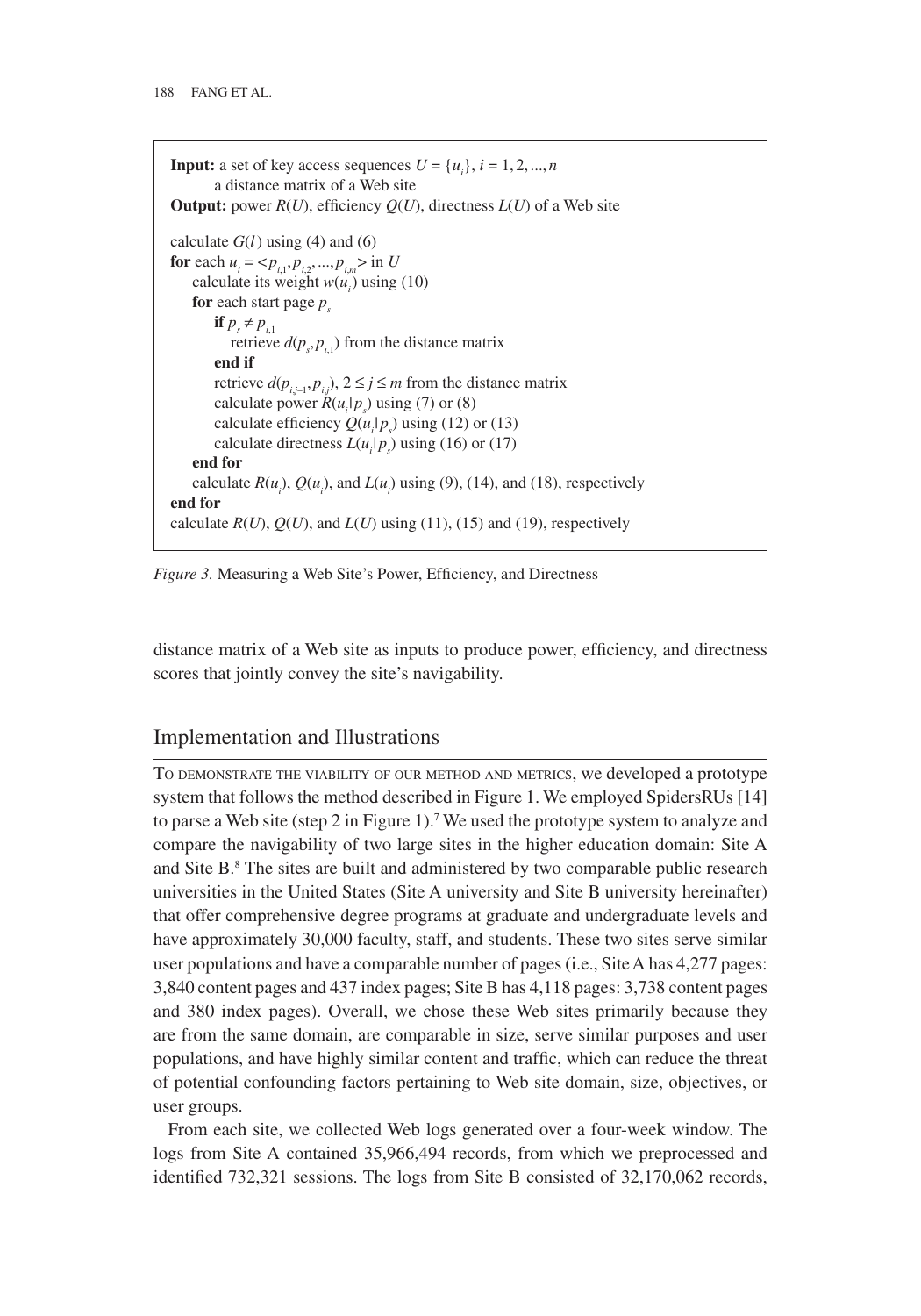|          | Site A | Site B |  |
|----------|--------|--------|--|
| $\alpha$ | 2.68   | 2.99   |  |
| β        | 10.97  | 10.40  |  |
| $\gamma$ | 10     | 10     |  |
| $\delta$ | 100    | 100    |  |

Table 1. Key Parameter Values Used for Each Investigated Web Site

from which we identified 555,299 sessions. We first derived the actual distribution of session size (i.e., the number of clicks per session) from the preprocessed logs to estimate the parameters  $\alpha$  and  $\beta$  in Equation (4). By applying nonlinear regression to the actual distribution of session size, we obtained least square estimates for  $\alpha$  (= 2.68) and  $\beta$  (= 10.97) for Site A. The fit between Equation (4) and the actual distribution of session size was statistically significant,  $p < 0.0001$  and  $R^2 = 0.92$ . For Site B, the estimated  $\alpha$  and  $\beta$  were 2.99 and 10.40, respectively. The fit between Equation (4) and the actual distribution of session size was also statistically significant,  $p < 0.0001$  and  $R^2 = 0.97$ . We then used the  $\alpha$  and  $\beta$  estimates to calculate  $G(\cdot)$ , according to Equations (4) and (6). For both sites, we set  $\gamma$  in Equation (12) to 10 because  $G(10)$ , or the probability of accessing pages 10 or more clicks away, seems trivial (i.e., < 0.005). Consistent with Google's Webmaster guidelines [83], we set  $\delta$  in Equation (16) to 100 for both sites. Table 1 summarizes the specific parameter values used to assess the navigability of each site.

After determining these parameter values, we used the prototype system to assess each site's navigability. When mining key access sequences from Web logs, we initially set the threshold at 0.05 percent because a large number of sessions in Web logs favor small thresholds to keep a reasonable number of discovered sequences. To ensure the reliability and robustness of our evaluation results, we conducted a series of trials at threshold values between 0.05 percent and 0.175 percent, in increments of 0.025 percent. Table 2 summarizes the metric scores calculated for each site.

According to our metrics, the navigability of Site A seemed better than that of Site B, across the range of threshold values. On average, Site A recorded higher scores in power, efficiency, and directness, showing 19.6 percent, 12.8 percent, and 11.7 percent differentials, respectively. To provide a proper anchor for interpreting the between-site differences, we identified an additional 18 comparable university sites and calculated the range of each metric's value across Site A, Site B, and these additional sites with a threshold value of 0.05 percent. According to our analysis, power ranged between 0.50 and 0.77 (average  $= 0.71$ , standard deviation  $= 0.06$ ), efficiency between 0.75 and 0.89 (average  $= 0.85$ , standard deviation  $= 0.03$ ), and directness between 0.20 and 0.60 (average  $= 0.40$ , standard deviation  $= 0.12$ ). In this light, the difference between Site A and Site B in each metric seems substantial, that is, at least 15 percent of the maximum difference across the 20 sites. For example, across the 20 sites, the maximum difference of power is 0.27 (i.e., 0.77–0.50). The difference in power between the two sites we studied is 0.12 (i.e., 0.75–0.63), which is 44 percent of the maximum difference.<sup>9</sup>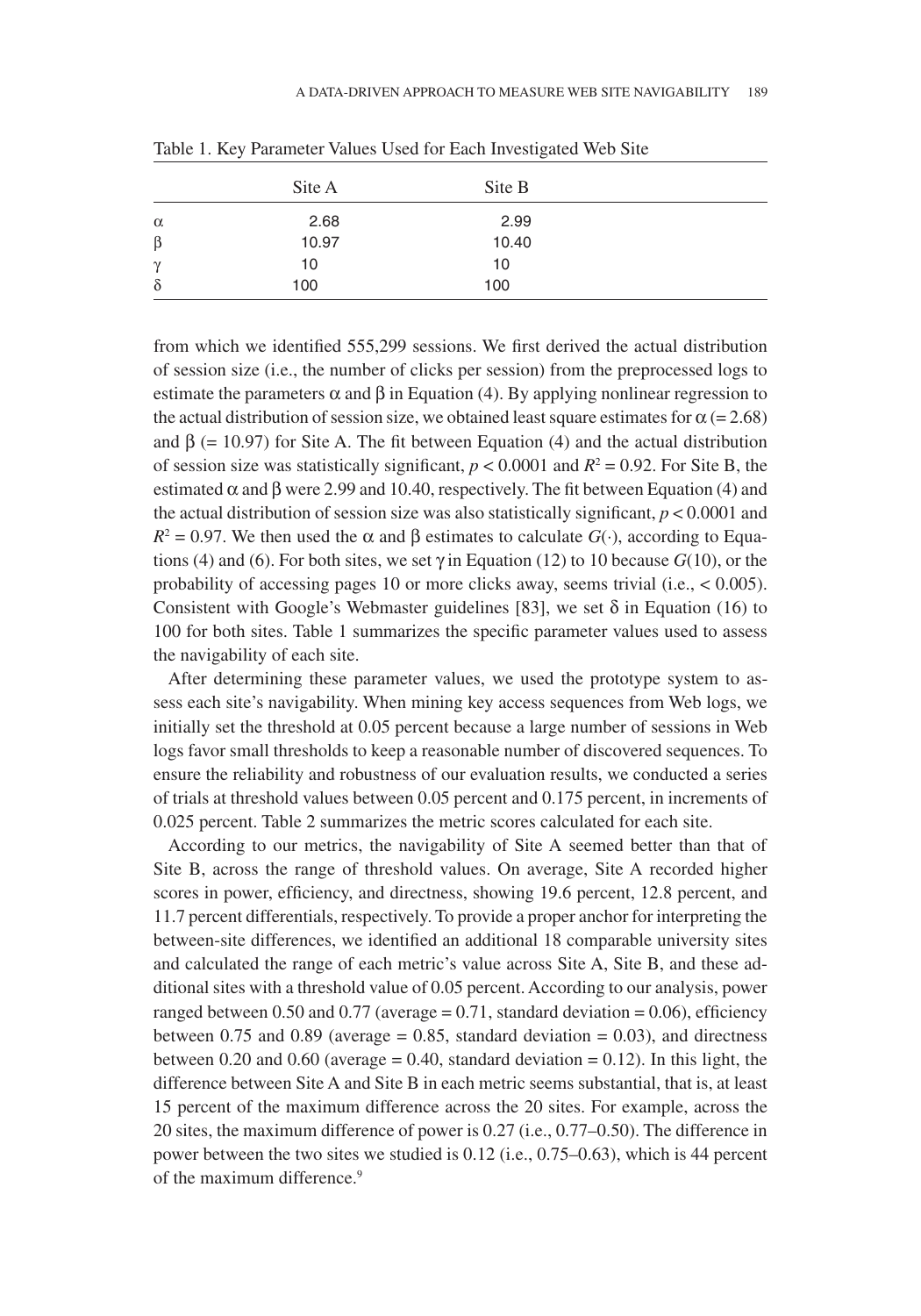| Threshold |        | Power  |        | Efficiency |        | Directness |
|-----------|--------|--------|--------|------------|--------|------------|
| value     | Site A | Site B | Site A | Site B     | Site A | Site B     |
| 0.05%     | 0.75   | 0.63   | 0.87   | 0.77       | 0.42   | 0.36       |
| 0.075%    | 0.77   | 0.64   | 0.88   | 0.77       | 0.42   | 0.37       |
| 0.1%      | 0.78   | 0.65   | 0.88   | 0.78       | 0.41   | 0.37       |
| 0.125%    | 0.78   | 0.66   | 0.89   | 0.79       | 0.41   | 0.37       |
| 0.15%     | 0.79   | 0.66   | 0.89   | 0.79       | 0.42   | 0.38       |
| 0.175%    | 0.80   | 0.66   | 0.89   | 0.79       | 0.42   | 0.38       |

Table 2. Evaluation Results for Navigability (Site A Versus Site B)

We evaluated power and efficiency according to the distance between the starting page of a session and the first content page sought in a key access sequence and then the distance between successively sought content pages in that sequence. In general, the greater these distances, the lower are the power and efficiency. Our analysis showed that these distances were consistently greater on Site B than on Site A. For example, on average, a content page appearing in the top 10 most frequently visited key access sequences was 1.7 clicks away on Site A, whereas a similar content page on Site B was 2.3 clicks away. Both sites had low directness scores and the directness difference between Site A and Site B was smaller than that of power or efficiency. The low directness scores could be partly attributed the fact that each site contains many content pages that inevitably increase the likelihood of having many hyperlinks on a page; as a result, it is difficult for visitors to decide on their next move from the currently visited page. Moreover, both sites feature frequently visited index pages, each of which contains many hyperlinks. While serving as springboards for navigation, these index pages also make it difficult for visitors to decide on which hyperlink to click next.

To empirically examine the navigability analysis results revealed by our metrics, we collected user performance and assessments by conducting an evaluation study. According to our metrics, Site A has higher navigability than Site B; accordingly, we anticipate that people will be more likely to find information successfully with fewer clicks and less cognitive processing on Site A than on Site B. Furthermore, as an ex post facto comparison, we used the collected user performance and assessment data to further assess our metrics versus prevalent navigability metrics such as that developed by Zhou et al. [94]. In the following, we describe our evaluation study design and data collection.

#### Evaluation Study and Data Collection

In our evaluation study, we asked voluntary participants to complete 12 informationseeking tasks on an investigated site. Our overall objective was to assess whether visitors are more likely to find target information successfully, efficiently, and easily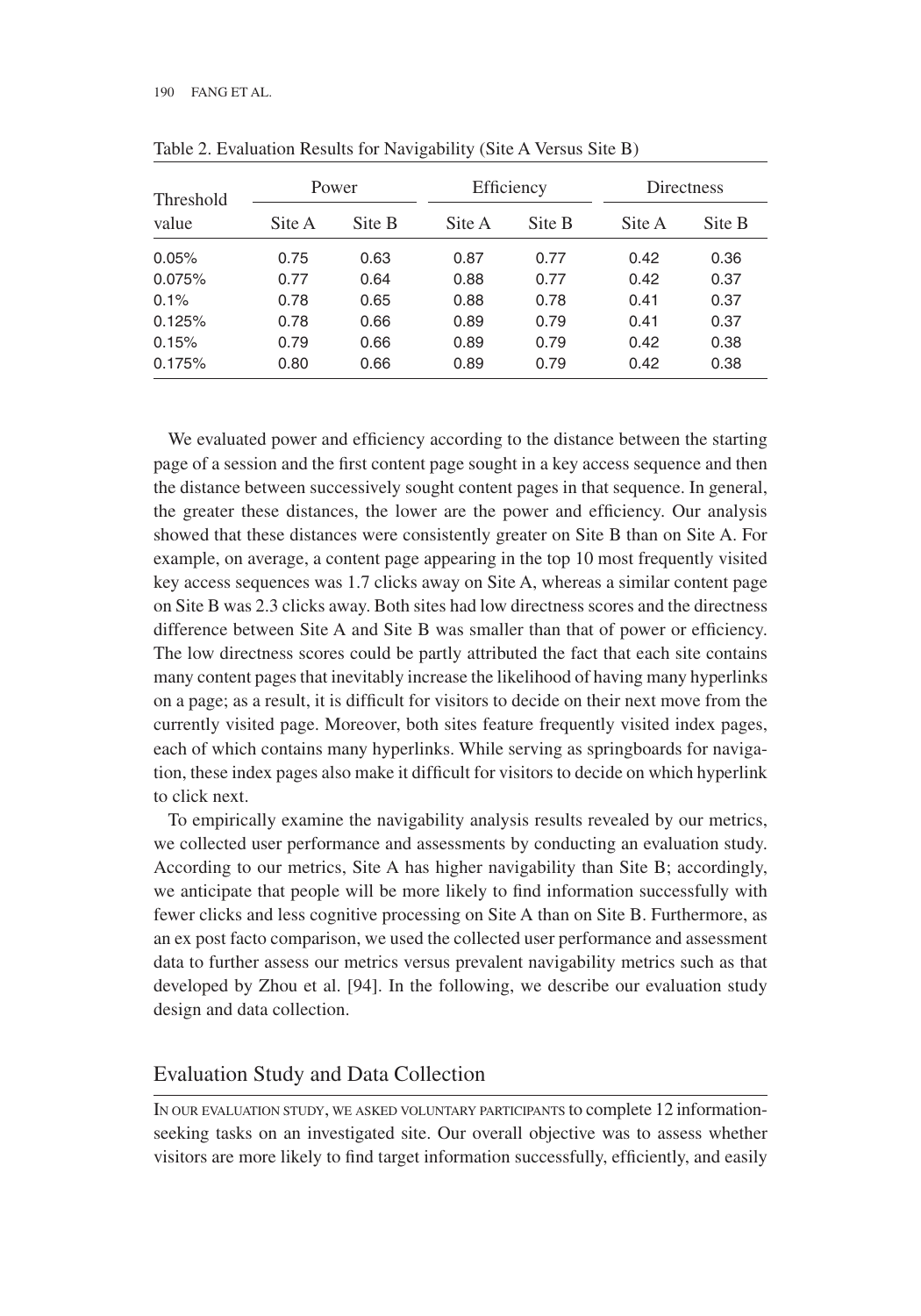on a Web site of high navigability than on one of low navigability, as revealed by our metrics. In this section, we describe our study design, tasks, participants, measurements, and data collection.

## Study Design

Despite their similarity in purpose, populations served, content, and traffic, Site A has considerably higher navigability than Site B. We recruited participants from both universities and asked them to complete specific information-seeking tasks on the respective sites. Each participant used one of the investigated sites to complete the tasks, and the Web site assignment was random, that is, a participant might or might not use his or her own university's site.

Our evaluation also addressed the significance of user familiarity. In general, users' familiarity with a site can influence their performance and satisfaction. For example, people highly familiar with a Web site understand its structural design and content layout; they are more likely to find information on the site than on an unfamiliar site and are less likely to become confused or "lost" [29]. High familiarity enables visitors to minimize the number of clicks necessary to find information [29], partly because of reduced trial-and-error behaviors [23]. According to Galletta et al. [28], people can complete more information-seeking tasks on a familiar site than otherwise. Visitors usually choose a surfing path because they believe it will lead them to target information; familiarity with the site's structure facilitates their choice making [7]. The performance improvement resulting from users' familiarity with a Web site aligns with the power law of practice [38], which suggests search effectiveness and efficiency gains through repeated visits, which reduce information-seeking difficulty and complexity. When visiting a familiar site, people can find information with less cognitive attention [8] and thus exhibit greater satisfaction [56]. As Galletta et al. [29] note, when navigability is problematic, its adverse influences on people's navigation can be mitigated by user familiarity with the site. Furthermore, the negative effect of low familiarity can be reduced when the site offers high navigability, that is, people are more likely to find information on an unfamiliar site when the site is more navigable. Our analysis showed that participants in general were more familiar with their university's site than with the other site. With navigability (i.e., high versus low) and familiarity (i.e., high versus low), we created four experimental conditions and assigned participants to each randomly, while mindfully balancing the total number of participants in each group.

## Tasks

We analyzed each site's Web logs to identify frequently sought content page sequences (i.e., key access sequences). We conducted a pretest with 256 participants from SiteA university and 165 participants from Site B university. All the participants reviewed 20 pages from their own university site (10 content and 10 index pages), randomly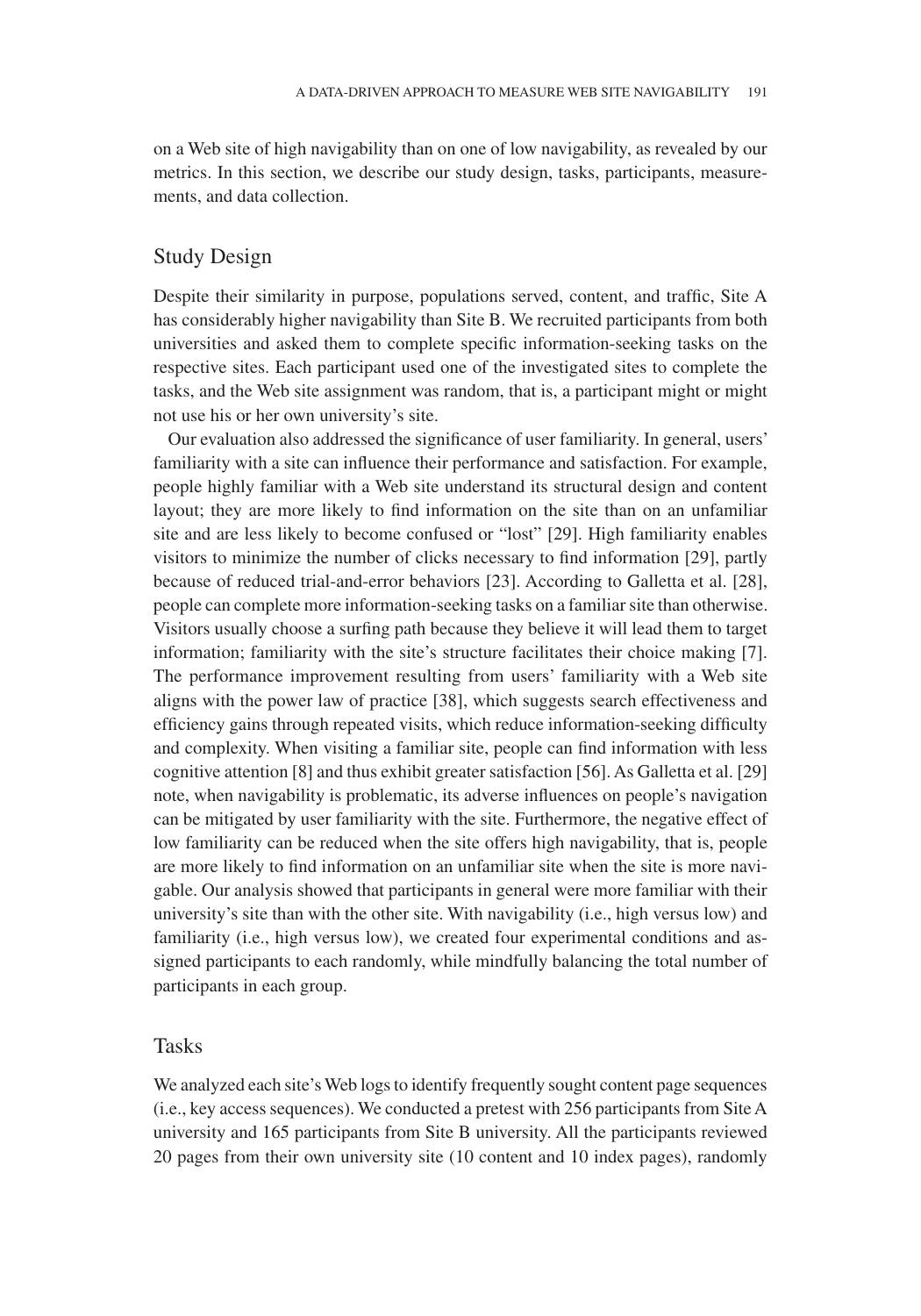selected from the pages on the site, and indicated whether the presented page provided information they searched for frequently, on a five-point Likert scale  $(1 = "not at all,"$ 5 = "very high"). The pretest participants from both universities were comparable in age, number of years at the current university, gender composition, and self-reported familiarity with their own university site. According to the paired sample *t*-test results for SiteA, content pages were more likely to constitute information-seeking targets than index pages (3.48 versus 1.90, *t* = 31.15, df [degrees of freedom] = 255, *p* < 0.001); we noted similar results for Site B (2.99 versus  $1.91$ ,  $t = 17.07$ , df = 164,  $p < 0.001$ ). These participants then received 10 key access sequences of content pages and 10 nonkey access sequences of content pages (i.e., sequences of low visit frequency) from their own university site, all randomly selected from our access pattern mining results. For each sequence, a participant specified his or her need, desire, or interest in seeking the pages in that sequence, on a five-point Likert scale  $(1 = "no need, desire,$ or interest at all," 5 = "great need, desire, or interest"). According to our analysis, for both universities, the need, desire, or interest was significantly higher for key than for nonkey access sequences: Site A: 3.48 versus 1.30, *t* = 59.23, df = 255, *p* < 0.001; and Site B: 2.99 versus 1.33,  $t = 37.24$ , df = 164,  $p < 0.001$ . According to our pretest results, content pages were more likely to constitute information-seeking targets than index pages, and key access sequences identified from Web logs were consistent with users' common information-seeking needs, desires, or interests.

Next, we verified the frequently sought key access sequences by surveying another random sample of 20 participants from each university. Each reviewed 20 frequently sought key access sequences we discovered from the participant's own university's Web logs and specified the frequency with which he or she would access each sequence, on a five-point Likert scale  $(1 = "never"$  and  $5 = "once or several times$ a month, or more frequently"). According to our analysis, participants from both universities frequently sought 15 key access sequences, that is, students shared some similarity in their information needs and interests (e.g., the operating hours of the campus medical center).10 In our evaluation study, we used 3 of these 15 key access sequences as warm-up exercises and the remaining as the information-seeking tasks to be performed by participants in the evaluation study. Among the 12 tasks included in our study, half were low in complexity (e.g., only one page in the access sequence) and the others high in complexity (e.g., multiple pages in the sequence). Appendix A lists all the tasks.

## Participants

We recruited participants among the business undergraduate students enrolled in similar information systems or operations classes in both universities.<sup>11</sup> Participation was voluntary, and each participant received \$10 for his or her time and efforts. To solicit best efforts, we offered substantial, additional monetary incentives to top performers in the study, that is, those who successfully completed the greatest number of tasks in the least amount of time. Instructors assisted in our recruitment, and a student's decision to participate had no effect on his or her class grade.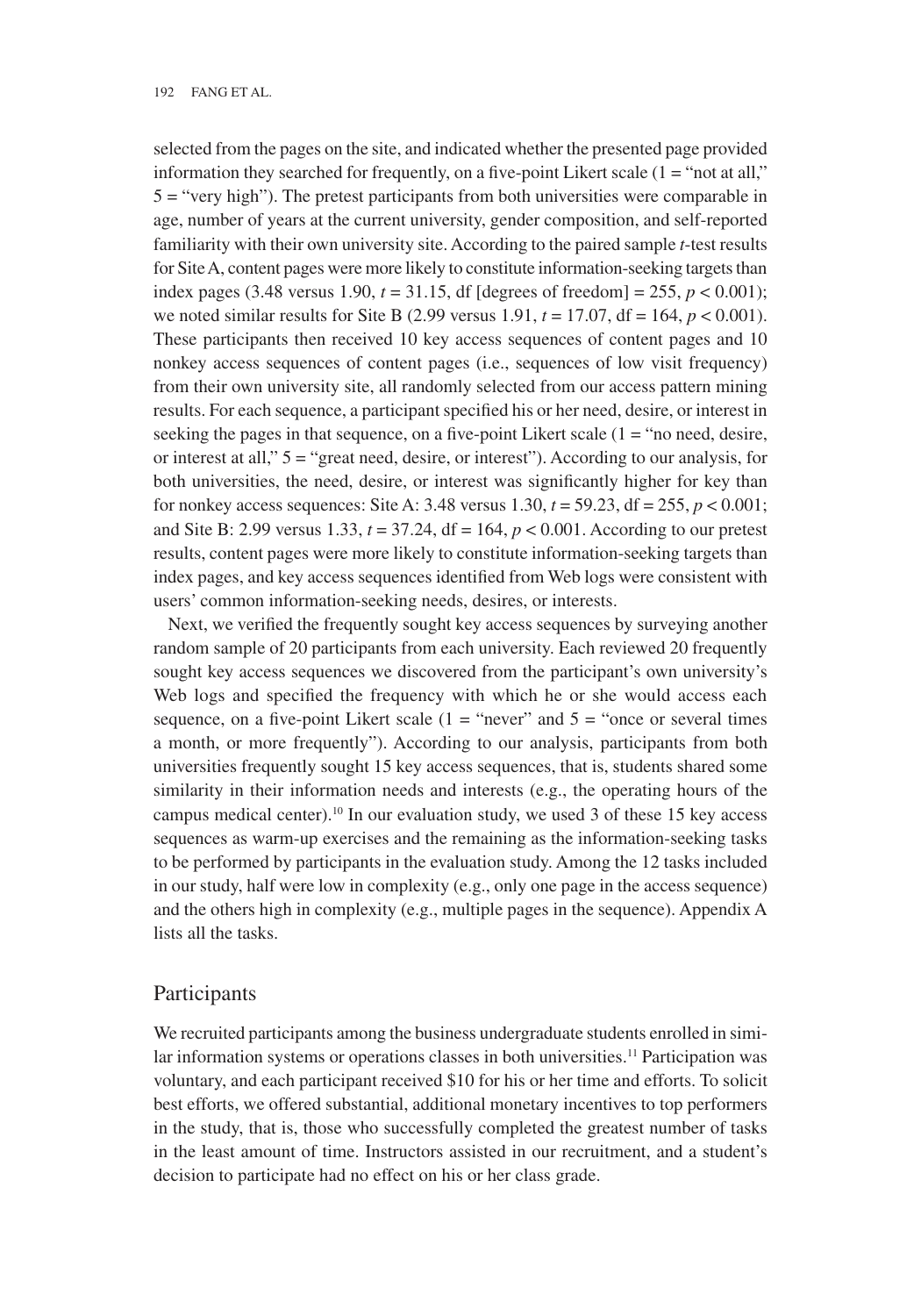## **Measurements**

We examined user performance by focusing on effectiveness and efficiency. Specifically, we used three measures: task success rate, task time, and the number of clicks to complete a task. We assessed effectiveness with task success rate, which is the ratio of the number of successfully completed tasks (i.e., participant finding the target page) to the total number of tasks to be performed in the study. We measured the click requirement with the exact number of clicks a participant used in a task. We also measured the amount of time (in seconds) a participant spent on a task, which closely relates to the number of clicks and offers another perspective on user performance efficiency. Participants had up to four minutes to complete each task.<sup>12</sup> We collected participants' self-reports about the cognitive-processing load required, after they had completed all the tasks, which indicates the cognitive processing they underwent when choosing paths to access the target information. We used five items adapted from Hong et al. [32] and Palmer [59] to measure cognitive-processing load, with minor wording changes appropriate for our context; all the items employed a seven-point Likert scale  $(1 = "strongly disagree," 7 = "strongly agree"). Appendix B lists the measurement items$ for cognitive-processing load. To various extents, these measurements corresponded with our metrics: task success rate for power, the number of clicks for efficiency, and cognitive-processing load for directness.

#### Data Collection

We conducted the evaluation study in multiple sessions, all administered in a designated computer laboratory at each university.13 Before each session, we read a script to inform the participants of the study's purpose, answered questions, and addressed any privacy-related concerns. We explicitly stated our intent and commitment to performing data analyses at aggregate levels without using any personally identifiable information. We obtained written consent from each participant and promised convenient access to the data he or she provided in the study. We then collected some demographic data from the participants, described the overall study flow and the tasks to be performed, and provided warm-up exercises until each participant signaled readiness for the study. Then, the participants received packets that detailed each task, together with target page screenshots they could use to verify whether they had completed that task. We used client-side monitoring software to record the exact starting and ending time of each task, the number of clicks, and the specific pages accessed. By comparing the recorded pages a participant accessed with the target page(s), we determined whether he or she had successfully completed a task. After completing all the tasks, the participants filled out a questionnaire survey that gathered their cognitive processing.

#### Data Analyses and Results

WE PERFORMED A PILOT STUDY TO REEXAMINE THE ITEMS for cognitive-processing load and to fine-tune our study flow and data collection procedure. In total, 39 undergraduate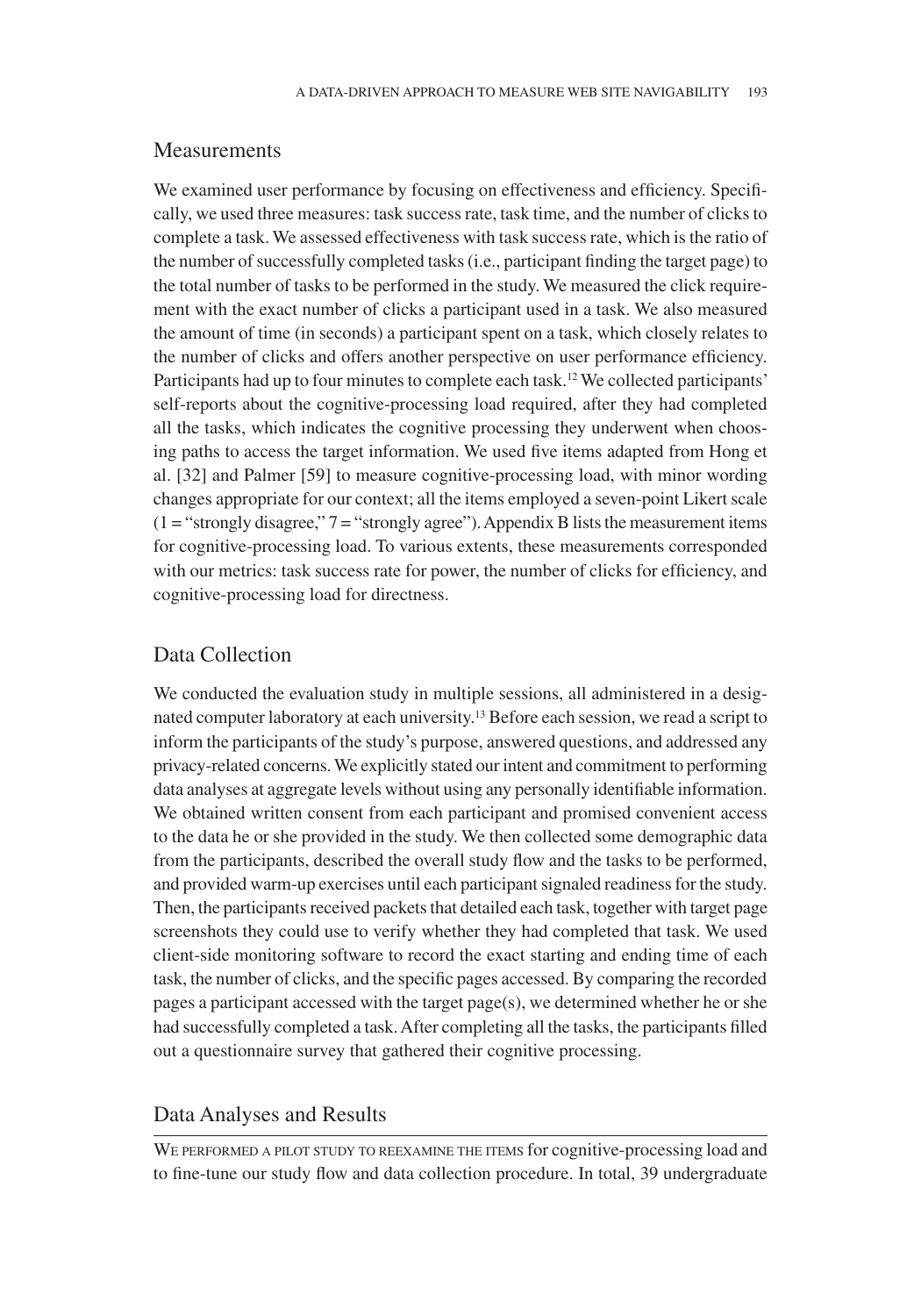| Dimension                            | Participants from<br>Site A university                                                    | Participants from<br>Site B university                                                   |
|--------------------------------------|-------------------------------------------------------------------------------------------|------------------------------------------------------------------------------------------|
| Average age                          | 24.79; range: 19–52                                                                       | 23.53; range: 16–60                                                                      |
| Gender                               | Male: 90 (70.3%)<br>Female: 38 (29.7%)                                                    | Male: 72 (60%)<br>Female: 48 (40%)                                                       |
| Major                                | Business: 127 (99.2%)<br>Not declared: 1 (0.8%)                                           | Business: 110 (91.7%)<br>Not declared: 10 (8.3%)                                         |
| Status in university                 | Freshman: 43 (33.6%)<br>Sophomore: 31 (24.2%)<br>Junior: 29 (22.7%)<br>Senior: 25 (19.5%) | Freshman: 10 (8.3%)<br>Sophomore: 28 (23.3%)<br>Junior: 26 (21.7%)<br>Senior: 56 (46.7%) |
| General computer efficacy            | 5.72 (out of 7)                                                                           | 5.85 (out of 7)                                                                          |
| Internet technology<br>competence    | 5.3 (out of 7)                                                                            | 5.5 (out of 7)                                                                           |
| Web browsing capability              | 5.4 (out of 7)                                                                            | 5.8 (out of 7)                                                                           |
| Familiarity with studied Web<br>site | 3 (out of 7)                                                                              | 3 (out of 7)                                                                             |
| Internet usage                       | 14.8 hours a week                                                                         | 18.2 hours a week                                                                        |

Table 3. Comparative Analysis of Participants from the Studied Universities

students—17 from Site A university and 22 from Site B university—enrolled in a required information systems or operations management class took part in the pilot study voluntarily. Each participant followed the described study flow and completed the 12 information-seeking tasks. According to our analysis, these participants understood the tasks clearly and knew exactly what they needed to do in each task; more than 99 percent were able to complete a task within three minutes. We used their responses to assess the reliability of the items for cognitive-processing load. The Cronbach's alpha was 0.95 for cognitive-processing load, exceeding the common threshold of 0.7 [58].

We then conducted an evaluation study with 248 participants (128 from Site A university and 120 from Site B university). As Table 3 summarizes, the participants were comparable in terms of age and gender composition; we noted no significant between-group differences in general computer efficacy, Internet usage, or familiarity with the randomly assigned site they used in the study. In addition, participants reported higher familiarity with their university's site than with the other site, and the difference was statistically significant.<sup>14</sup> We reexamined the reliability of our cognitive-processing measurements and noted a Cronbach's alpha greater than 0.90, suggesting adequate reliability.

To compare user performance and assessments between the two Web sites, we aggregated the data associated with each site, across participants and tasks, and used them to perform a series of paired *t*-tests. As Table 4 shows, the task success rate associated with Site A was significantly higher than that of Site B  $(0.90$  versus  $0.78$ ,  $p < 0.001$ ). The time requirements associated with Site A were significantly lower than those of Site B (40.25 versus 65.70,  $p < 0.001$ ), as was the number of clicks (3.69 versus 6.08,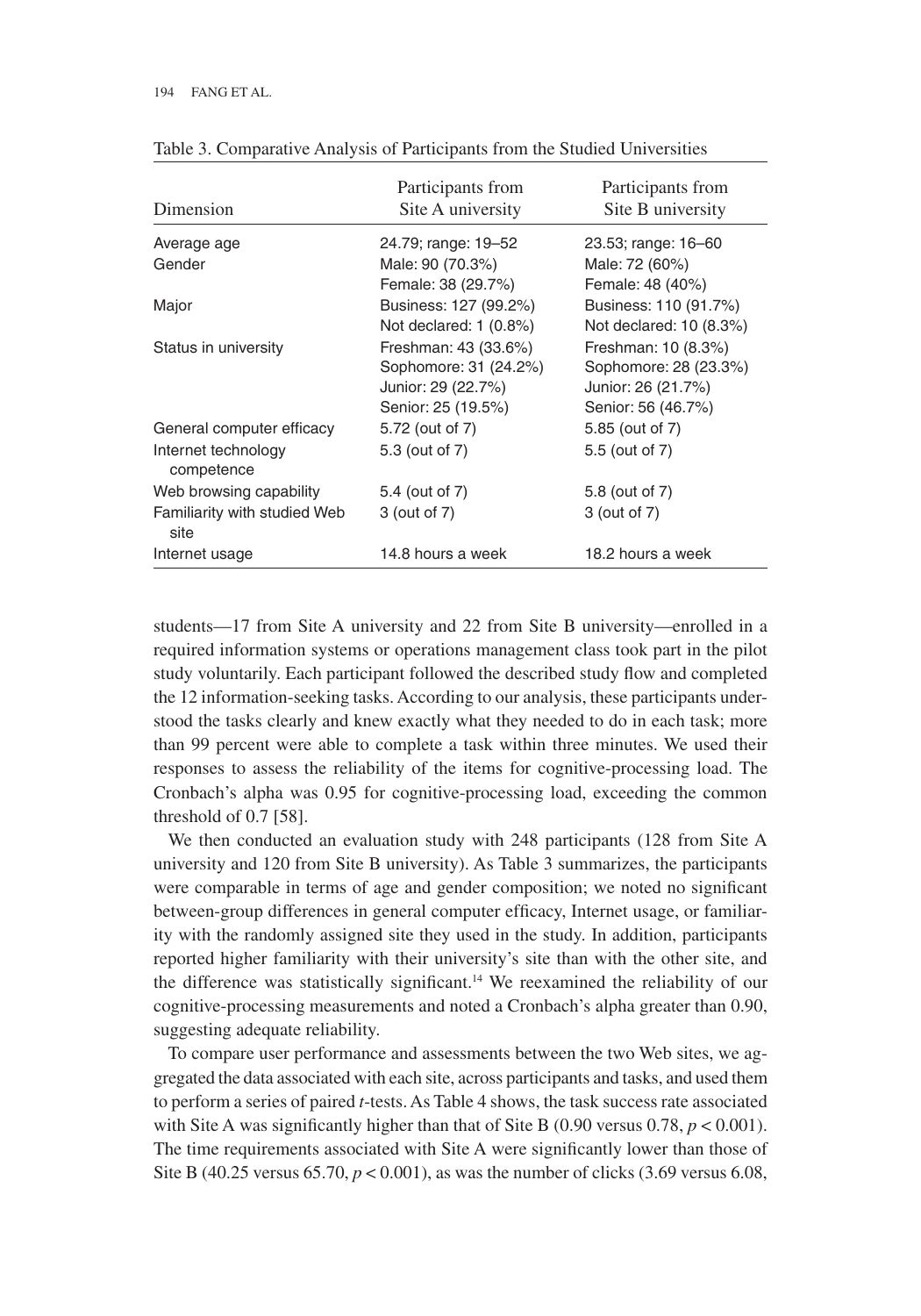|                                                    |      |            |       | Standard                                                                                                                             |          |            |            |
|----------------------------------------------------|------|------------|-------|--------------------------------------------------------------------------------------------------------------------------------------|----------|------------|------------|
| Measurement                                        | Site | $\geq$     | Mean  | deviation                                                                                                                            | t-value  | $p$ -value | Difference |
| Task success rate                                  | ⋖    | <u>선</u>   | 0.90  | 0.10                                                                                                                                 | 7.37     | 0.001      | 0.12       |
|                                                    | ∞    | 127        | 0.78  | 0.15                                                                                                                                 |          |            |            |
| Time requirements                                  | ⋖    | <u>ist</u> | 40.25 | 20.29                                                                                                                                | $-9.67$  | 0.001      | $-25.45$   |
|                                                    | ∞    | 127        | 65.70 | 21.11                                                                                                                                |          |            |            |
| Number of clicks                                   | ⋖    | <u>선</u>   | 3.69  | 1.40                                                                                                                                 | $-11.54$ | 0.007      | $-2.39$    |
|                                                    | ∞    | 127        | 6.08  | 1.84                                                                                                                                 |          |            |            |
| Cognitive-processing                               | ⋖    | <u> 집</u>  | 2.83  | 1.06                                                                                                                                 | $-7.20$  | 0.001      | $-1.10$    |
| load                                               | മ    | 127        | 3.94  | 1.34                                                                                                                                 |          |            |            |
| Note: 121 participants used Site A<br>university). |      |            |       | 61 from Site A university and 60 from Site B university); 127 participants used Site B (67 from Site A university and 60 from Site B |          |            |            |
|                                                    |      |            |       |                                                                                                                                      |          |            |            |

| $\frac{1}{2}$<br>Ì                                                        |
|---------------------------------------------------------------------------|
|                                                                           |
|                                                                           |
| ֧֦֧֦֧֧֧֧֧֧֦֧֧֧֧֧֧֧֧֚֚֚֚֚֚֚֚֚֚֚֚֚֚֚֝֝֝֬֝֝֝֝֬֝֓֝֬֝֬֝֬֝֓֝֬֝֬֝֬֝֬֝֬֝֬֜֝֬<br>i |
| Channel China<br>ı<br>ζ                                                   |
| こくさき しょうきょう<br>)<br>]<br>ij                                               |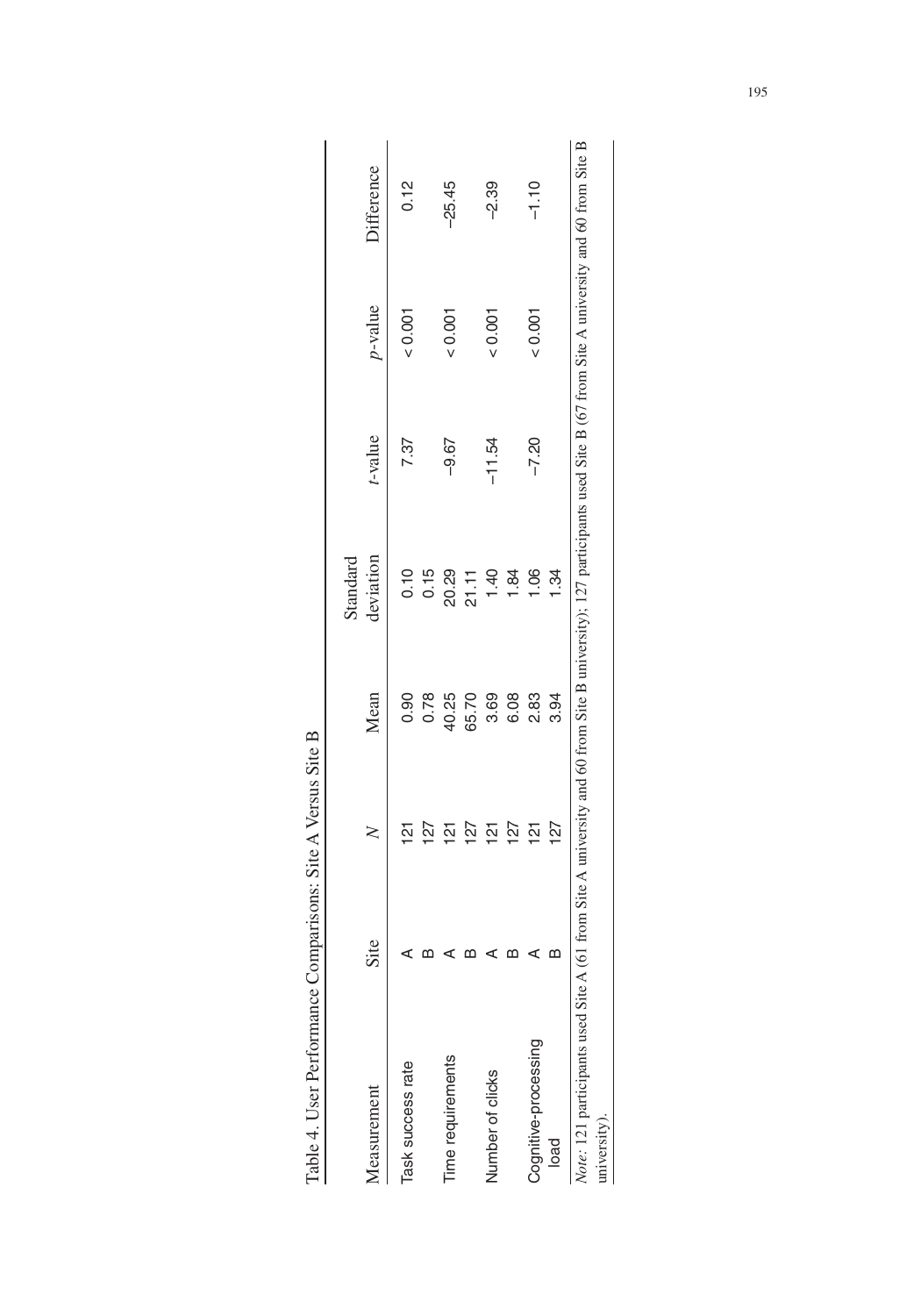$p < 0.001$ ) and the cognitive-processing load (2.83 versus 3.94,  $p < 0.001$ ).<sup>15</sup> Overall, our results showed that participants were more likely to find information successfully, efficiently, and easily on Site A than on Site B, which is congruent with the analysis results revealed by our metrics.

We further compared user performance between the two sites by separating tasks germane to high versus low complexity. We then combined the data associated with tasks from each site to create two data sets: one pertaining to low-complexity tasks and the other to high-complexity tasks. We used each data set to further compare user performance between sites by performing paired *t*-tests. For low-complexity tasks, user performance seemed better on Site A than on Site B, and the differences were statistically significant: task success rate  $(0.97 \text{ versus } 0.79, p < 0.001)$ , time requirements (27.35 versus 36.61, *p* < 0.001), and number of clicks (2.35 versus 3.15, *p* < 0.001). We found similar results for high-complexity tasks, and the differentials appeared greater in magnitude: task success rate  $(0.83 \text{ versus } 0.67, p < 0.001)$ , time requirements  $(53.14$ versus 94.79, *p* < 0.001), and number of clicks (5.03 versus 9.01, *p* < 0.001). Table 5 summarizes the comparative user performance results by task complexity, which does not include the cognitive-processing load because we gathered participants' assessments of cognitive processing after they completed all the tasks. Our results showed that participants were more likely to find information successfully and efficiently on Site A than on Site B, regardless of task complexity.

We also compared user performance between the two sites by taking into account participants' familiarity with the site they used, that is, their own university's site or the other site. We combined the data from each site that were generated by the participants familiar with the site versus those produced by their unfamiliar counterparts, thereby creating two data sets: one germane to high familiarity and the other to low familiarity. We used each data set to perform paired *t*-tests that enabled us to understand user performance between the two sites when participants were familiar versus not familiar with the site. When participants were familiar with the site, user performance was better on SiteA than on Site B, and the differences were statistically significant: task success rate (0.93 versus 0.80, *p* < 0.001), time requirements (29.76 versus 56.06, *p* < 0.001), number of clicks  $(3.39 \text{ versus } 5.76, p < 0.001)$ , and cognitive-processing load  $(2.62 \text{ m})$ versus 3.48,  $p < 0.001$ ). We found similar results when participants were not familiar with the site they used: task success rate  $(0.87 \text{ versus } 0.77, p < 0.001)$ , time requirements (50.90 versus 74.33, *p* < 0.001), number of clicks (3.99 versus 6.36, *p* < 0.001), and cognitive-processing load (3.05 versus 4.35, *p* < 0.001). Table 6 summarizes our comparative results in terms of participants' familiarity with the site, which shows that participants were more likely to find information successfully, efficiently, and easily on Site A than on Site B, regardless of whether they were familiar with the site.

We examined the performance of the participants from each university who used different Web sites; specifically, we aggregated the participants by university to create two data sets: participants from Site A university versus those from Site B university. In each data set, approximately half the participants used their own university's site, and the others used the other site. For example, among the 120 participants we recruited from Site B university, 60 used their own university's site in the study. With these data,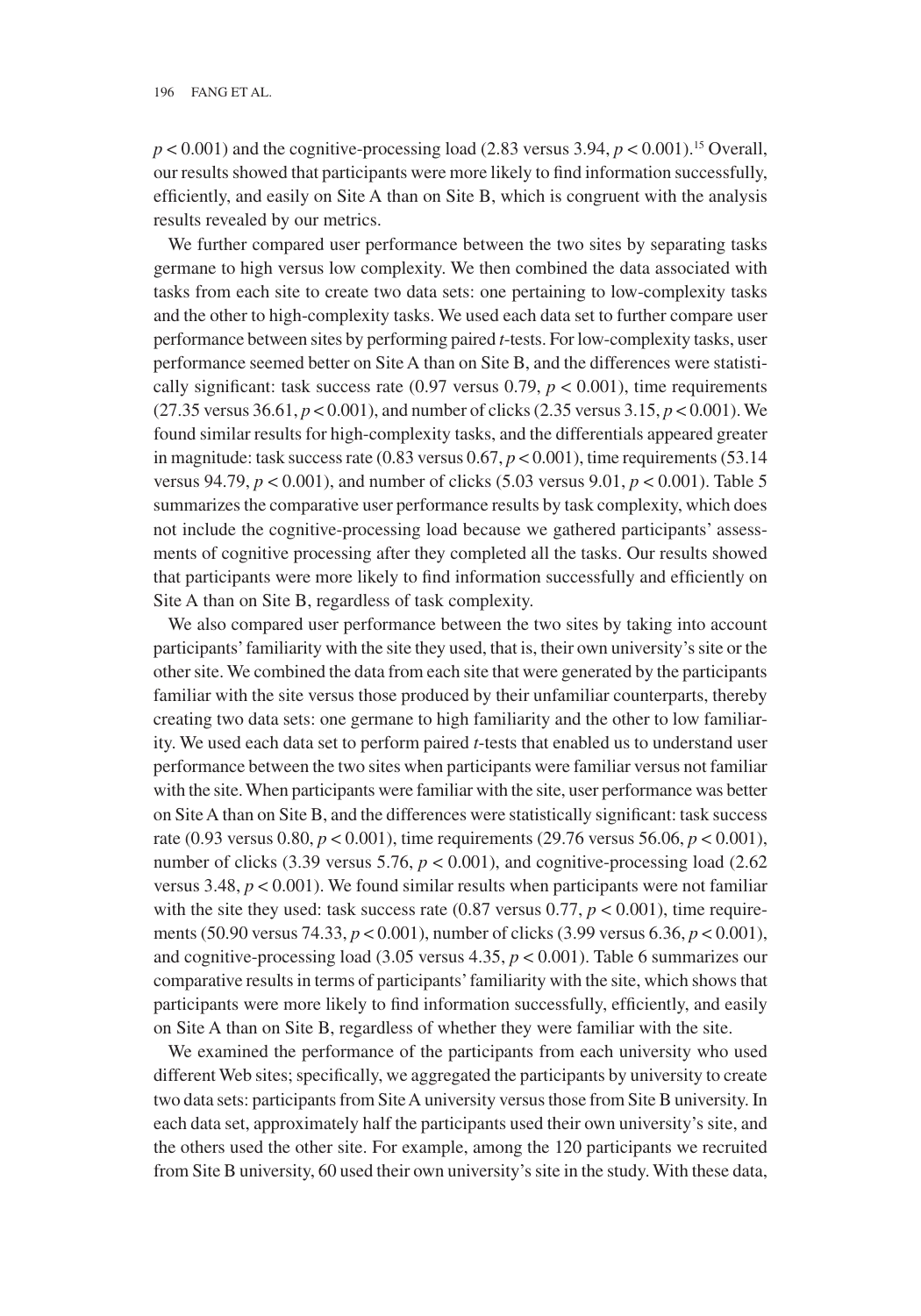| I                                 |  |
|-----------------------------------|--|
| I                                 |  |
| l<br>֚֡֕                          |  |
| $\frac{1}{2}$<br>I<br>J           |  |
| j<br>l<br>$\frac{1}{2}$<br>i<br>Ì |  |
| .<br>.<br>.                       |  |
| I                                 |  |
| ζ                                 |  |
| l<br>l                            |  |
| Ì                                 |  |
| I<br>í                            |  |

| Task       |                         |          |                |                                                             | tandaro                                                                                                                 |          |            |                   |
|------------|-------------------------|----------|----------------|-------------------------------------------------------------|-------------------------------------------------------------------------------------------------------------------------|----------|------------|-------------------|
| complexity | Measuremen              | Site     | $\geq$         | Mean                                                        | eviation                                                                                                                | t-value  | $p$ -value | <b>Hifference</b> |
| <b>NOT</b> | بهِ<br>Task success rat |          |                | 0.97                                                        | 0.07                                                                                                                    | 7.50     | $-0.00$    |                   |
|            |                         |          | 127            |                                                             |                                                                                                                         |          |            |                   |
|            | Time requirements       |          |                |                                                             |                                                                                                                         | $-4.03$  | 0.001      | $-9.26$           |
|            |                         |          | $\frac{7}{12}$ |                                                             |                                                                                                                         |          |            |                   |
|            | Number of clicks        |          | $\frac{1}{2}$  |                                                             |                                                                                                                         | $-4.13$  | 10001      | $-0.80$           |
|            |                         | $\bf{m}$ | $127$<br>$121$ |                                                             |                                                                                                                         |          |            |                   |
| High       | Task success rate       | ⋖        |                |                                                             |                                                                                                                         | 5.70     | 0.001      | 0.17              |
|            |                         | ≃        | 127            |                                                             |                                                                                                                         |          |            |                   |
|            | Time requirements       | ⋖        | $\frac{1}{2}$  |                                                             |                                                                                                                         | 10.34    | 0.001      | $-41.65$          |
|            |                         |          | 127            |                                                             |                                                                                                                         |          |            |                   |
|            | Number of clicks        |          | $\frac{1}{2}$  | 0<br>0 5 6 6 7 6 9 6 7 7 8 9 6<br>0 7 8 9 0 0 0 0 0 9 7 8 0 | 25<br>25 26 37 32 32 33 34<br>26 32 33 34 35 36 37 38 39 30 31 32 33 34 35 36 37 38 39 30 31 31 32 33 34 35 35 35 35 35 | $-11.90$ | 0.001      | $-3.98$           |
|            |                         | ≃        | 127            |                                                             |                                                                                                                         |          |            |                   |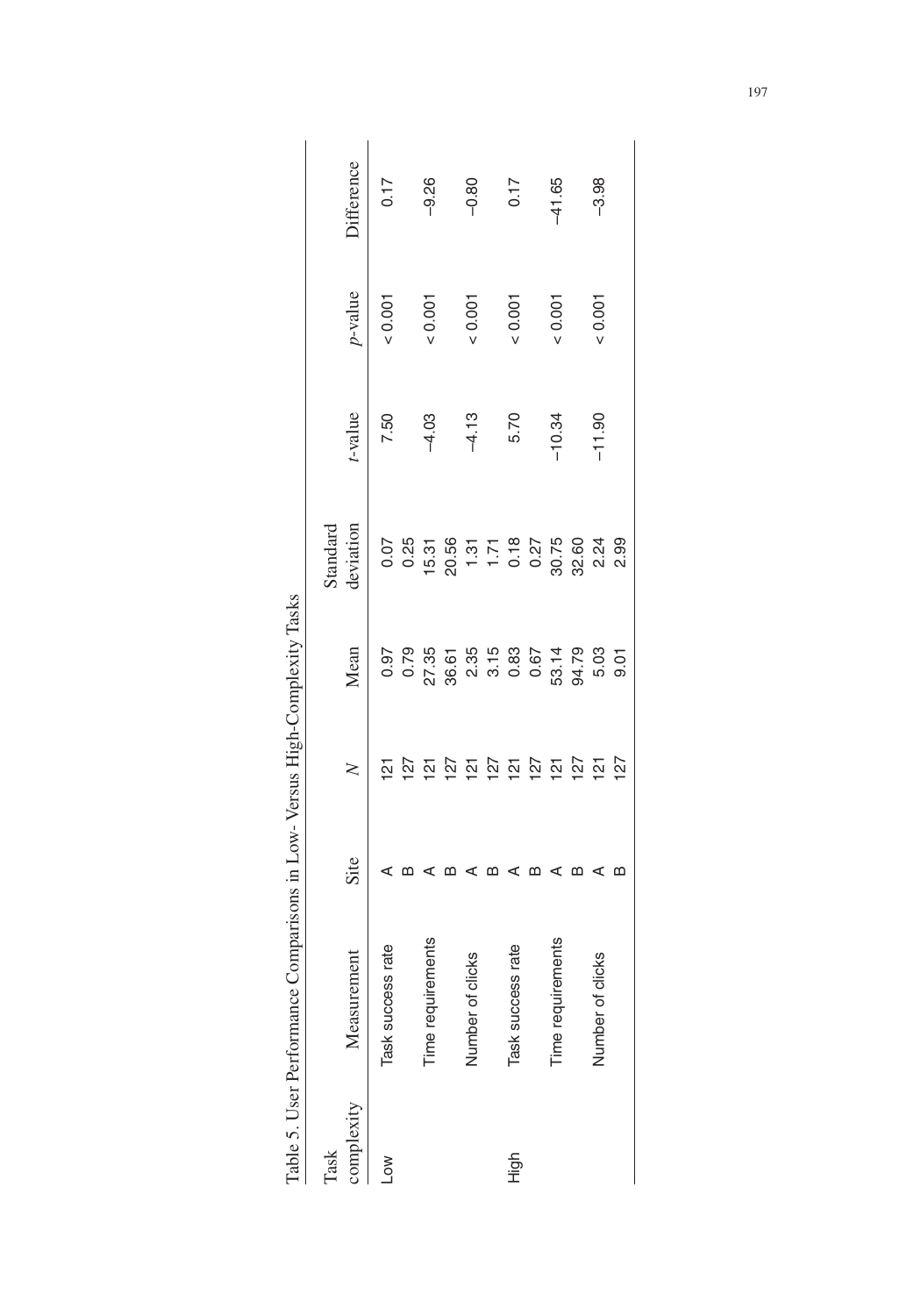|             |                   |            |                       |      | Standard  |                 |            |                 |  |
|-------------|-------------------|------------|-----------------------|------|-----------|-----------------|------------|-----------------|--|
| Familiarity | Measurement       | Site       | $\geq$                | Mean | deviation | t-value         | $p$ -value | Difference      |  |
| High        | Task success rate |            |                       |      |           | 6.68            | 0.001      | 0.13            |  |
|             |                   |            |                       |      |           |                 |            |                 |  |
|             | Time requirements | ≃ ھ        | $@3@6@6@6@6@6@6@6@6%$ |      |           | $-9.78$         | 0.001      | $-26.30$        |  |
|             |                   | മ          |                       |      |           |                 |            |                 |  |
|             | Number of clicks  | ⋖          |                       |      |           | $-8.8$          | 0.001      | $-2.37$         |  |
|             |                   | ≃          |                       |      |           |                 |            |                 |  |
|             | Cognitive-        | $\prec$    |                       |      |           |                 | 10000      |                 |  |
|             | processing loa    |            |                       |      |           |                 |            |                 |  |
| NOT         | Task success rate | $m \leq m$ |                       |      |           | $-3.89$<br>4.13 | 10000      | $-0.85$<br>0.10 |  |
|             |                   |            |                       |      |           |                 |            |                 |  |
|             | Time requirements | $\prec$    |                       |      |           | $-6.25$         | 0.001      | $-23.43$        |  |
|             |                   | ≏ മ        |                       |      |           |                 |            |                 |  |
|             | Number of clicks  |            |                       |      |           | $-7.65$         | 10000      | $-2.37$         |  |
|             |                   | മ          |                       |      |           |                 |            |                 |  |
|             | Cognitive-        | ⋖          |                       |      |           | $-6.48$         | 0.001      | $-1.30$         |  |
|             | processing load   | മ          | 67                    |      |           |                 |            |                 |  |

Table 6. User Performance Comparison When Users Have High Versus Low Familiarity Table 6. User Performance Comparison When Users Have High Versus Low Familiarity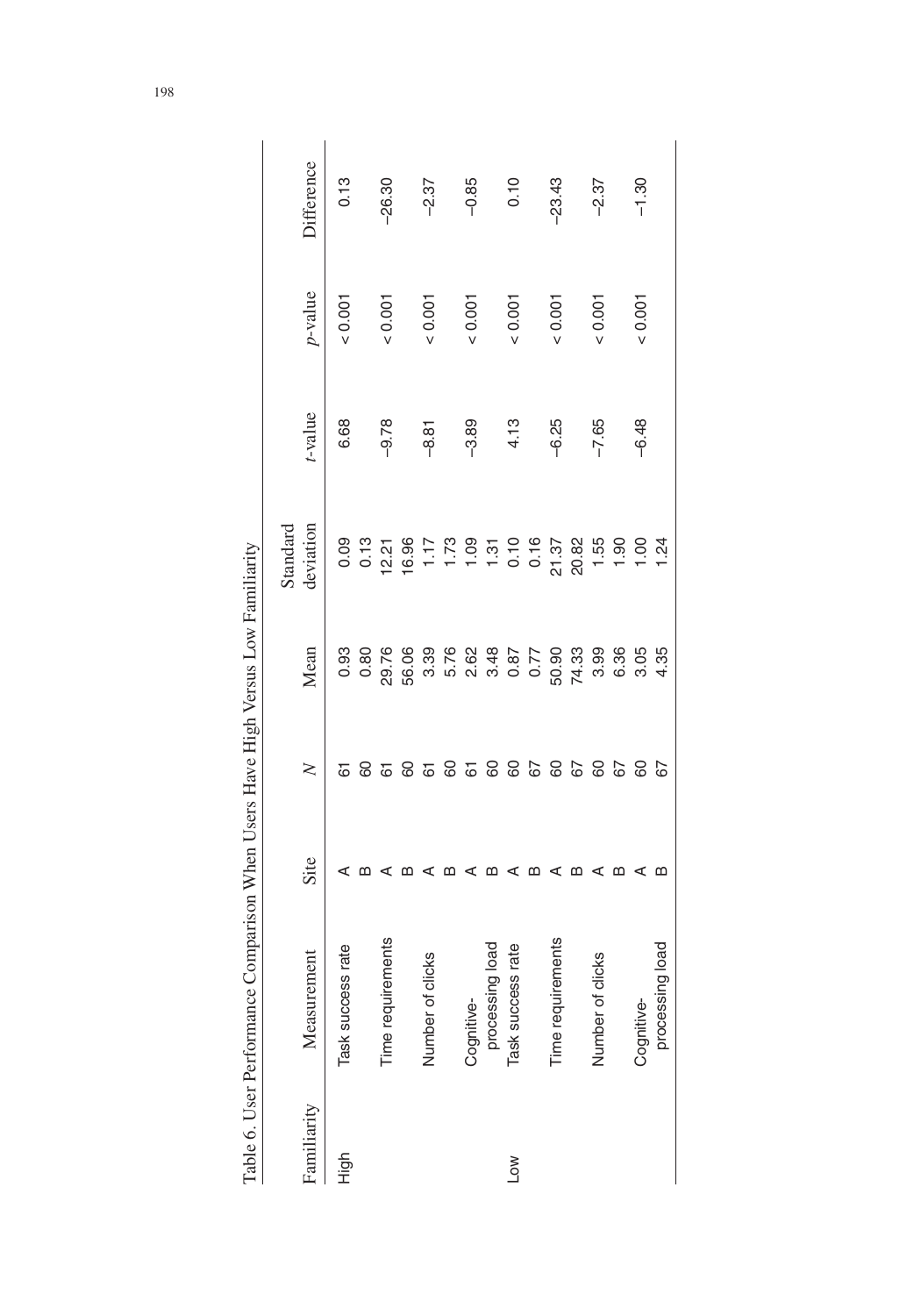we performed paired *t*-tests to examine user performance across the universities. For participants recruited from Site A university, we noted better user performance when they used SiteA rather than SiteB, with statistically significant differences: task success rate (0.93 versus 0.77, *p* < 0.001), time requirements (29.76 versus 74.33, *p* < 0.001), number of clicks  $(3.39 \text{ versus } 6.36, p < 0.001)$ , and cognitive-processing load  $(2.62 \text{ m})$ versus  $4.35, p < 0.001$ ). We found similar results for participants recruited from Site B university, though the differences were smaller in magnitude, with the exception of time requirements (50.90 versus 56.06, *p* > 0.05): task success rate (0.87 versus 0.80,  $p < 0.001$ ), number of clicks (3.99 versus 5.76,  $p < 0.001$ ), and cognitive-processing load (3.05 versus 3.48,  $p < 0.05$ ). Table 7 summarizes the comparative results by grouping participants by university; as shown, our overall results imply that visitors' familiarity with a Web site cannot compensate for its low navigability.

In addition to empirically testing the comparative analysis results revealed by our metrics, we used the experimental data to perform an ex post facto comparison with a Markov model–based navigability measure (MNav), which has been shown to be more effective than many existing navigability measures [94]. This measure is developed with Web structure data and a Markov model that emulates users' browsing behaviors. Specifically, at time  $t = 0, 1, 2, \dots$ , a visitor's current position is represented by a vector  $p(t) = (p_1(t), p_2(t), ..., p_{n-1}(t), p_n(t))$ , where  $p_i(t)$ ,  $i = 1, 2, ..., n-1$ , denotes the probability at page  $i$ , and  $p_n(t)$  is the probability at the virtual stopping state, which indicates the termination of browsing on a site. Let *P* be the matrix of transition probabilities; each element of *P* represents the probability of transiting from one page to another. According to Zhou et al. [94],  $p(t)$  is calculated as

$$
p(t) = p(t-1)P = p(0)P'.
$$
\n(20)

Equation (20) converges at time *T*; the MNav score of a site then can be calculated as the probability not in the virtual stopping state, that is,  $1 - p_n(T)$ . The greater the MNav score of a site, the higher is the site's navigability [94].

We used Equation (20) to calculate the respective MNav scores of Site A and Site B, following the procedure and parameter settings by Zhou et al. [94]. We obtained an MNav score of 0.66 for Site A and 0.67 for Site B, suggesting comparable navigability between the two sites, although Site B has a slightly higher navigability. This result contradicts the comparative analysis revealed by our metrics and is not supported by our user evaluation data that show that Site A has higher navigability than Site B. The comparative analysis by the MNav measure may have several limitations. First, this measure does not consider Web usage and content data in its calculation. To derive the transition probability matrix *P*, the MNav measure instead assumes that each hyperlink on a page has equal probability of being clicked. This assumption may not always hold, because a hyperlink a visitor will click on may depend on his or her information-seeking target as well as his or her estimate of the hyperlink's likelihood of leading to the target. As a result, some hyperlinks could be clicked more frequently than others rather than equally. By analyzing visitors' browsing behaviors recorded in Site A's Web logs, we noted that, on average, 10 percent of hyperlinks on a page drew nearly 60 percent of the clicks on that page. Taking the most frequently visited page of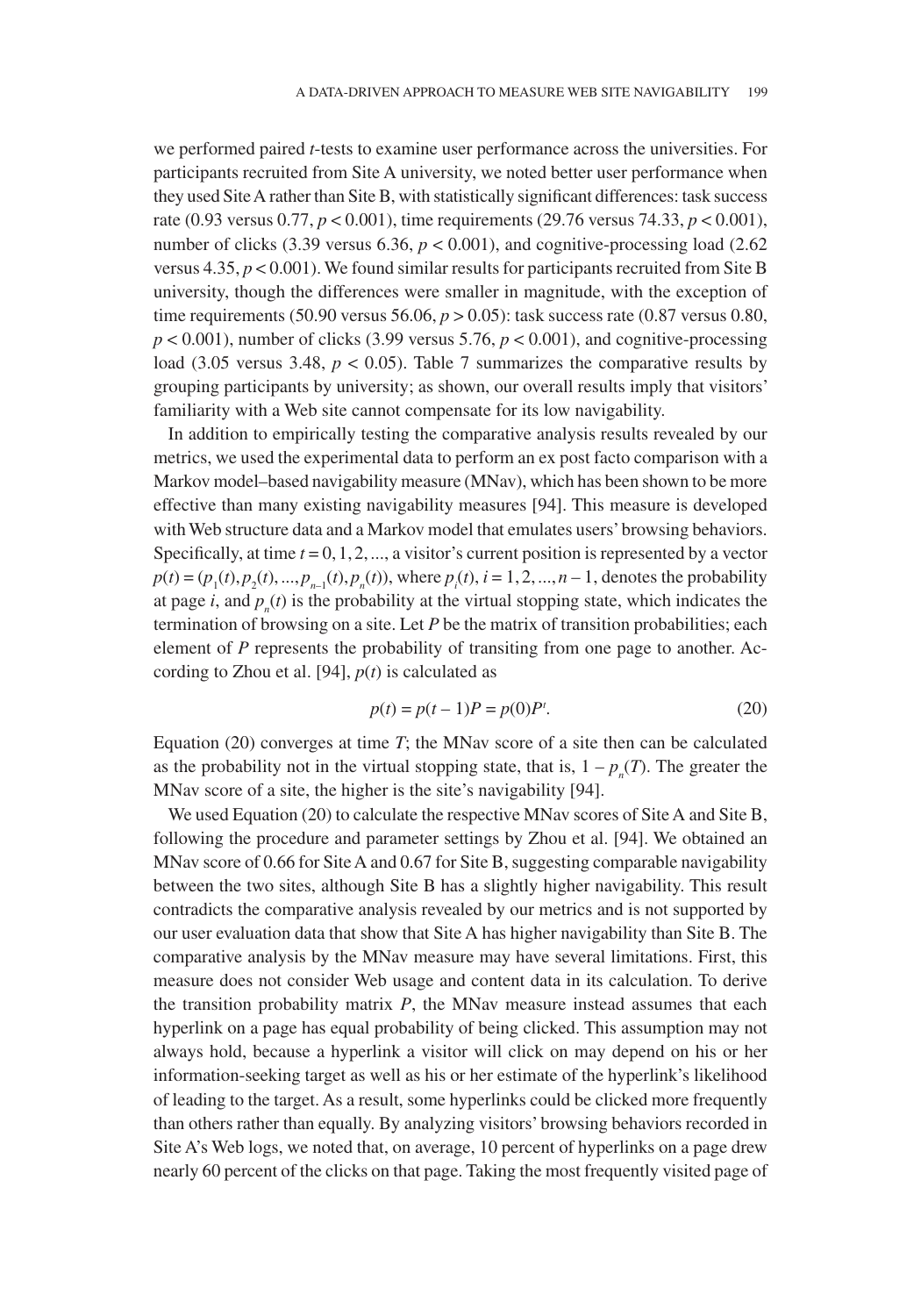|            |                   |                      |        |      | Standard  |          |            |                 |
|------------|-------------------|----------------------|--------|------|-----------|----------|------------|-----------------|
| Jniversity | Measurement       | Site                 | $\geq$ | Mean | deviation | t-value  | $p$ -value | Difference      |
| Site A     | Task success rat  | ⋖                    |        |      |           | 6.86     | 0.001      | 0.16            |
| university |                   |                      |        |      |           |          |            |                 |
|            | Time requiremen   | ≺                    |        |      |           | $-14.93$ | 0.001      | $-44.57$        |
|            |                   | മ                    |        |      |           |          |            |                 |
|            | Number of clicks  | ⋖                    |        |      |           | $-10.72$ | 0.001      | $-2.97$         |
|            |                   |                      |        |      |           |          |            |                 |
|            | Cognitive-        | $m \, \triangleleft$ |        |      |           | $-8.35$  | 10000      | $-1.73$<br>0.08 |
|            | processing loa    | $\mathbf{m}$         |        |      |           |          |            |                 |
| Site B     | Task success rati | $\prec$              |        |      |           | 3.58     | 10001      |                 |
| university |                   | m                    |        |      |           |          |            |                 |
|            | Time requirements | ∢ മ ∢                |        |      |           | $-1.46$  | 0.150      | $-5.16$         |
|            |                   |                      |        |      |           |          |            |                 |
|            | Number of clicks  |                      |        |      |           | $-5.92$  | 10001      | $-1.78$         |
|            |                   | മ                    |        |      |           |          |            |                 |
|            | Cognitive-        | ⋖                    |        |      |           | $-2.01$  | 0.047      | $-0.43$         |
|            | processing load   | മ                    | 80     |      |           |          |            |                 |

Table 7. User Performance Comparison: Participants from Site A Versus Site B University Table 7. User Performance Comparison: Participants from Site A Versus Site B University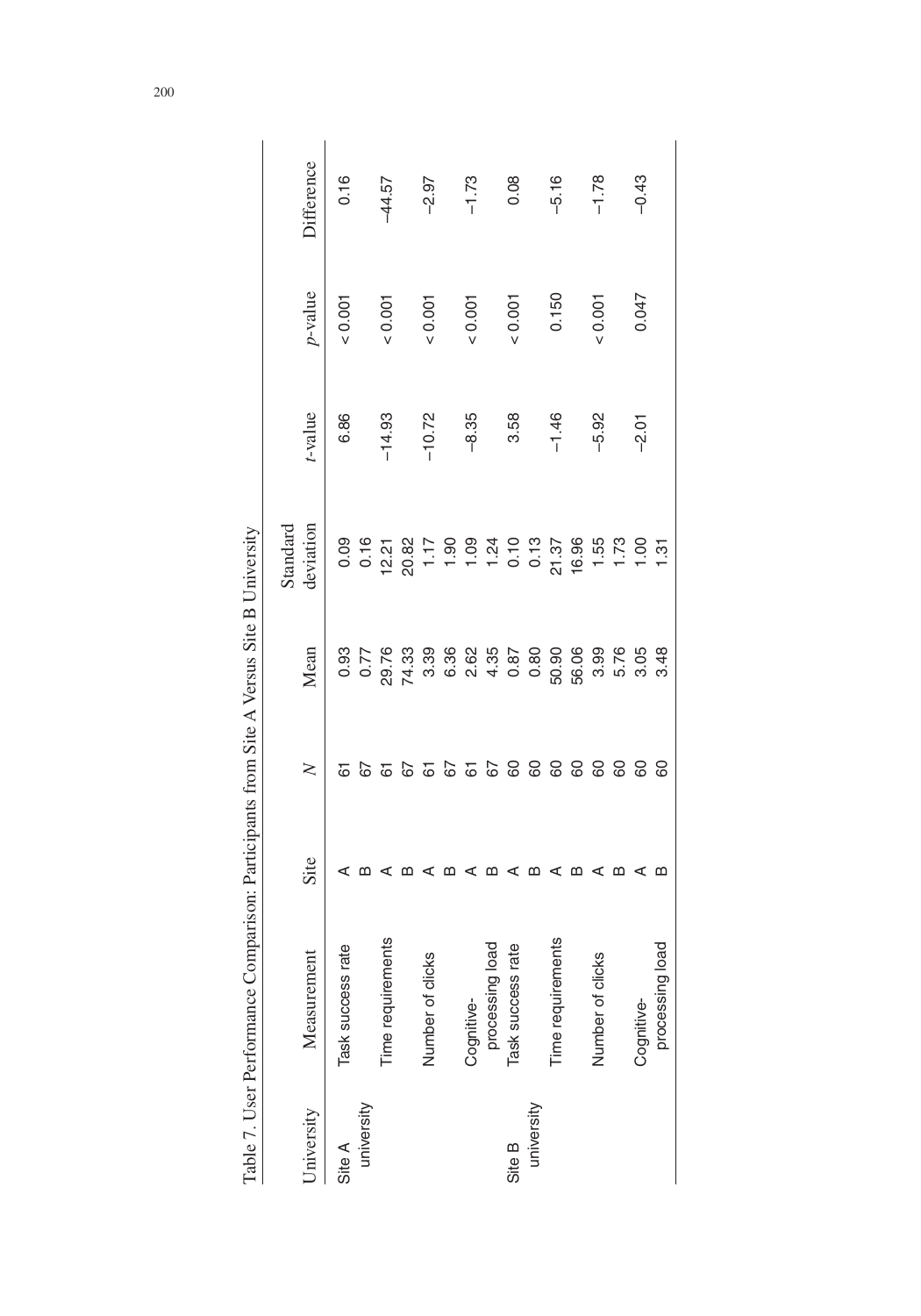Site A as an example, among 120 hyperlinks on this page, the most frequently clicked hyperlink attracted 19 percent of the total clicks. We also analyzed Site B's logs and noted a similarly skewed distribution of hyperlink clicks. Second, the MNav measure assumes that all the visits start from the home page and accordingly sets the vector *p*(0). By examining the logs of Site A and Site B, we found that more than 20 percent of visit sessions started from pages other than the homepage. Furthermore, prior Web usage analyses do not support this assumption [42]. These questionable assumptions can constrain the use of  $p(0)$  and  $P$  to represent Web surfing behaviors, which affects the accuracy of  $p(t)$  as calculated by Equation (20) and thus hinders the effectiveness of the MNav measure for revealing a Web site's navigability. In contrast, our metrics consider Web structure and content data and are calculated with actual Web surfing behaviors recorded in Web logs, rather than making assumptions about surfing behaviors. Thus, the comparative analysis revealed by our metrics is congruent with the actual user performance and assessments observed in the evaluation study.

We further examined our metrics with additional sites beyond the education domain. Specifically, we identified from Website Review (www.websitereview.net), which provides user evaluations of navigation on different sites, three pairs of Web sites for shopping, sports, and recreation. In each pair of sites, one is high in navigation and the other low in navigation, according to the user evaluations.16We examined these sites to test whether the navigability results revealed by our metrics are consistent with the user evaluations of navigation. For each site, we used our method to extract its content and structure; we simulated Web logs by following the method of Liu et al. [46] because the usage data (i.e., Web logs) are not publicly available. This method, which simulates the random walk of information foraging agents (e.g., visitors) on a Web site to generate artificial logs for the site, has been shown to be capable of generating synthetic Web logs that demonstrate the regularities observed in actual Web logs, such as the law of surfing [46]. By applying our method to a site's content, structure, and simulated logs, we then calculated its scores for power, efficiency, and directness. Table 8 shows the power, efficiency, and directness scores of each site, in conjunction with user navigation evaluation of that site. By grouping the sites by domain (e.g., Shopping-1, Shopping-2), we note that the navigability revealed by our metrics is consistent with the user evaluations across all three pairs of sites that we analyzed. We also compared our metrics with the MNav measure by Zhou et al. [94] in relation to the user evaluations. According to the MNav measure, Shopping-1 has navigability comparable to that of Shopping-2, Sports-1 is more navigable than Sports-2, and Recreation-1 is more navigable than Recreating-2. These results are not consistent with the user evaluations. Overall, our analyses of these sites show that the navigability revealed by our metrics is consistent with user evaluation results available at Website Review, while the navigability analyses by the MNav measure contradict the user evaluations results. Last, we benchmarked our metrics against the measure by Yen [90] in Appendix C.

#### Extensions to Proposed Metrics

Our metrics can be extended in several ways. For example, our metrics could be extended to compare the navigability of Web sites that vary in scale (i.e., different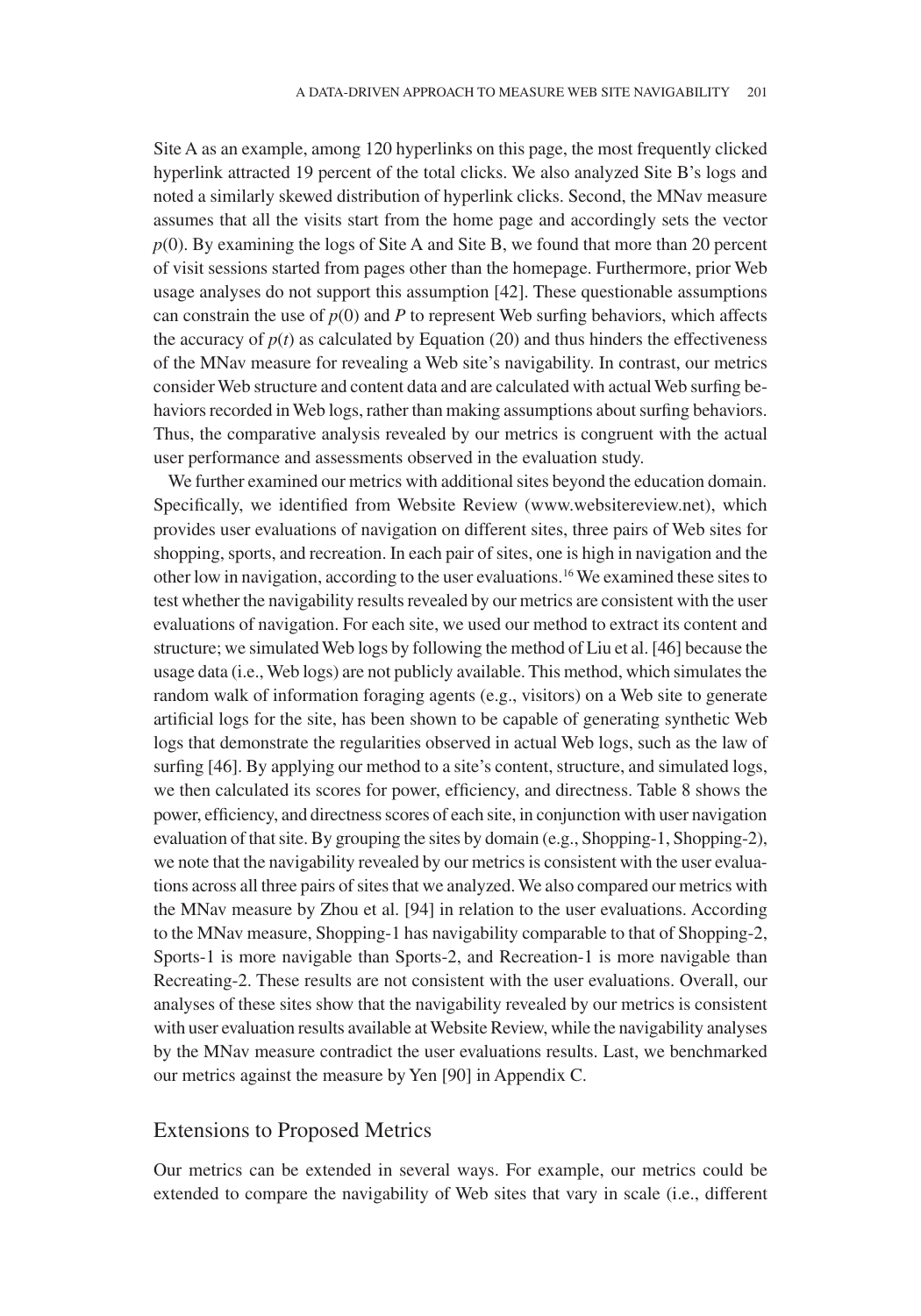|                  | Shopping-1       | Shopping-2 | Sports-1                   | Sports-2                   | Recreation-1              | Recreation-2 |
|------------------|------------------|------------|----------------------------|----------------------------|---------------------------|--------------|
| Power            | 0.74             |            |                            | 0.61                       |                           |              |
| :fficiency       |                  |            |                            |                            |                           |              |
| irectness        | 0.36             |            | 86<br>0.03<br>0.03<br>0.03 |                            | 8<br>0.86<br>0.0.8<br>0.0 |              |
| Jser evaluations | $\sum_{i=1}^{n}$ | 0.88457    |                            | 83<br>55<br>55<br>56<br>56 |                           | 888758       |
| <b>Mav</b>       | 0.71             |            | 0.74                       |                            | 0.72                      |              |

| -- ^ - - -                                                                                                       |
|------------------------------------------------------------------------------------------------------------------|
| ١                                                                                                                |
| ֧֖ׅ֧֧֧֧֧֧֧֧֧֧֧֧֧֛֚֚֚֚֚֚֚֚֚֚֚֚֚֚֚֝֝֓֝֬֝֓֝֓֝֬֝֓֝֬֝֓֝֬֝֬֝֬֝֬<br>֧֪֧֧֪֖֖֖֖֖֧֛֚֚֚֚֚֚֚֝֝֝֬֝֝                           |
|                                                                                                                  |
| $\overline{a}$<br>j                                                                                              |
|                                                                                                                  |
|                                                                                                                  |
|                                                                                                                  |
|                                                                                                                  |
|                                                                                                                  |
|                                                                                                                  |
| ֧֧֧֦֧ׅ֧֧֧֧֧֧֛֛֧֧ׅ֧֧֧֧֧֧֛֛֚֚֚֚֚֚֚֚֚֚֚֚֚֚֚֚֚֚֝֝֓֕֜֓֝֬֝֟֓֝֬֝֓֝֬֜֟֓֝֬֜֝֬֝֬֝֬֝֬֝֬<br>֧֧֧֧֧֧֧֧֛֧֛֛֛֛֛֛֛֛֛֛֧֛֚֚֝֜֜֜֟֬֩֩ |
|                                                                                                                  |
| $\sim$ $\sim$ $\sim$ $\sim$ $\sim$ $\sim$                                                                        |
| $\frac{1}{2}$                                                                                                    |
|                                                                                                                  |
| <b>FRIMA</b>                                                                                                     |
|                                                                                                                  |
| ł                                                                                                                |
| j                                                                                                                |
|                                                                                                                  |
| - The contract of the set of the set of the set of the set of the set of the set of the set of the set of the s  |
|                                                                                                                  |
|                                                                                                                  |
|                                                                                                                  |
|                                                                                                                  |
|                                                                                                                  |
|                                                                                                                  |
| l                                                                                                                |
| l                                                                                                                |
| I                                                                                                                |
| n of limono                                                                                                      |
|                                                                                                                  |
| i                                                                                                                |
|                                                                                                                  |
| í                                                                                                                |
|                                                                                                                  |
| <b>CONGRESS CONTINUES</b><br>ζ                                                                                   |
|                                                                                                                  |
|                                                                                                                  |
|                                                                                                                  |
| $\frac{1}{2}$<br>.<br>F                                                                                          |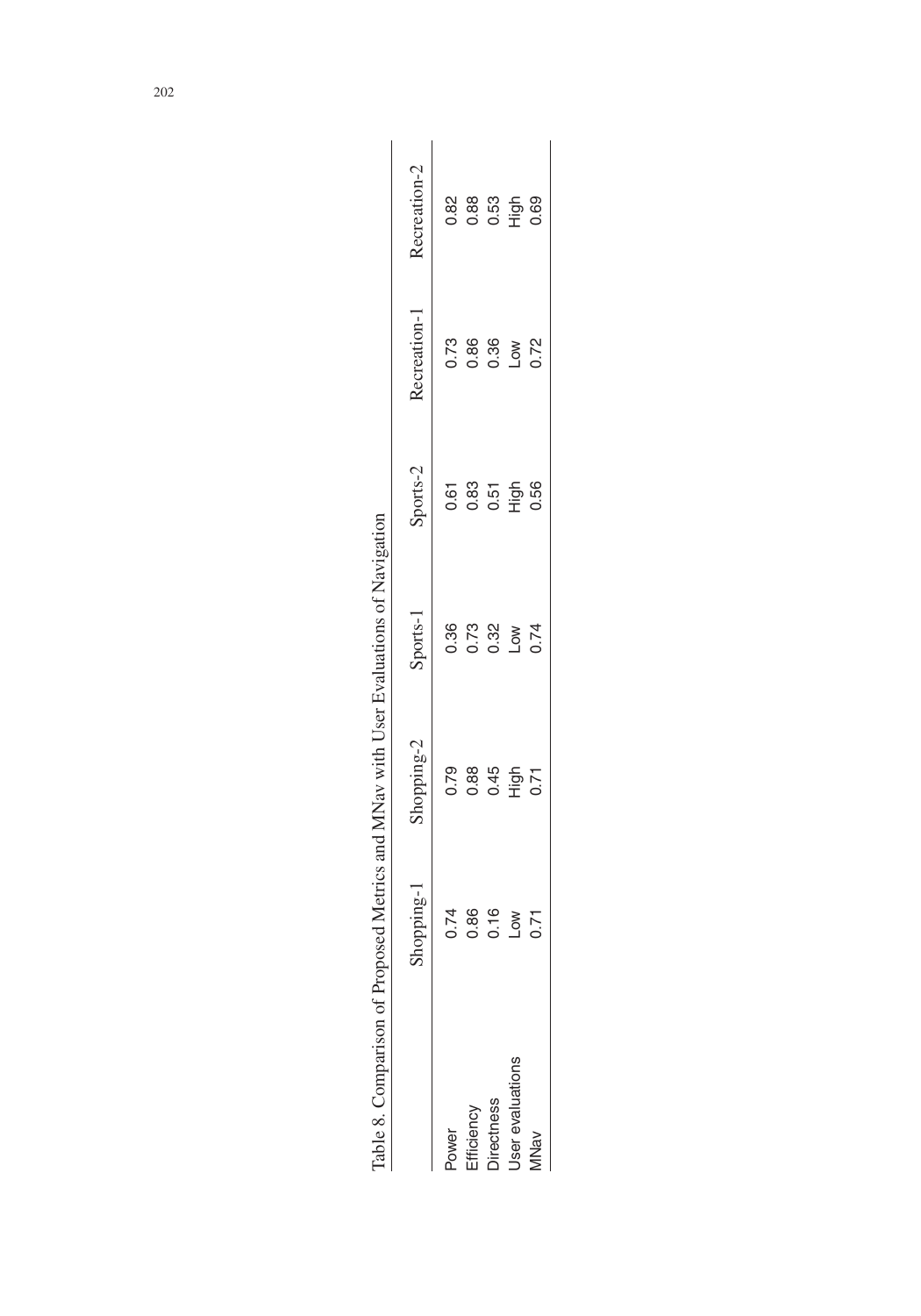numbers of pages) or domain (e.g., commerce versus education). In general, it is more difficult to find information on a larger Web site than on a smaller one. In this case, we could introduce a scale factor to account for the difference in scale, as measured by the number of pages on a Web site. For example, consider two sites: site one with  $n_1$  pages and site two with  $n_2$  pages; we can define the scale factor as  $n_1/n_2$ . When comparing the navigability of the sites, we multiply each metric score of site one by the scale factor to accommodate for the scale difference. Similar accommodations may be needed for cross-domain comparisons because the scale may vary with domain, for example, a university site could have more pages than an e-government site. Visitors' browsing behaviors may also differ across domains. Thus, the navigability of a Web site, as suggested by our metrics, should be interpreted in terms of how well its hyperlink structure facilitates visiting behaviors specific to that domain.

In addition, our metrics can be extended with the combined use of search engine. Toward that end, several factors should be properly considered. For example, we need to estimate the probability of a visitor's use of search engine versus browsing the hyperlink structure to find information. Such probabilities could be estimated by analyzing Web logs. The effectiveness of the search engine is relevant as well (e.g., the probability that the links returned by a search engine point to the target information). Several measures commonly used in information retrieval (e.g., recall, precision) offer logical ways to assess a search engine's effectiveness [66]. The remaining distance, from the results returned by a search engine to the target information, also needs to be estimated. For example, the search results returned by a search engine could be displayed over multiple pages; in this case, if a hyperlink that points to the target page appears on the *k*th page of the results, the target page is then *k* clicks away, after using the search engine. We therefore should evaluate the average distance traversed to a target page after using a search engine.

Finally, we could integrate power, efficiency, and directness for a single, holistic measure. Specifically, we calculate *overall navigability* with the harmonic mean, a common approach of combining multiple measures to produce a holistic measure [22, 36, 66]. For power  $R(U) > 0$ , efficiency  $Q(U) > 0$ , and directness  $L(U) > 0$ , the harmonic mean of these metrics is

$$
\frac{3}{\frac{1}{R(U)} + \frac{1}{Q(U)} + \frac{1}{L(U)}} = \frac{3R(U)Q(U)L(U)}{Q(U)L(U) + R(U)L(U) + R(U)Q(U)}.
$$

*Overall navigability metric*  $O(U)$  *is 0 if*  $R(U) = 0$ *, or*  $Q(U) = 0$ *, or*  $L(U) = 0$ *. Therefore,* we have

$$
O(U) = \begin{cases} 0 & \text{if } R(U) = 0 \text{ or } Q(U) = 0 \text{ or } L(U) = 0 \\ \frac{3R(U)Q(U)L(U)}{Q(U)L(U) + R(U)L(U) + R(U)Q(U)} & \text{otherwise,} \end{cases}
$$

where  $O(U)$  is bounded within [0, 1]. In addition,  $O(U) = 0$  if  $R(U) = 0$ , or  $Q(U) = 0$ , or  $L(U) = 0$ ;  $O(U) = 1$  if  $R(U) = Q(U) = L(U) = 1$ . Apparently, the greater the value of  $O(U)$ , the better is a site's overall navigability.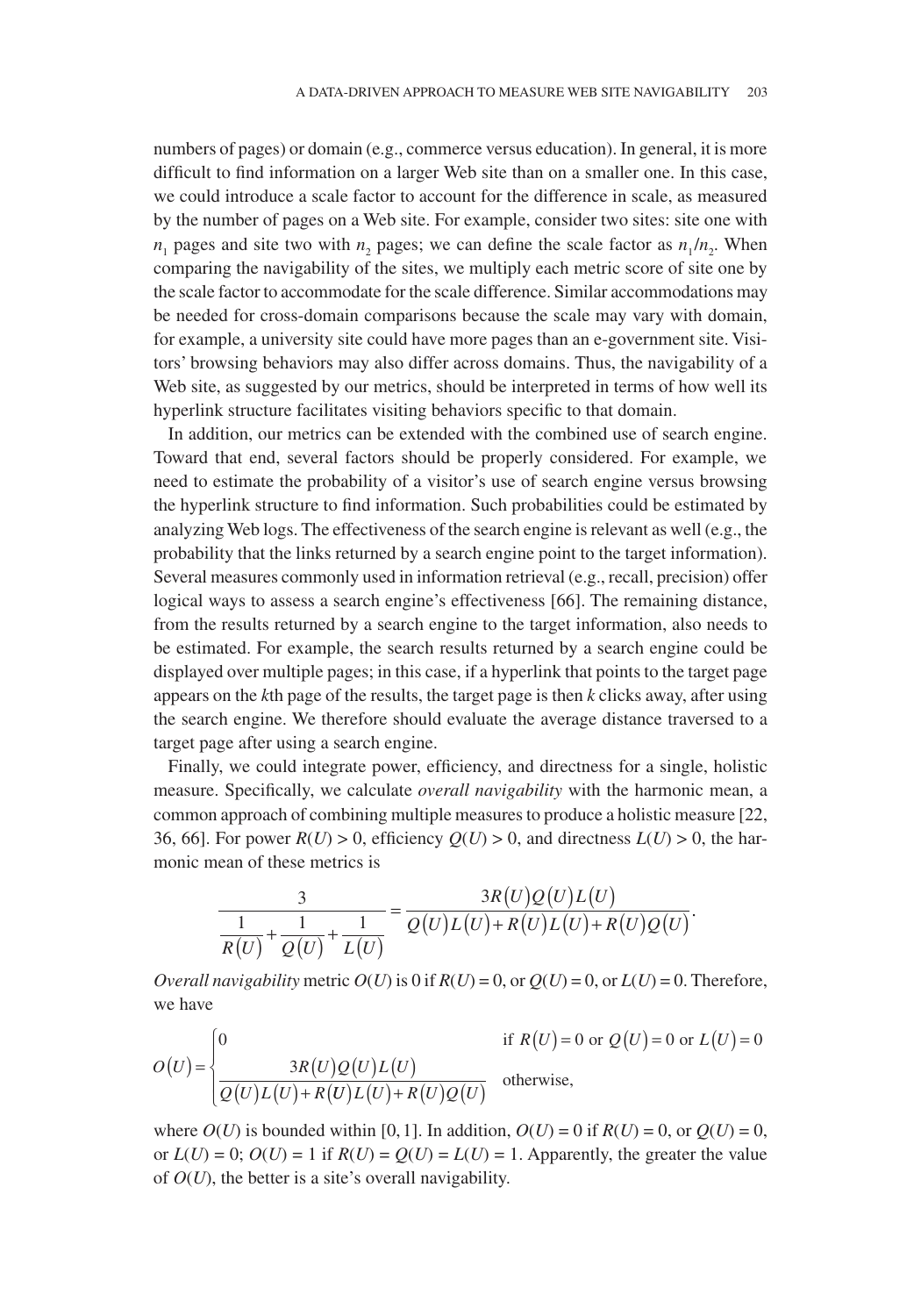#### Discussion

Our study has several implications for practice. Although information seeking is a common reason people visit Web sites, many sites remain difficult to navigate, hindering user experience and satisfaction [57]. Toward that end, we provide three data-driven metrics and a viable method for assessing a Web site's navigability. Supported by our method and metrics, organizations can evaluate and monitor their sites' navigability continually or even implement an automatic alert mechanism if the navigability, as revealed by our metrics, falls below a specified threshold. Organizations also can use our metrics to record navigability longitudinally and analyze essential patterns or emerging trends to generate insights into the conditions that yield high or low navigability. Use of our navigability metrics can augment existing Web analytical tools (e.g., Omniture, WebTrends) by providing normative or diagnostic analyses. Also, organizations modify their sites periodically for improved user performance, such as by comparing alternative designs. Using our metrics and method, Web site administrators could quickly predict the impact of each design on navigability. To do so, they could synthesize artificial Web logs using Liu et al.'s [46] method, which simulates the random walk of information foraging agents (e.g., visitors) on a site and thereby generates artificial logs. Employing our metrics and artificial logs, Web site administrators could predict the navigability of alternative designs, choose the promising designs that yield high navigability scores, and then use existing evaluation methods to evaluate the promising designs only. This capability offers benefits because time constraints often make it difficult for Web site administrators to undertake full alternative design evaluations, particularly those involving a large number of users. In addition, our metrics and method can be used prescriptively by helping organizations identify promising areas for improving their existing hyperlink structure design. For example, by sorting key access sequences by their weights and then by their navigability scores (power, efficiency, directness), organizations could identify sequences that have high weights but are low in navigability. Such sequences in turn highlight important bottlenecks for navigability, that is, frequently visited sequences (high weight) that are not effectively facilitated by the existing hyperlink structure design (low navigability); mitigating these bottlenecks could improve a Web site's navigability substantially.

Our study has several limitations that deserve future research attention. First, we targeted university Web sites, and therefore our results may not be equally applicable to sites with very different structures, such as social networking or wiki sites. Our spiders and page parsers offer limited utilities for Web 2.0 sites and interactive contents (e.g., Flash or Ajax based); extensions are needed to process such contents. The two Web sites we studied have little Web 2.0 and interactive contents; however, to apply our methods to sites rich in such contents, our spiders must be able to download interactive contents and our page parser must extract links and other features from these contents. Second, although our study is appropriate for our objectives and intended comparison, it targets a specific scenario. Understandably, Web sites may vary in their relative strengths and weaknesses; therefore, we should perform empirical evaluations in different scenarios.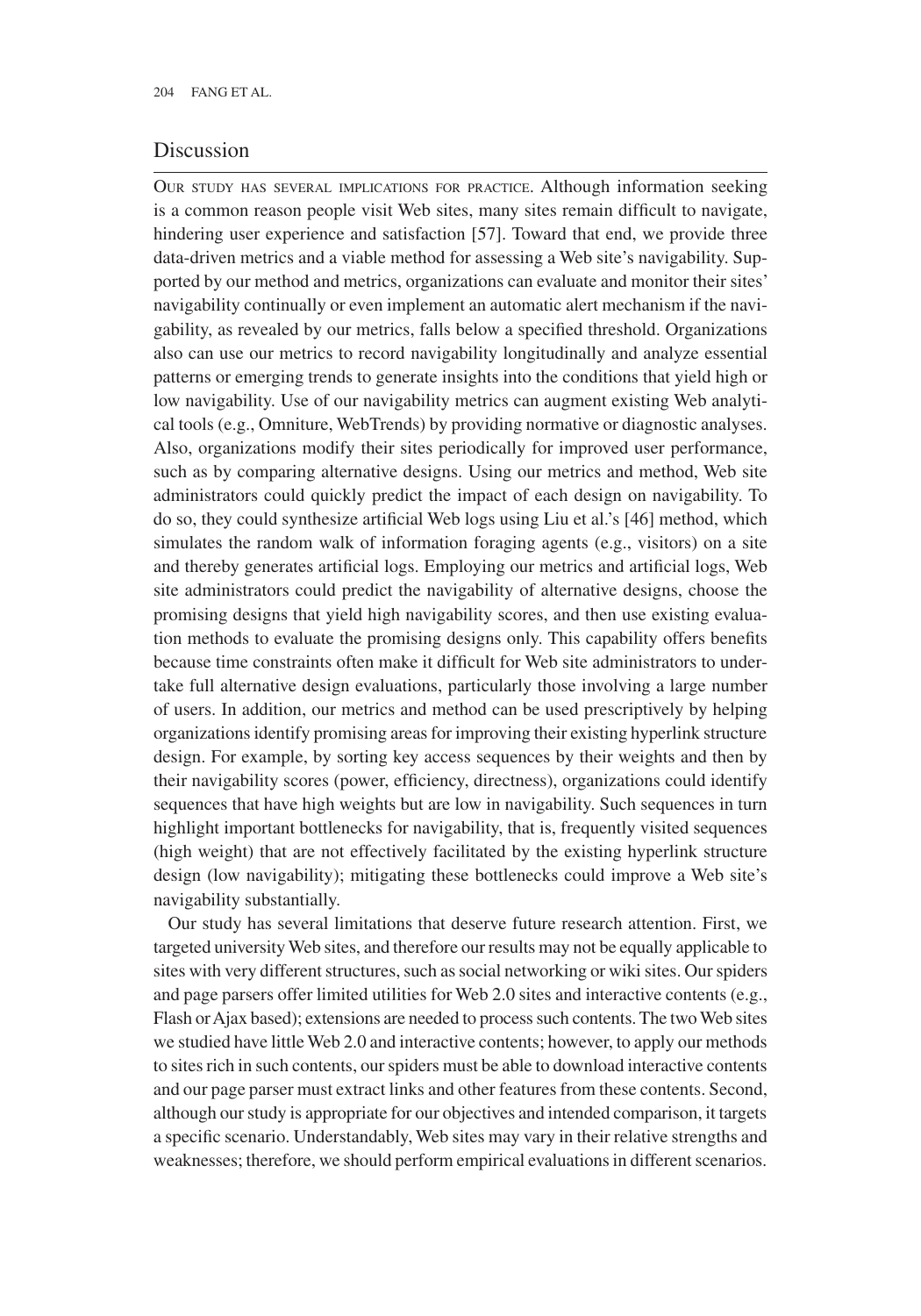For example, comparing a site high in power but low in directness with another site low in power but high in directness is essential; similarly, assessing user performance and assessments on two sites that are comparable in navigability is also critical because it allows us to demonstrate that user performances do not differ when there is no difference in navigability, according to our metrics. Third, our metrics and method should be extended by considering additional factors that affect navigation, such as navigation aids (e.g., back button) and information scent [15]. For example, the importance of a page could be estimated with anchor text or font size of the main text [10]. Links located in prominent locations on a site and with anchor text in a large font size or a sharp color may be more likely to be clicked by users. Multimedia, including images and movies, are important page properties as well and may affect the likelihood of a visitor's clicking on a link. Although our proposed metrics and method can shed light on probable problem areas of a site's hyperlink structure, formal algorithms and implementable methods are needed for prescriptive purposes. Finally, efforts are also needed to combine our data-driven metrics and salient perceptual measures for assessing Web site navigability, preferably by involving different user groups, work contexts, or domains (e.g., e-commerce, digital government, online learning).

## Conclusion

THE MAIN RESEARCH CONTRIBUTION OF OUR STUDY lies in the development of three datadriven metrics for measuring Web site navigability. We use established theories to guide our choices of the fundamental navigability dimensions to emphasize and propose specific data-driven metrics (i.e., power, efficiency, and directness) that correspond to these dimensions respectively. Premised in the law of surfing, we formulate our metrics by considering Web structure, usage, and content data. By integrating appropriate Web mining techniques, we develop a method for calculating a Web site's navigability according to our metrics, which explicitly specifies the input Web data and their transformations and analyses. In addition, we demonstrate the viability and practical value of our metrics and method by implementing a prototype system, and we use it to assess the navigability of two sizable, real-world Web sites. We perform an evaluation study by comparing the user performance observed on the respective sites and thus produce empirical evidence suggesting that people are more likely to find information successfully, efficiently, and easily when the site has high navigability, as revealed by our metrics.

#### **NOTES**

<sup>1.</sup> A typical Web log record includes the IP (Internet Protocol) address, time, and URL (Uniform Resource Locator), which describe who accessed a page and when, the request status (i.e., success or failure), and the size of the data transmitted.

<sup>2.</sup> Other issues surrounding navigability also have been studied [11, 65, 77], such as the development of data-gathering agents for navigability evaluation [65]. Because our focus is on navigability metrics, we do not provide a review of these studies.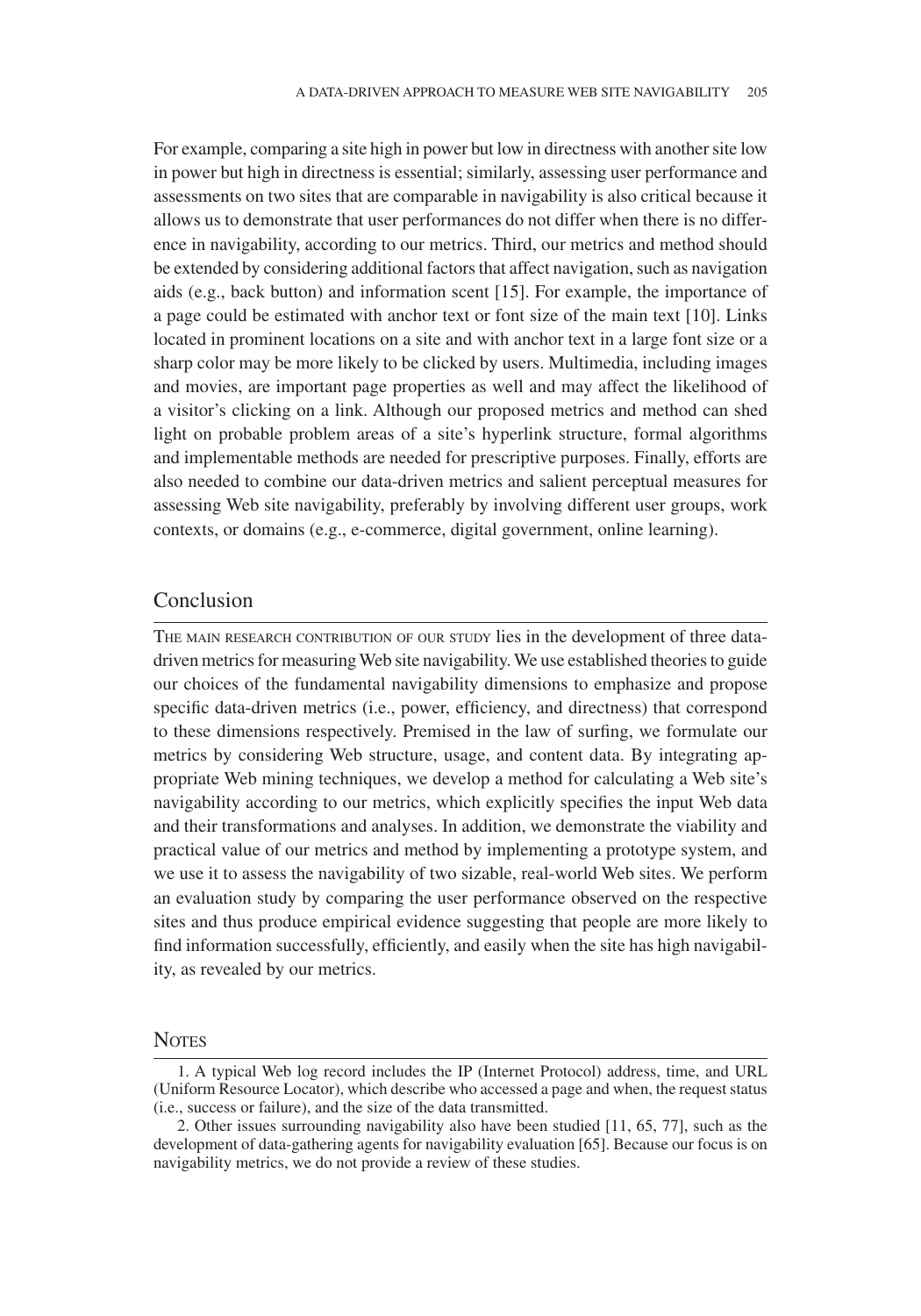3. Previously accessed pages can be cached at a proxy server or a client machine; revisits to these pages therefore may not be recorded in server-side Web logs, although they are part of a session.

4. The results of our evaluation task selections in the Evaluation Study and Data Collection section also suggest that content pages are much more likely to constitute visitors' informationseeking targets than index pages and that frequently accessed sequences of content pages approximate common information-seeking targets reasonably well.

5. We constructed our classifier with the SVM (support vector mechanism)-light implementation [37].

6. We consider two scenarios of seeking for  $u_i$ : starting from any page but the first page in  $u_i$  (i.e.,  $p_s \neq p_{i,1}$ ) or starting from the first page in  $u_i$  (i.e.,  $p_s = p_{i,1}$ ).

7. To parse a site, SpidersRUs specifies the homepage URL as the seed. When accessing a page, SpidersRUs downloads the page and extracts all the hyperlinks on the page; it then downloads each of the pages pointed to by the extracted hyperlinks and extracts the hyperlinks on that page. SpidersRUs continues this process until exhausting all the pages on the site.

8. Both sites are the main sites of their respectively served universities, e.g., www.universityname.edu.

9. The difference between Site A and Site B in power, efficiency, and directness is about 2 times, 3 times, and 0.5 times of their respective standard deviation.

10. The two sites use different wordings to describe highly similar, if not identical, resources, services, or information. For example, Site A used "contact information and hours of the student health center" for information about the campus medical center's contact information and operating hours, and Site B used "contact information and operating hours of the main campus medical center."

11. Although students, faculty, staff, and external visitors could use a site, students constitute a crucial user group. They substantially outnumbered faculty and staff combined and often used the university's site to obtain information.

12. We administered this maximal time limit to keep the experiment at a reasonable duration. This time limit seemed adequate because the vast majority of pilot study participants completed each task within three minutes.

13. We conducted six experimental sessions at Site A university, which were administered by the same two investigators; seven sessions were conducted at Site B university, all administered by the same investigator. All the sessions followed the same procedure regardless of their locations or administrators.

14. We performed a manipulation check in the experiment, which indicated that participants were significantly more familiar with their university's site than with the other site; unpaired *t*-test results showed a significant between-group difference: 4.68 versus 1.10, *t* = 28.66, *p* < 0.001, on a seven-point Likert scale  $(1 = "extremely unfamiliar," 7 = "extremely familiar").$ 

15. The time requirements and number of clicks we report do not incur any penalty for failed tasks, that is, for each task a participant failed to complete successfully, we used the exact amount of time and the number of clicks he or she took in the task. If considering any penalty, we expect greater differences in user performance between the two sites.

16. Each site is "low" or "high" in navigation, according to the user ratings on a five-point scale, with 1 being the lowest and 5 being the highest. In our study, we chose two sites from the same domain that have noticeable differences in the navigation rating.

#### **REFERENCES**

1. Abbasi, A., and Chen, H. Cybergate: A system and design framework for text analysis of computer-mediated communication. *MIS Quarterly, 32,* 4 (2008), 811–837.

2. Abbasi, A.; Chen, H.; and Nunamaker, J.F. Stylometric identification in electronic markets: Scalability and robustness. *Journal of Management Information Systems, 25,* 1 (Summer 2008), 49–78.

3. Abbasi, A.; Chen, H.; and Salem, A. Sentiment analysis in multiple languages: Feature selection for opinion classification in Web forums. *ACM Transactions on Information Systems, 26,* 3 (2008), Article 12.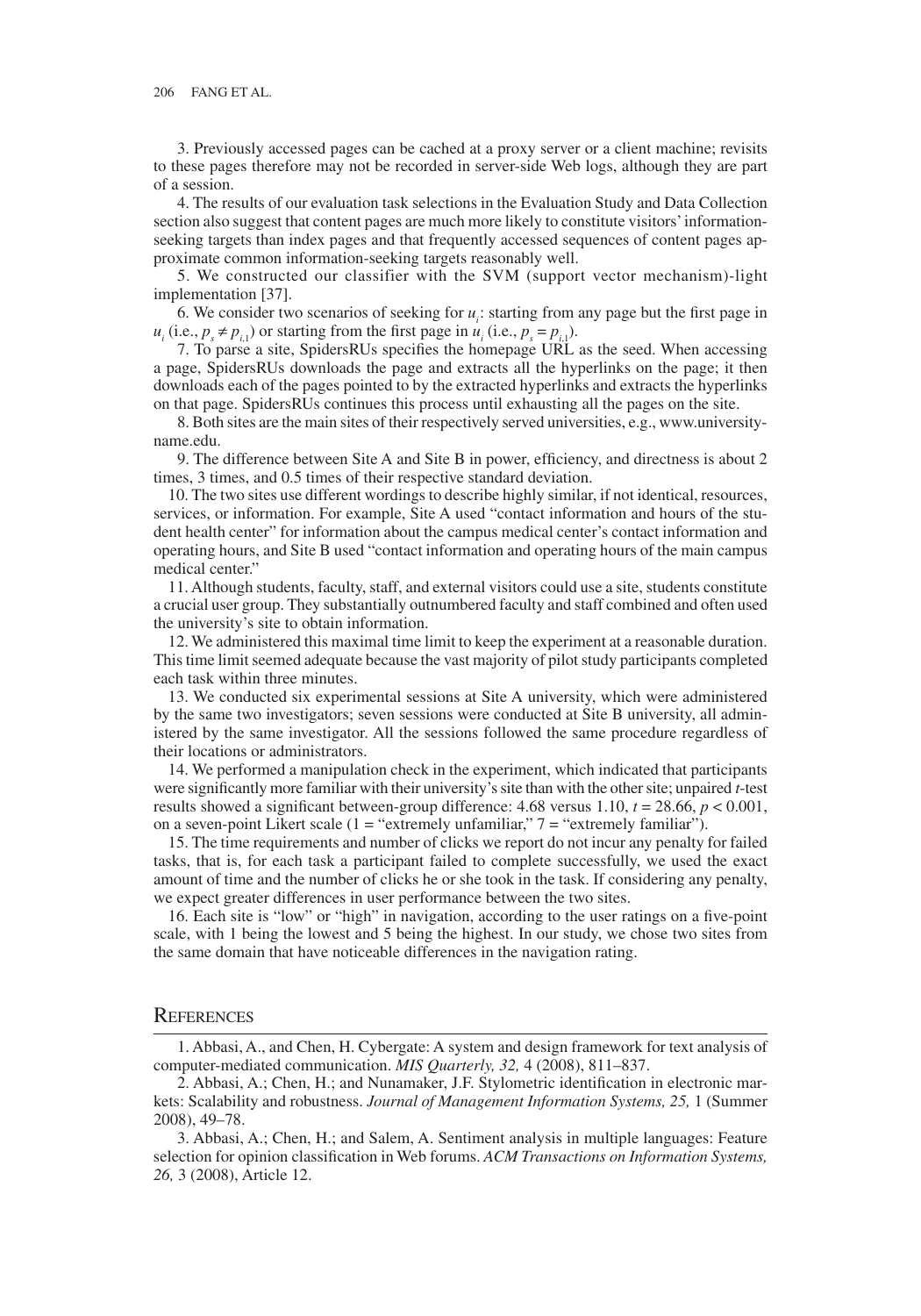4. Abbasi, A.; Zhang, Z.; Zimbra, D.; Chen, H.; and Nunamaker, J.F. Detecting fake Websites: The contribution of statistical learning theory. *MIS Quarterly, 34,* 3 (2010), 435–461.

5. Abels, E.G.; White, M.D.; and Hahn, K. Identifying user-based criteria for Web pages. *Internet Research: Electronic Networking Applications and Policy, 7,* 4 (1997), 252–262.

6. Agrawal, R., and Srikant, R. Mining sequential patterns. In P.S. Yu and A.L. Chen (eds.), *Proceedings of the 11th International Conference on Data Engineering.* Los Alamitos, CA: IEEE Computer Society Press, 1995, pp. 3–14.

7. Ahmad, R.; Li, Z.; and Azam, F. Measuring "navigational burden." In D.-K. Baik, D. Primeaux, N. Ishii, and R. Lee (eds.), *Proceedings of the Fourth International Conference on Software Engineering Research, Management and Applications.* Los Alamitos, CA: IEEE Computer Society Press, 2006, pp. 307–314.

8. Bergman, O.; Beyth-Marom, R.; Nachmias, R.; Gradovitch, N.; and Whittaker, S. Improved search engines and navigation preference in personal information management. *ACM Transactions on Information Systems, 26,* 4 (2008), Article 20.

9. Botafogo, R.A.; Rivlin, E.; and Shneiderman, B. Structural analysis of hypertexts: Identifying hierarchies and useful metrics. *ACM Transactions on Information Systems, 10,* 2 (1992), 142–180.

10. Brin, S., and Page, L. The anatomy of a large-scale hypertextual Web search engines. In H. Ashman and P. Thistlewaite (eds.), *Proceedings of the 7th International World Wide Web Conference.* Amsterdam: Elsevier, 1998, pp. 107–117.

11. Castro, C.; Meliá, S.; Genero, M.; Poels, G.; and Calero, C. Towards improving the navigability of Web applications: A model-driven approach. *European Journal of Information Systems, 16,* 4 (2007), 420–447.

12. Chaiken, S. Heuristic versus systematic information processing and the use of source versus message cues in persuasion. *Journal of Personality and Social Psychology, 39,* 5 (1980), 752–766.

13. Chakrabarti, S.; Dom, B.E.; Kumar, S.R.; Raghavan, P.; Rajagopalan, S.; Tomkins, A.; Gibson, D.; and Kleinberg, J. Mining the Web's link structure. *IEEE Computer, 32,* 8 (1999), 60–67.

14. Chau, M.; Qin, J.; Zhou, Y.; Tseng, C.; and Chen, H. SpidersRUs: Automated development of vertical search engines in different domains and languages. In M. Marlino, T. Sumner, and F. Shipman (eds.), *Proceedings of the ACM/IEEE-CS Joint Conference on Digital Libraries.* New York: ACM Press, 2005, pp. 110–111.

15. Chi, E.H.; Pirolli, P.; Chen, K.; and Pitkow, J. Using information scent to model user information needs and actions and the Web. In J. Jacko and A. Sears (eds.), *Proceedings of the SIGCHI Conference on Human Factors in Computing Systems.* New York: ACM Press, 2001, pp. 490–497.

16. Cooley, R.; Mobasher, B.; and Srivastava, J. Data preparation for mining World Wide Web browsing patterns. *Knowledge and Information Systems, 1,* 1 (1999), 1–27.

17. Cyr, D. Modeling website design across cultures: Relationships to trust, satisfaction, and e-loyalty. *Journal of Management Information Systems, 24,* 4 (Spring 2008), 47–72.

18. De Bra, P., and Houben, G.J. Hypertext metrics revisited: Navigational metrics for static and adaptive link structures. Working paper, Department of Computing Science, Eindhoven University of Technology, 1997.

19. de Castro, V.; Genero, M.; Marcos, E.; and Piattini, M. Including routes in Web information systems as a way to improve the navigability: An empirical study. In B. Benatallah, F. Casati, D. Georgakopoulos, C. Bartolini, W. Sadiq, and C. Godard (eds.), *Proceedings of the Web Information Systems Engineering (WISE) 2007 Workshops.* New York: Springer, 2007, pp. 505–510.

20. Donato, D.; Laura, L.; Leonardi, S.; and Millozzi, S. The Web as a graph: How far we are. *ACM Transaction on Internet Technology, 7,* 1 (2007), 1–25.

21. Dong, G., and Pei, J. *Sequence Data Mining.* New York: Springer, 2007.

22. Duffie, D. Asset price dynamics with slow-moving capital. *Journal of Finance, 65,* 4 (2010), 1238–1268.

23. Edwards, D.M., and Hardman, L. "Lost in hyperspace": Cognitive mapping and navigation in a hypertext environment. In R. McAleese (ed.), *Hypertext: Theory into Practice,* Oxford: Intellect, 1999, pp. 90–105.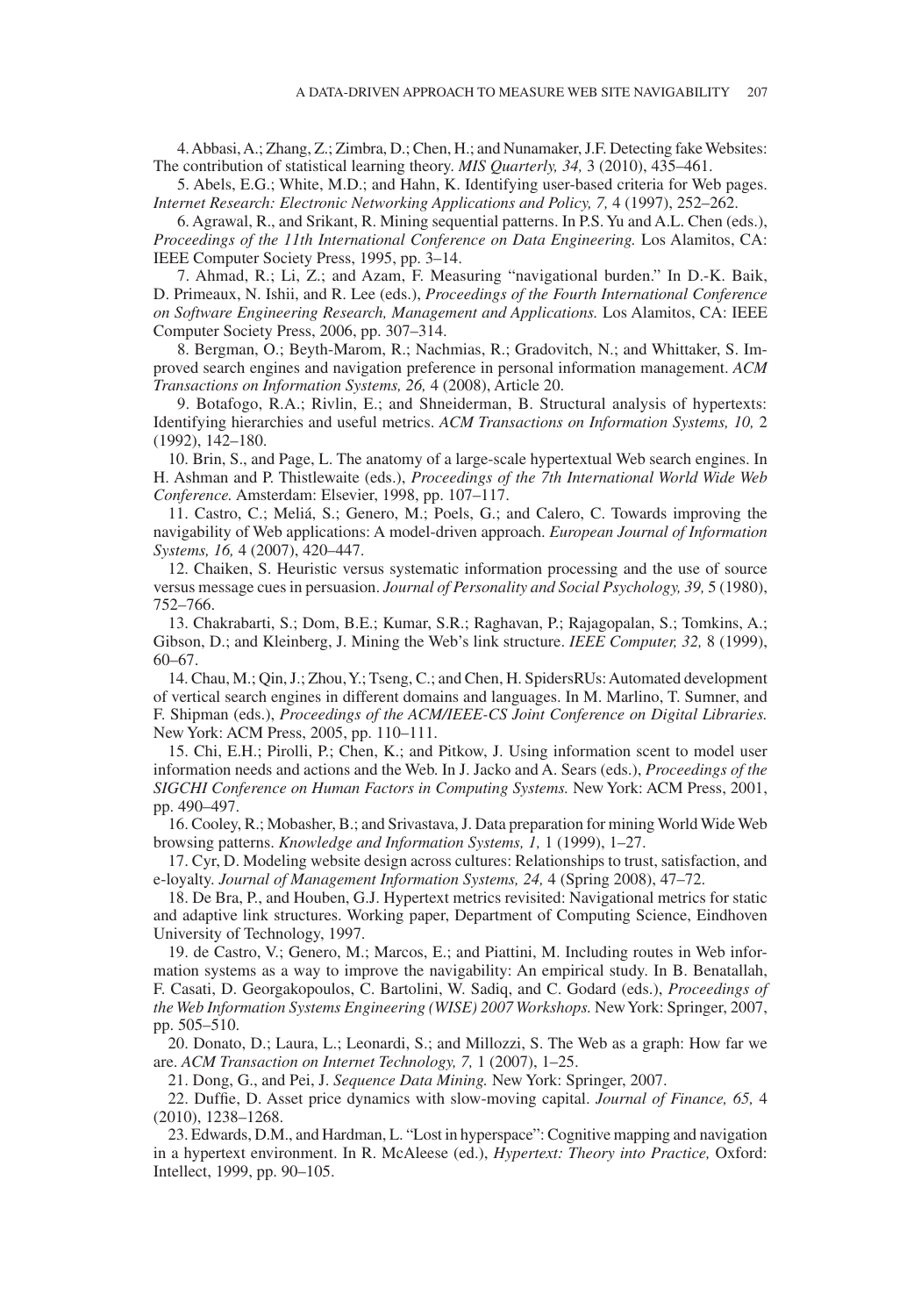208 FANG ET AL.

24. Fan, W.; Gordon, M.D.; and Pathak, P. Genetic programming-based discovery of ranking functions for effective Web search. *Journal of Management Information Systems, 21,* 4 (Spring 2005), 37–56.

25. Fan, W.; Luo, M.; Wang, L.; Xi, W.; and Fox, E.A. Tuning before feedback: Combining ranking function discovery and blind feedback for robust retrieval. In M. Sanderson, K. Järvelin, J. Allan, and P. Bruza (eds.), *Proceedings of the 27th Annual International ACM SIGIR Conference.* New York: ACM Press, 2004, pp. 138–145.

26. Fang, X.; Liu Sheng, O.R.; Gao, W.; and Iyer, B. A data-mining-based prefetching approach to caching for network storage systems. *INFORMS Journal on Computing, 18,* 2 (2006), 267–282.

27. Fu, W., and Pirolli, P. SNIF-ACT: A cognitive model of user navigation on the World Wide Web. *Human Computer Interaction, 22,* 4 (2007), 355–412.

28. Galletta, D.F.; Henry, R.M.; McCoy, S.; and Polak, P. Web site delays: How tolerant are users? *Journal of the Association for Information Systems, 5,* 1 (2004), 1–28.

29. Galletta, D.F.; Henry, R.M., McCoy, S.; and Polak, P. When the wait isn't so bad: The interacting effects of Website delay, familiarity, and breadth. *Information Systems Research, 17,* 1 (2006), 20–37.

30. Gupta, R.; Bagchi, A.; and Sarkar, S. Improving linkage of Web pages. *INFORMS Journal on Computing, 19,* 1 (2007), 127–136.

31. Halvey, M.; Keane, M.T.; and Smyth, B. Mobile Web surfing is the same as Web surfing. *Communications of the ACM, 49,* 3 (2006), 76–81.

32. Hong, W.; Thong, J.Y.L.; and Tam, K.Y. The effects of information format and shopping task on consumers' online shopping behavior: A cognitive fit perspective. *Journal of Management Information Systems, 21,* 3 (Winter 2004–5), 149–184.

33. Huberman, B.A.; Pirolli, P.; Pitkow, J.E.; and Lukose, R. Strong regularities in World Wide Web surfing. *Science, 280,* 5360 (April 3, 1998), 95–97.

34. Ivory, M.Y., and Hearst, M.A. Improving Web site design. *IEEE Internet Computing, 6,* 2 (2002), 56–63.

35. Jarvenpaa, S.L., and Todd, P.A. Consumer reactions to electronic shopping on the World Wide Web. *International Journal of Electronic Commerce, 1,* 2 (1997), 59–88.

36. Jean, W.H. The harmonic mean and other necessary conditions for stochastic dominance. *Journal of Finance, 39,* 2 (1984), 527–534.

37. Joachims, T. Making large-scale SVM learning practical. In B. Schölkopf, C.J.C. Burges, and A.J. Smola (eds.), *Advances in Kernel Methods—Support Vector Learning.*Cambridge: MIT Press, 1999, pp. 169–184.

38. Johnson, E.J.; Bellman, S.; and Lohse, G.L. Cognitive lock-in and the power law of practice. *Journal of Marketing, 67,* 2 (2003), 62–75.

39. Katz, M.A., and Byrne, M.D. Effects of scent and breadth on use of site-specific search on e-commerce Web sites. *ACM Transactions on Computer–Human Interaction, 10,* 3 (2003), 198–220.

40. Kelly, G.A. *The Psychology of Personal Constructs.* London: Routledge, 1992.

41. Kleinberg, J. Authoritative sources in a hyperlinked environment. *Journal of the ACM, 46,* 5 (1999), 604–632.

42. Koch, T.; Golub, K.; and Ardo, A. Users browsing behavior in a DDC-based Web service: A log analysis. *Cataloging & Classification Quarterly, 42,* 3–4 (2006),163–186.

43. Kuhlthau, C.C. Inside the search process: Information seeking from the user's perspective. *Journal of the American Society for Information Science, 42,* 5 (1991), 361–371.

44. Kwan, I.S.Y.; Fong, J.; and Wong, H.K. An e-customer behavior model with online analytical mining for Internet marketing planning. *Decision Support Systems, 41,* 1 (2005), 189–204.

45. Lazonder, A.W.; Biemans, H.J.A.; and Wopereis, I.G.J.H. Differences between novice and experienced users in searching information on the World Wide Web. *Journal of the American Society for Information Science, 51,* 6 (2000), 576–581.

46. Liu, J.; Zhang, S.; and Yang, J. Characterizing Web usage regularities with information foraging agents. *IEEE Transactions on Knowledge and Data Engineering, 16,* 5 (2004), 566–583.

47. MacArthur, R.H., and Pianka, E.R. On the optimal use of a patchy environment. *American Naturalist, 100,* 916 (1966), 603–609.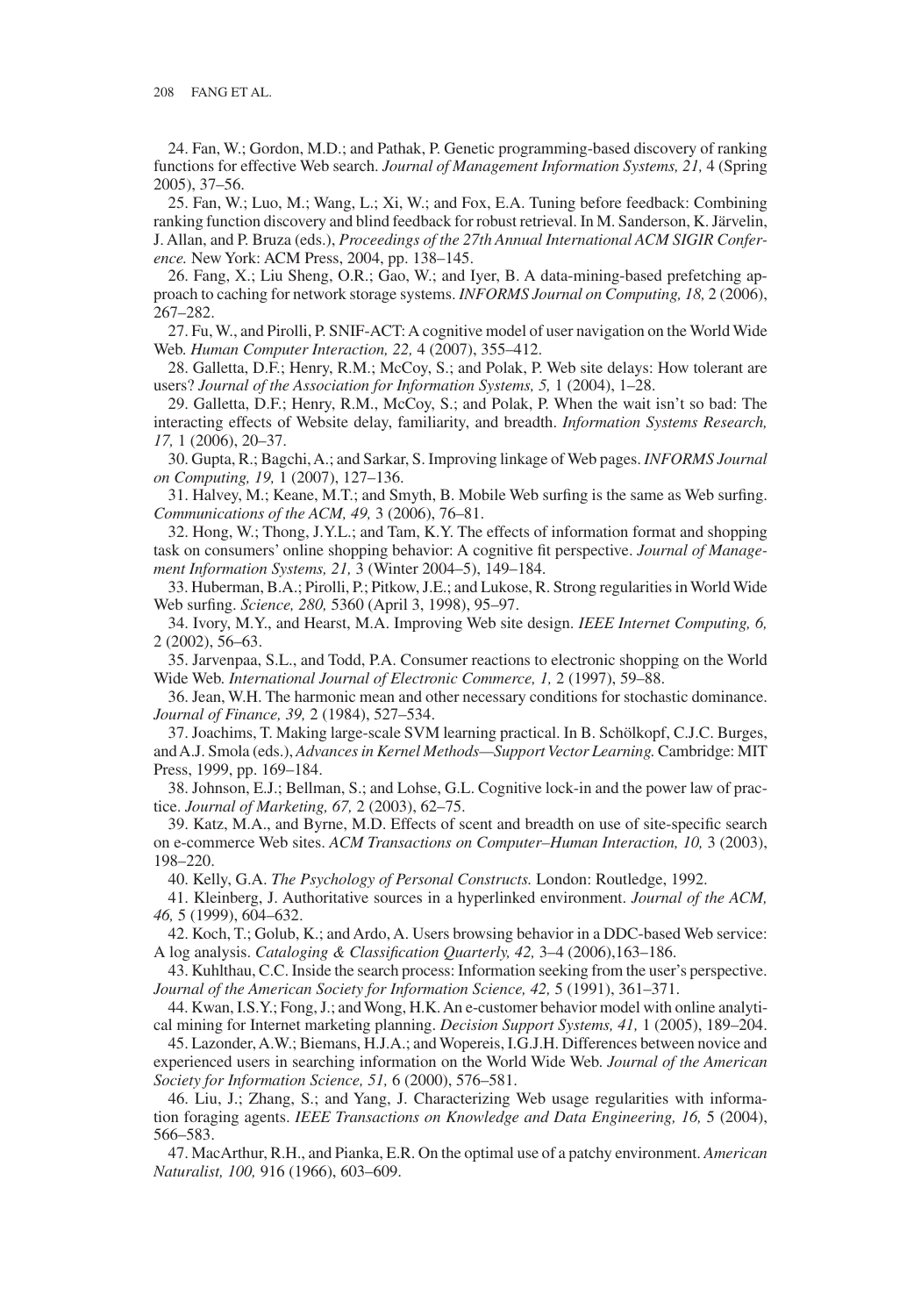48. Malak, G.; Sahraoui, H.; Badri, L.; and Badri, M. Modeling Web quality using a probabilistic approach: An empirical validation. *ACM Transactions on the Web, 4,* 3 (2010), 1–31.

49. Marchionini, G. Interfaces for end-user information seeking. *Journal of the American Society for Information Science, 43,* 2 (1991), 156–163.

50. McEneaney, J.E. Graphical and numerical methods to assess navigation in hypertext. *International Journal of Human–Computer Studies, 55,* 5 (2001), 761–786.

51. McKinney, V.; Yoon, K.; and Zahedi, F.M. The measurement of Web-customer satisfaction: An expectation and disconfirmation approach. *Information Systems Research, 13,* 3 (2002), 296–315.

52. Miller, G.A. The magical number seven, plus or minus two: Some limits on our capacity for processing information. *Psychological Review, 63,* 2 (1956), 81–97.

53. Mobasher, B.; Cooley, R.; and Srivastava, J. Automatic personalization based on Web usage mining. *Communications of the ACM, 43,* 8 (2000), 142–151.

54. Moe, W. Buying, searching, or browsing: Differentiating between online shoppers using in-store navigational clickstream. *Journal of Consumer Psychology, 13,* 1–2 (2003), 29–40.

55. Montoya-Weiss, M.M.; Voss, G.B.; and Grewal, D. Determinants of online channel use and overall satisfaction with a relational, multichannel service provider. *Journal of the Academy of Marketing Science, 31,* 4 (2003), 448–458.

56. Nadkarni, S., and Gupta, R. A task-based model of perceived website complexity. *MIS Quarterly, 31,* 3 (2007), 501–524.

57. Nielsen, J. *Designing Web Usability: The Practice of Simplicity.* Indianapolis: New Riders, 2000.

58. Nunnally, J. *Psychometric Theory.* New York: McGraw-Hill, 1978.

59. Palmer, J.W. Web site usability, design, and performance metrics. *Information Systems Research, 13,* 2 (2002), 151–167.

60. Pei, J.; Han, J.; Mortazavi-Asl, B.; Wang, J.; Pinto, H.; Chen, Q.; Dayal, U.; and Hsu, M.‑C. 2004. Mining sequential patterns by pattern-growth: The PrefixSpan approach. *IEEE Transactions on Knowledge and Data Engineering, 16,* 11 (2004), 1424–1440.

61. Perkowitz, M., and Etzioni, O. Towards adaptive websites: Conceptual framework and case study. *Artificial Intelligence, 118,* 1–2 (2000), 245–275.

62. Pirolli, P. Rational analyses of information foraging on the Web. *Cognitive Science, 29,* 3 (2005), 343–373.

63. Pirolli, P., and Card, S. Information foraging in information access environments. In I.R. Katz, R. Mack, L. Marks, M.B. Rosson, and J. Nielsen (eds.), *Proceedings of the SIGCHI Conference on Human Factors in Computing Systems*. New York: ACM Press, 1995, pp. 51–58.

64. Pirolli, P., and Card, S. Information foraging. *Psychological Review, 106,* 4 (1999), 643–675.

65. Rodríguez, M.G.; Gayo, J.E.L.; and Lovelle, J.M.C. Web navigability testing with remote agents. In G. Goos, J. Hartmanis, and J. van Leeuwen (eds.), *Lecture Notes in Computer Science,* vol. 2016. Berlin: Springer, 2001, pp. 311–323.

66. Salton, G., and McGill, M.J. *Introduction to Modern Information Retrieval.* New York: McGraw-Hill, 1983.

67. Simon, H. A behavioral model of rational choice. *Quarterly Journal of Economics, 69,*  1 (1955), 99–188.

68. Song, J.H., and Zinkhan, G. Determinants of perceived Web site interactivity. *Journal of Marketing, 72,* 2 (2008), 99–113.

69. Spiliopoulou, M. Web usage mining for Web site evaluation. *Communications of the ACM, 43,* 8 (2000), 127–134.

70. Spiliopoulou, M.; Mobasher, B.; Berendt, B.; and Nakagawa, M. A framework for the evaluation of session reconstruction heuristics in Web-usage analysis. *INFORMS Journal on Computing, 15,* 2 (2003), 171–190.

71. Spink, A., and Cole, C. Human information behavior: Integrating diverse approaches and information use. *Journal of the American Society for Information Science and Technology, 57,*  1 (2006), 25–35.

72. Srikant, R., and Yang, Y. Mining Web logs to improve Website organization. In V.Y. Shen, N. Saito, M.R. Lyu, and M.E. Zurko (eds.), *Proceedings of the Tenth International World Wide Web Conference.* New York: ACM Press, 2001, pp. 430–437.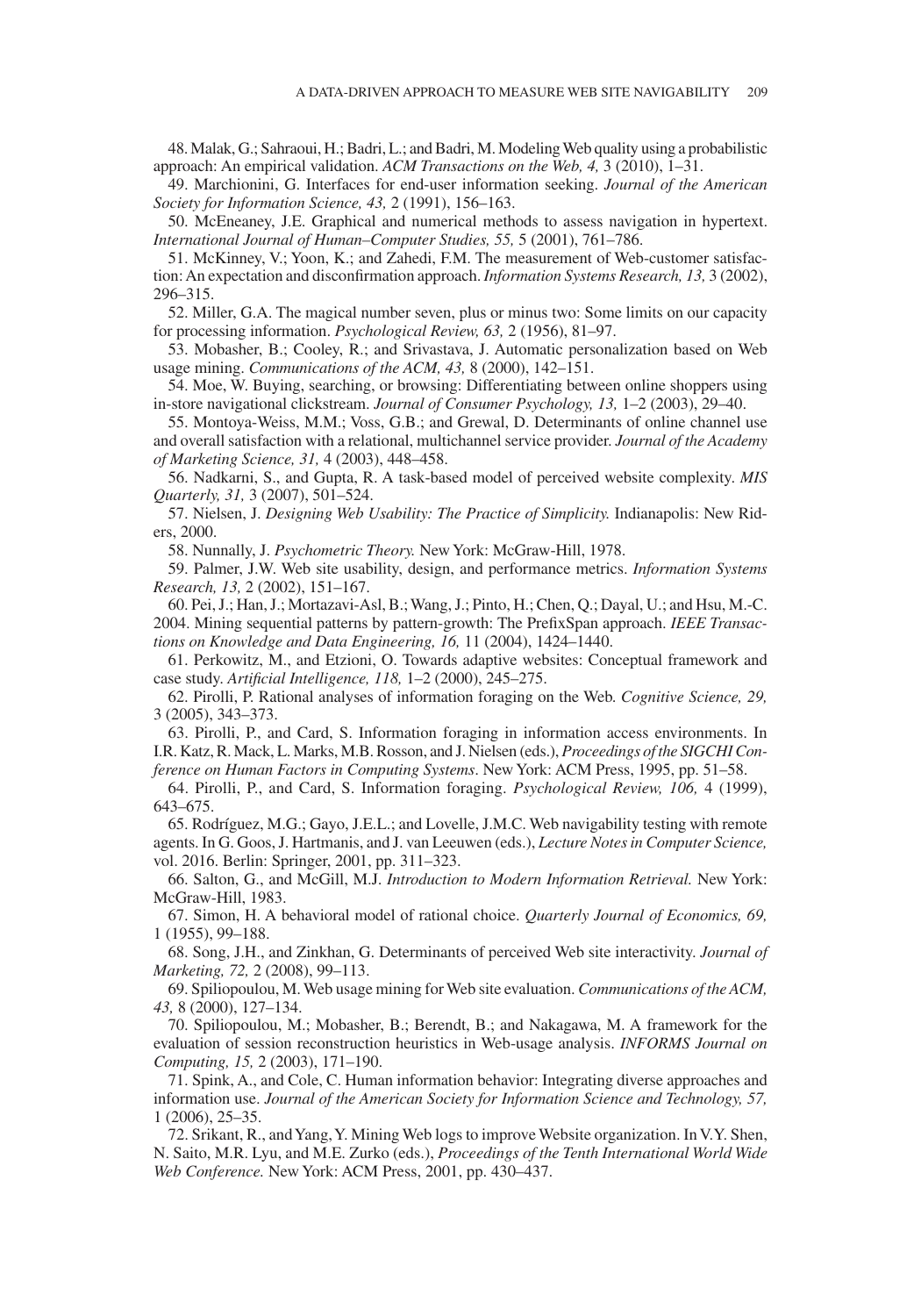210 FANG ET AL.

73. Srivastava, J.; Cooley, R.; Deshpande, M.; and Tan, P. Web usage mining: Discovery and applications of usage patterns from Web data. *ACM SIGKDD Explorations Newsletter, 1,* 2 (2000), 1–12.

74. Stigler, G.J. The economics of information. *Journal of Political Economy, 69,* 3 (1961), 213–225.

75. Su, B. Characteristics of consumer search on-line: How much do we search? *International Journal of Electronic Commerce, 13,* 1 (2008), 109–129.

76. Szymanski, D.M., and Hise, R.T. E-satisfaction: An initial examination. *Journal of Retailing, 76,* 3 (2000), 309–322.

77. Takagi, H.; Saito, S.; Fukuda, K.; and Asakawa, C. Analysis of navigability of Web applications for improving blind usability. *ACM Transactions on Computer–Human Interaction, 14,* 3 (2007), 311–323.

78. Tam, K.Y., and Ho, S.Y. Understanding the impact of Web personalization on user information processing and decision outcomes. *MIS Quarterly, 30,* 4 (2006), 865–890.

79. Tung, L.L.; Xu, Y.; and Tan, F.B. Attributes of Web site usability: A study of Web users with the repertory grid technique. *International Journal of Electronic Commerce, 13,* 4 (2009), 97–126.

80. Vance, A.; Elie-Dit-Cosaque, C.; and Straub, D.W. Examining trust in information technology artifacts: The effects of systems quality and culture. *Journal of Management Information Systems, 24,* 4 (Spring 2008), 73–100.

81. Vapnik, V. *Statistical Learning Theory.* Chichester, UK: Wiley, 1998.

82. Vaucher, S., and Sahraoui, H. Multi-level evaluation of Web site navigability. In G.A. Di Lucca and H.M. Kienle (eds.), *Proceedings of the 12th IEEE International Symposium on Web System Evolution.* Los Alamitos, CA: IEEE Computer Society Press, 2010, pp. 93–100.

83. Webmaster guidelines. Google, March 20, 2011 (available at www.google.com/support/ webmasters/bin/answer.py?hl=en&answer=35769/).

84. Webster, J., and Ahuja, J.S. Enhancing the design of Web navigation systems: The influence of user disorientation on engagement and performance. *MIS Quarterly, 30,* 3 (2006), 661–678.

85. Wei, C.; Chiang, R.H.L.; and Wu, C. Accommodating individual preferences in the categorization of documents: A personalized clustering approach. *Journal of Management Information Systems, 23,* 2 (Fall 2006), 173–201.

86. West, D.B. *Introduction to Graph Theory*, 2d ed. Upper Saddle River, NJ: Prentice Hall, 2001.

87. Wolfinbarger, M., and Gilly, M.C. eTailQ: Dimensionalizing, measuring and predicting eTail quality. *Journal of Retailing, 79,* 3 (2003), 183–198.

88. Wu, H.; Gordon, M.; DeMaagd, K.; and Fan, W. Mining Web navigations for intelligence. *Decision Support Systems, 41,* 3 (2006), 574–591.

89. Yamada, S.; Hong, J.; and Sugita, S. Development and evaluation of hypermedia for museum education: Validation of metrics. *ACM Transactions on Computer–Human Interaction, 2,* 4 (1995), 284–307.

90. Yen, B.P.C. The design and evaluation of accessibility on Web navigation. *Decision Support Systems, 42,* 4 (2007), 2219–2235.

91. Zaki, M.J. SPADE: An efficient algorithm for mining frequent sequences. *Machine Learning, 42,* 1–2 (2001), 31–60.

92. Zhang, P., and von Dran, G.M. 2000. Satisfiers and dissatisfiers: A two-factor model for Website design and evaluation. *Journal of the American Society for Information Science, 51,* 14 (2000), 1253–1268.

93. Zhang, Y.; Zhu, H.; and Greenwood, S. Web site complexity metrics for measuring navigability. In H. Weber, H. Ehrich, and K. Schewe (eds.), *Proceedings of the Fourth International Conference on Quality Software.* Los Alamitos, CA: IEEE Computer Society Press, 2004, pp. 172–179.

94. Zhou, Y.; Leung, H.; and Winoto, P. MNav: A Markov model-based Web site navigability measure. *IEEE Transactions on Software Engineering, 33,* 12 (2007), 869–890.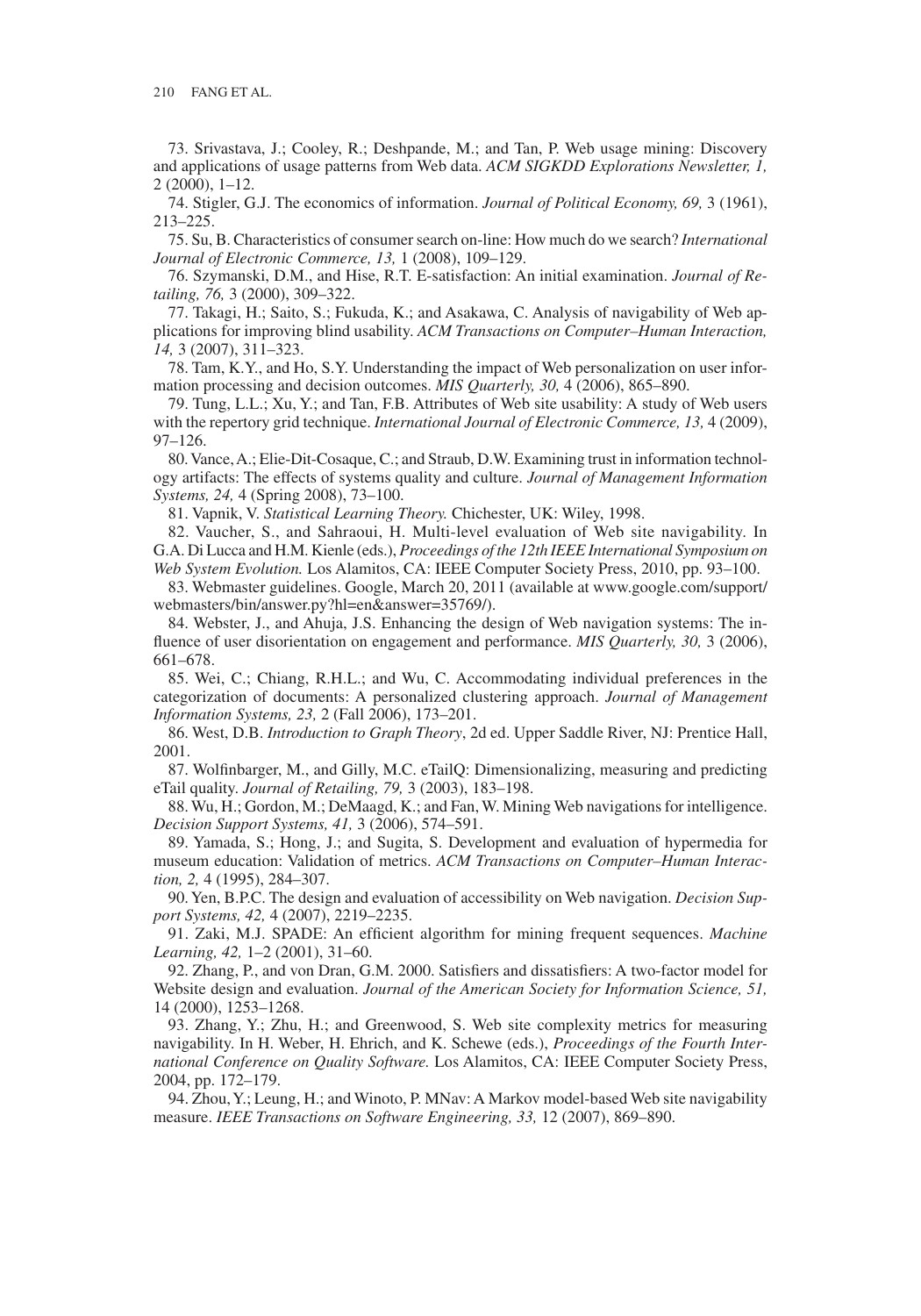## Appendix A: Warm-Up Exercises and Information-Seeking Tasks

## Warm-Up Exercises

- 1. Find the location of the College of Business Administration and the dean's bio.
- 2. Find the university's president's name.
- 3. Find the page containing current campus news and then the page containing the information about the university (e.g., facts, history, etc.).

## Information-Seeking Tasks

- 1. Find the location and operating hours of the Campus Main Library.
- 2. Find the page containing the description of the University Athletics and then the page containing the description of the University Football team.
- 3. Find the location and hours of the Office of Academic Advising and then the Office of Career Services.
- 4. Find the page containing a list of current campus events.
- 5. Find the location and store hours of the Campus Bookstore.
- 6. Find parking permit rates and how to buy parking permits.
- 7. Find the contact information and operating hours of the Campus Medical Center.
- 8. Find the Academic Calendar of the current academic year and then the dates for spring break.
- 9. Find the class schedule of the current semester and then the location of a specific course.
- 10. Find the page containing Campus Directory and then the page containing Campus Map and Directions.
- 11. Find the page containing Campus Recreation Services and then the page containing Campus Sports Clubs.
- 12. Find the Tuition and Rates of the current semester and how to pay tuition.

## Appendix B: Measurement Items Used in the Study

## Cognitive Processing Load (sources: [32, 59])

- CPL-01: In the study, it generally took me a lot of processing efforts to figure out how to find a target page/content on the Web site.
- CPL-02: I needed a lot of thinking when deciding how to navigate from a current page toward the target page/content on the Web site.
- CPL-03: In general, I spent a lot of cognitive effort to find a target page/content on the Web site.
- CPL-04: Generally speaking, my navigating the Web site to locate a target page/ content was cognitively demanding.
- CPL-05: Overall, I incurred a significant cognitive load when trying to find a target page/content on the Web site.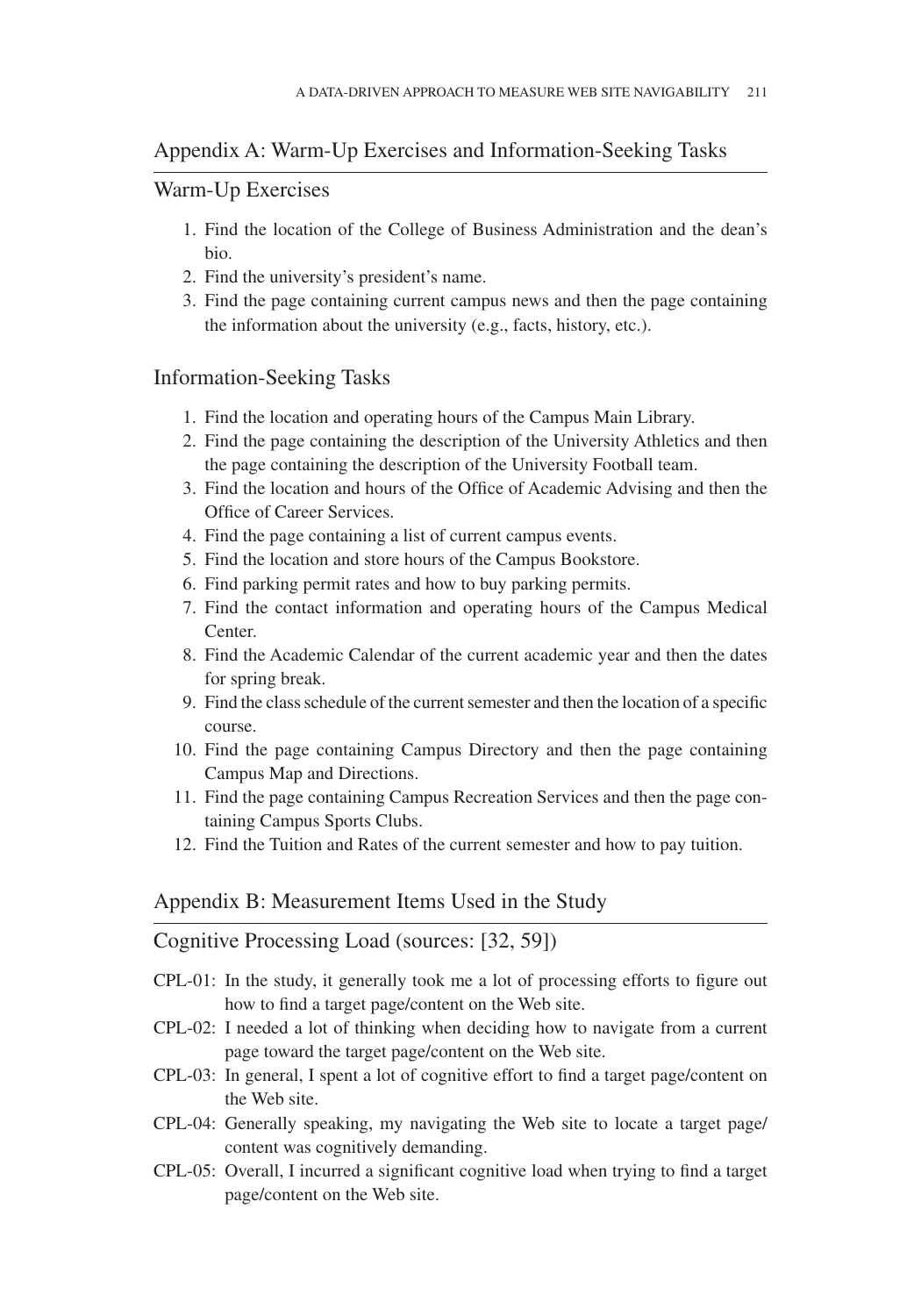| Page accessibility | Site A | Site B |  |
|--------------------|--------|--------|--|
| Mean               | 0.98   | 1.34   |  |
| Standard deviation | 5.00   | 5.79   |  |

#### Table C1. Accessibility Measure

# Appendix C: Comparing Proposed Metrics and Additional Benchmark Measure

WE BENCHMARKED THE PROPOSED METRICS against the accessibility measure developed by Yen [90], which evaluates a Web site's navigation according to the ease of accessing a page through the site's hyperlink structure. When a site is high in accessibility, it is easier for visitors to find information on the site. According to Yen [90], the accessibility of a page is higher if more hyperlinks point to it and its source pages (i.e., pages with a hyperlink pointing to that page) are located closer to the homepage. For Sites A and B, we calculated the accessibility of each page, as summarized in Table C1.

We performed Welch's *t*-test to compare the page accessibility of both sites; the page accessibility of Site A is significantly lower than that of Site B  $(t = 2.64, p < 0.01)$ . This comparative analysis suggests that visitors can find information more easily on Site B than on Site A, a finding that contradicts our user evaluation results, in which participants were able to locate target pages more successfully and easily on Site A than on Site B. Web site navigation should be assessed at the confluence of the hyperlink structure and user browsing behaviors [11, 51, 59]; it manifests how well a Web site's hyperlink structure enables visitors to find information by navigating the site. In this light, the proposed metrics consider more comprehensive Web data and therefore can better reveal navigability by producing analytical evaluation results congruent with actual user performance, assessment, and satisfaction.